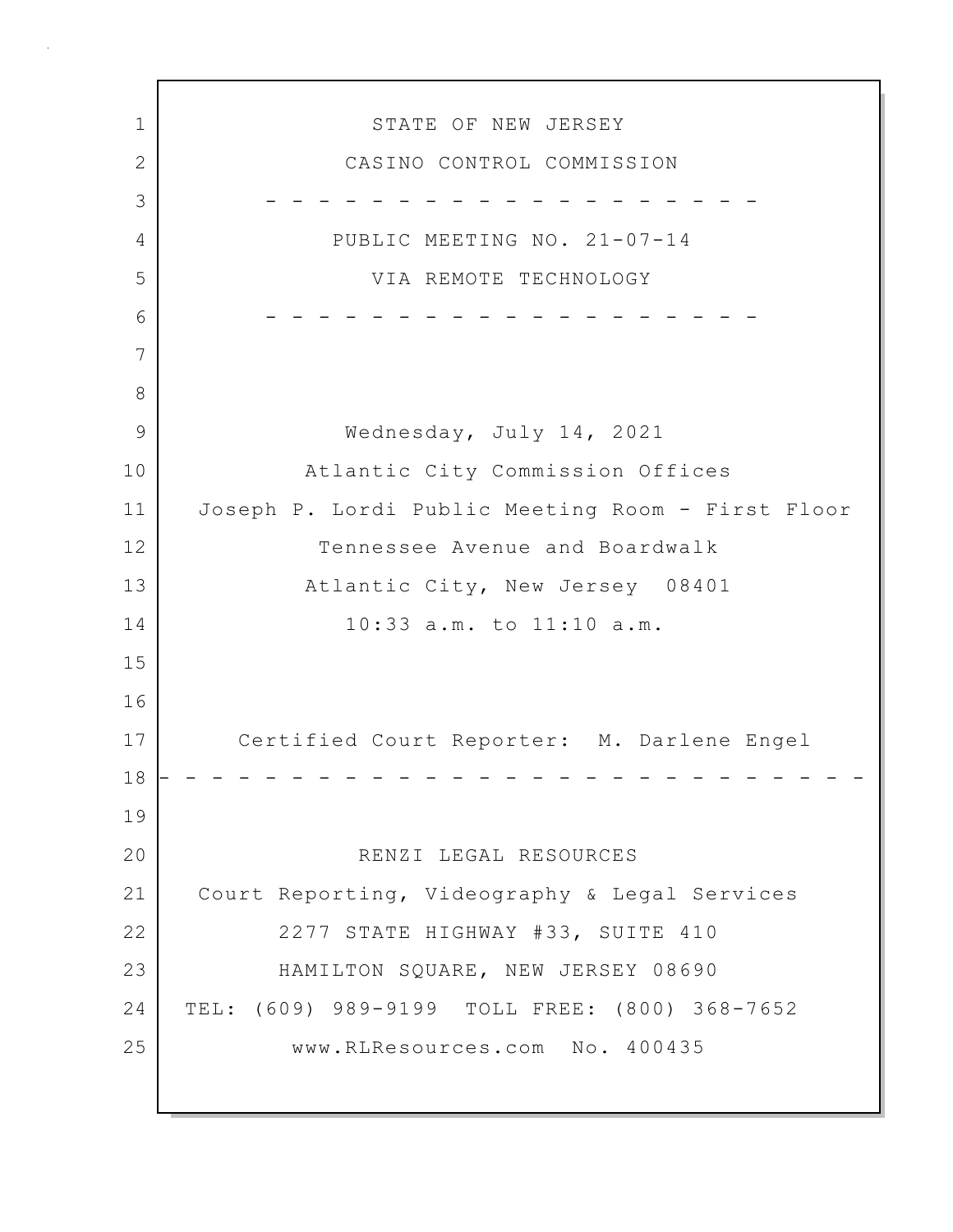```
1 B E F O R E :
2 CASINO CONTROL COMMISSION:
       JAMES T. PLOUSIS, CHAIR
3 ALISA COOPER, VICE CHAIR
4 PRESENT FOR THE CASINO CONTROL COMMISSION:
       DARYL W. NANCE, ADMINISTRATIVE ANALYST
5 OPRA CUSTODIAN
 6 OFFICE OF THE GENERAL COUNSEL:
       DIANNA W. FAUNTLEROY, GENERAL COUNSEL/EXECUTIVE
7 SECRETARY
       TERESA M. PIMPINELLI, SENIOR COUNSEL
8
  OFFICE OF REGULATORY AFFAIRS:
 9 PATRICK M. EALER, MANAGER, LICENSING
10 DIVISION OF GAMING ENFORCEMENT:
     DEPUTY ATTORNEYS GENERAL:
11 TRACY E. RICHARDSON, DEPUTY ATTORNEY GENERAL
       BRIAN C. BISCIEGLIA, DEPUTY ATTORNEY GENERAL
12 SARA BEN-DAVID, DEPUTY ATTORNEY GENERAL
13
14
15
16
17
18
19
20
21
22
23
24
25
```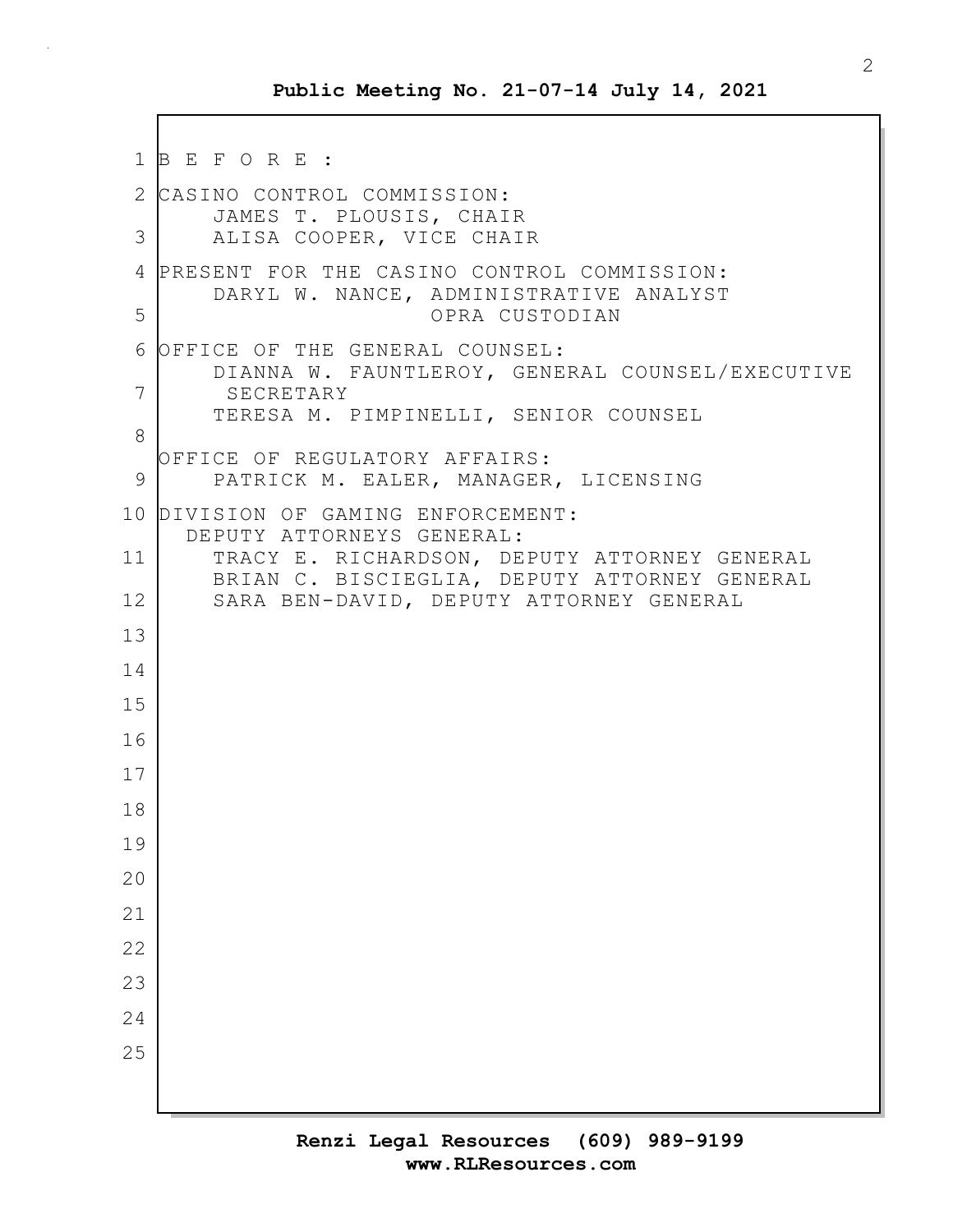1 A P P E A R A N C E S : 2 ITEM NO. 8 DIANNA W. FAUNTLEROY, GENERAL COUNSEL TRACY E. RICHARDSON, DEPUTY ATTORNEY 3 GENERAL BROWNSTEIN, HYATT, FARBER & SCHRECK 4 PAUL M. O'GARA, ESQ. FOR: CAESARS ENTERTAINMENT, INC. 5 6 ITEM NO. 9 DIANNA W. FAUNTLEROY, GENERAL COUNSEL TRACY E. RICHARDSON, DEPUTY ATTORNEY 7 GENERAL PATRICK H. MADAMBA, JR., VICE PRESIDENT 8 LEGAL AFFAIRS AND GENERAL COUNSEL FOR: MARINA DISTRICT DEVELOPMENT 9 COMPANY, LLC, AND MGM RESORTS INTERNATIONAL 10 ITEM NO. 10 DIANNA W. FAUNTLEROY, GENERAL COUNSEL 11 SARA BEN-DAVID, DEPUTY ATTORNEY GENERAL JOSEPH MUSKETT, SENIOR VICE PRESIDENT 12 AND GENERAL COUNSEL FOR: OCEAN RESORTS 13 ITEM NO. 11 DIANNA W. FAUNTLEROY, GENERAL COUNSEL 14 SARA BEN-DAVID, DEPUTY ATTORNEY GENERAL JOSEPH MUSKETT, SENIOR VICE PRESIDENT 15 AND GENERAL COUNSEL FOR: AC OCEAN WALK, LLC 16 17 18 19  $20$ 21 22 23 24 25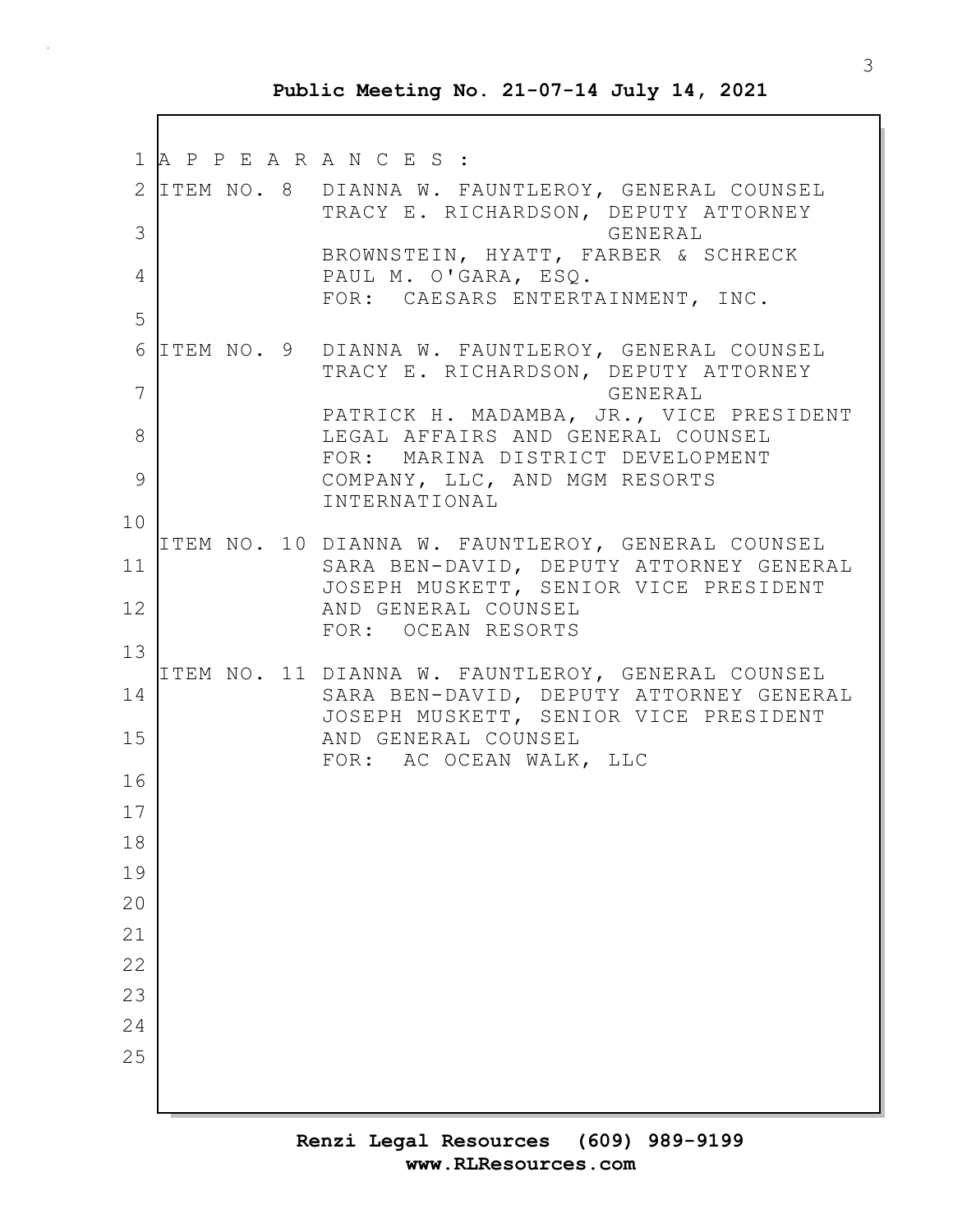1 AGENDA PUBLIC MEETING NO. 21-07-14 2 JULY 14, 2021, 2021, 10:33 A.M. 3 ITEM PAGE VOTE 4 1 Ratification of the minutes of the 9 10 June 9, 2021, public meeting 5 2 Applications for initial casino key employee licenses: 6 a) Nimota O. Adebowale 10 11 b) Howard P. Bruno 10 11 7 c) Nicole R. Bucciarelli (a/k/a Nicole 10 11 R. Celli) 8 d) Danielle L. Coleman 11 12 e) Mario R. Palladinette 10 12 9 f) Mark A. Rosenthal 10 12 g) Jason A. Sheets 10 12 10 h) Christopher Fugnitti, Sr. 11 12 Applications for resubmitted casino key 11 employee licenses and/or for qualification: 12 a) Thomas J. Balance 12 14 b) Christine M. Critelli (a/k/a 15 16 13 Christine M. Gartaglio, Christine M. Dougherty) 14 c) Thomas C. Fiore 15 16 d) Ralph V. D'Ambrosio 16 17 15 e) Patricia A. Fineran (a/k/a Patricia 17 18 A. Arndt) 16 f) Joseph R. Giunta 18 19 g) Aharon M. Kiett 12 14 17 h) April L. Kiett 12 14 i) Jason M. Lyons 19 20 18 i) Richard T. Meyer 12 14 k) Fernota P. Niceta, Jr. 12 14 19 1) William L. Norwood 12 14<br>m) Michael R. Oslev 12 14 m) Michael R. Osley 12 14 20 | n) Paul A. Papaycik, Jr. 12 14 o) Timothy R. Stafford 12 14 21 p) Richard M. Tartaglio (a/k/a Richard 12 14 M. Cartaglio) 22 | q) Mark G. Walter 12 14 4 Approvals through Delegation of Authority 22 23 between June 3, 2021, and July 7, 2021 24 25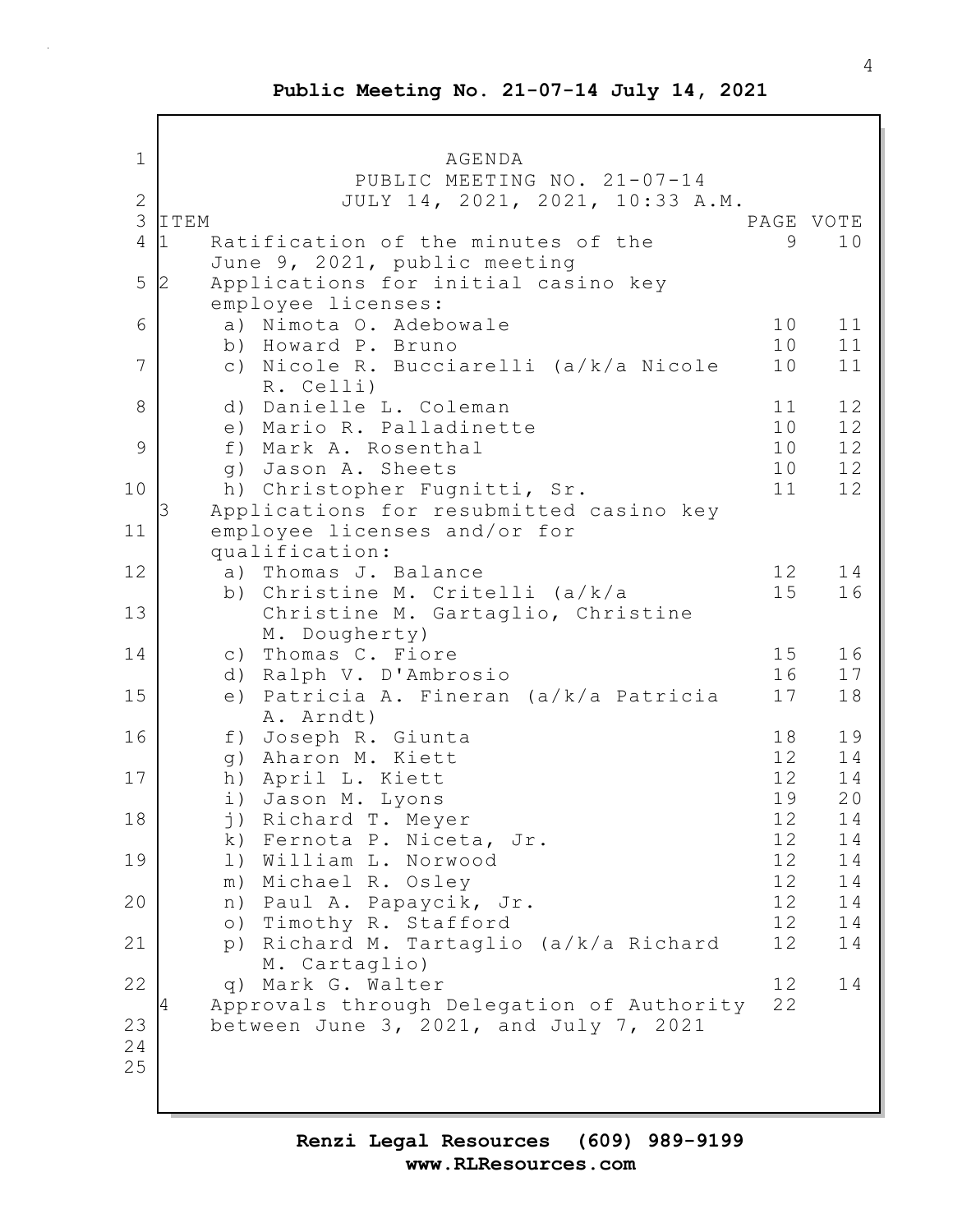1 CONTINUED AGENDA PUBLIC MEETING NO. 21-07-14 2 JULY 14, 2021, 10:33 a.m. ITEM PAGE VOTE 3 5 Requests for inactivation of casino key 24 26 4 employee licenses: a) Renee M. Fleifel 5 b) Patti L. Snow 6 Consideration of the lapsing of Michael 26 27 6 J. Ray casino key employee license 7 Consideration of the initial 27 31 7 application of James T. Williams III for a casino key employee license 8 (DTK 19-0045-CK) 8 Consideration of the plenary 31 33 9 qualification of Timothy J. Lambert to serve as Senior Vice President and 10 Counsel, Regional Operations and Compliance of Caesars Entertainment, 11 Inc. 9 Joint Petition of Marina District 33 36 12 Development company, LLC, and MGM Resorts International requesting 13 permission for Tilak Mandadi to assume the duties and exercise the powers of 14 Chief Strategy, Innovation & Technology Officer pending plenary qualification 15 (PRN 1872105) 10 Petition of AC Ocean Walk, LLC (d/b/a 36 40 16 Ocean Resorts) requesting an extension of Kelly Burke temporary casino key 17 employee license and temporary qualification (PRN 1872107) 18 11 Consideration of the plenary 40 43 qualification of Warren B. Richards to 19 serve as Senior Vice President Food & Beverage of AC Ocean Walk, LLC (d/b/a 20 Ocean Resorts) 21 22 23 24 25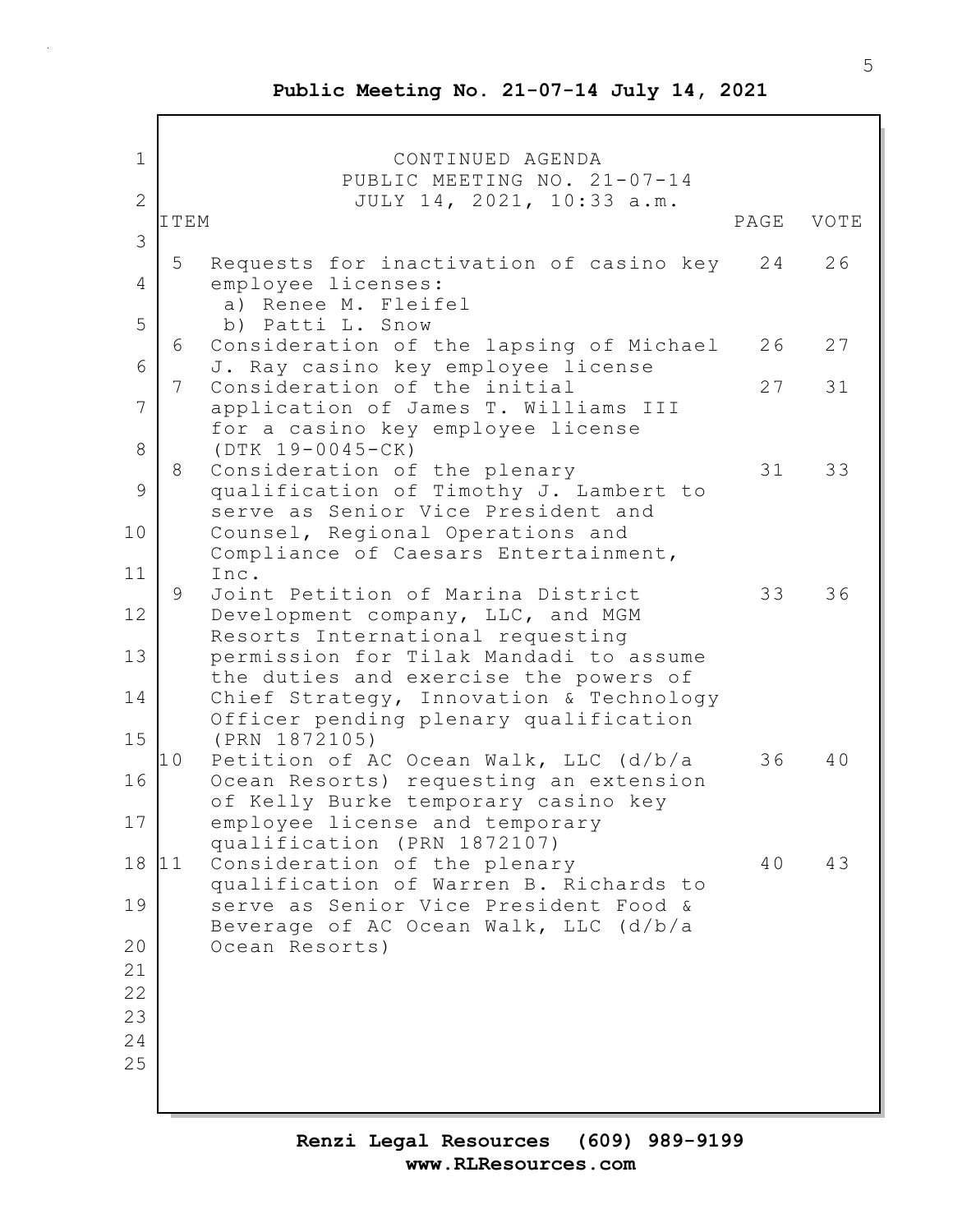$\bar{z}$ 

| 2                                                                                                                                                                                                                                                                                                                                                                                                                                                                                                                                                                                                                                                                                                                                                                                                                                                                                                                                                                                                                                                                           |                                                                                                                                                                                                                                                                                                                                                                                                                                                                                                                                                                                                                                                                                                                                                                                                                                                                                                                                                                                                                                                                                                                                                                                                                                                                                                                                                                                                                                                                                                                                                                                                                   | 4 |
|-----------------------------------------------------------------------------------------------------------------------------------------------------------------------------------------------------------------------------------------------------------------------------------------------------------------------------------------------------------------------------------------------------------------------------------------------------------------------------------------------------------------------------------------------------------------------------------------------------------------------------------------------------------------------------------------------------------------------------------------------------------------------------------------------------------------------------------------------------------------------------------------------------------------------------------------------------------------------------------------------------------------------------------------------------------------------------|-------------------------------------------------------------------------------------------------------------------------------------------------------------------------------------------------------------------------------------------------------------------------------------------------------------------------------------------------------------------------------------------------------------------------------------------------------------------------------------------------------------------------------------------------------------------------------------------------------------------------------------------------------------------------------------------------------------------------------------------------------------------------------------------------------------------------------------------------------------------------------------------------------------------------------------------------------------------------------------------------------------------------------------------------------------------------------------------------------------------------------------------------------------------------------------------------------------------------------------------------------------------------------------------------------------------------------------------------------------------------------------------------------------------------------------------------------------------------------------------------------------------------------------------------------------------------------------------------------------------|---|
| 1 BEFORE:<br>2 CASINO CONTROL COMMISSION:<br>JAMES T. PLOUSIS, CHAIR<br>3<br>ALISA COOPER, VICE CHAIR<br>4 PRESENT FOR THE CASINO CONTROL COMMISSION:<br>DARYL W. NANCE, ADMINISTRATIVE ANALYST<br>5<br>OPRA CUSTODIAN<br>OFFICE OF THE GENERAL COUNSEL:<br>6<br>DIANNA W. FAUNTLEROY, GENERAL COUNSEL/EXECUTIVE<br>7<br><b>SECRETARY</b><br>TERESA M. PIMPINELLI, SENIOR COUNSEL<br>8<br>OFFICE OF REGULATORY AFFAIRS:<br>9<br>PATRICK M. EALER, MANAGER, LICENSING<br>10 DIVISION OF GAMING ENFORCEMENT:<br>DEPUTY ATTORNEYS GENERAL:<br>11<br>TRACY E. RICHARDSON, DEPUTY ATTORNEY GENERAL<br>BRIAN C. BISCIEGLIA, DEPUTY ATTORNEY GENERAL<br>SARA BEN-DAVID, DEPUTY ATTORNEY GENERAL<br>12<br>13<br>14<br>15<br>16<br>17<br>18<br>19<br>20<br>21<br>22<br>23<br>24<br>25                                                                                                                                                                                                                                                                                                | 1<br><b>AGENDA</b><br>PUBLIC MEETING NO. 21-07-14<br>2<br>JULY 14, 2021, 2021, 10:33 A.M.<br>3 ITEM<br>PAGE VOTE<br>4 1 Ratification of the minutes of the<br>9 10<br>June 9, 2021, public meeting<br>5 2 Applications for initial casino key<br>employee licenses:<br>a) Nimota O. Adebowale<br>10 11<br>6<br>b) Howard P. Bruno<br>10 11<br>7<br>c) Nicole R. Bucciarelli (a/k/a Nicole 10 11<br>R. Celli)<br>8<br>d) Danielle L. Coleman<br>11 12<br>e) Mario R. Palladinette<br>10 12<br>9<br>f) Mark A. Rosenthal<br>10 12<br>g) Jason A. Sheets<br>10 12<br>h) Christopher Fugnitti, Sr.<br>10<br>11 12<br>3 Applications for resubmitted casino key<br>employee licenses and/or for<br>11<br>qualification:<br>a) Thomas J. Balance<br>12<br>12 14<br>b) Christine M. Critelli (a/k/a<br>15 16<br>13<br>Christine M. Gartaglio, Christine<br>M. Dougherty)<br>14<br>c) Thomas C. Fiore<br>15 16<br>d) Ralph V. D'Ambrosio<br>16 17<br>15<br>e) Patricia A. Fineran (a/k/a Patricia 17 18<br>A. Arndt)<br>f) Joseph R. Giunta<br>16<br>18 19<br>g) Aharon M. Kiett<br>12 14<br>17<br>h) April L. Kiett<br>12 14<br>i) Jason M. Lyons<br>19 20<br>18<br>j) Richard T. Meyer<br>12 14<br>k) Fernota P. Niceta, Jr.<br>12 14<br>19<br>1) William L. Norwood<br>12 14<br>m) Michael R. Osley<br>12 14<br>20<br>n) Paul A. Papaycik, Jr.<br>12 14<br>o) Timothy R. Stafford<br>12 14<br>p) Richard M. Tartaglio (a/k/a Richard 12 14<br>21<br>M. Cartaglio)<br>q) Mark G. Walter<br>22<br>12 14<br>4 Approvals through Delegation of Authority 22<br>between June 3, $2021$ , and July 7, 2021<br>23<br>24<br>25 |   |
| 3<br>1 APPEARANCES:<br>2 ITEM NO. 8 DIANNA W. FAUNTLEROY, GENERAL COUNSEL<br>TRACY E. RICHARDSON, DEPUTY ATTORNEY<br>3<br><b>GENERAL</b><br>BROWNSTEIN, HYATT, FARBER & SCHRECK<br>$\overline{4}$<br>PAUL M. O'GARA, ESQ.<br>FOR: CAESARS ENTERTAINMENT, INC.<br>5<br>6 ITEM NO. 9 DIANNA W. FAUNTLEROY, GENERAL COUNSEL<br>TRACY E. RICHARDSON, DEPUTY ATTORNEY<br>$\tau$<br><b>GENERAL</b><br>PATRICK H. MADAMBA, JR., VICE PRESIDENT<br>8<br>LEGAL AFFAIRS AND GENERAL COUNSEL<br>FOR: MARINA DISTRICT DEVELOPMENT<br>9<br>COMPANY, LLC, AND MGM RESORTS<br><b>INTERNATIONAL</b><br>10<br>ITEM NO. 10 DIANNA W. FAUNTLEROY, GENERAL COUNSEL<br>11<br>SARA BEN-DAVID, DEPUTY ATTORNEY GENERAL<br>JOSEPH MUSKETT, SENIOR VICE PRESIDENT<br>12<br>AND GENERAL COUNSEL<br><b>FOR: OCEAN RESORTS</b><br>13<br>ITEM NO. 11 DIANNA W. FAUNTLEROY, GENERAL COUNSEL<br>14<br>SARA BEN-DAVID, DEPUTY ATTORNEY GENERAL<br>JOSEPH MUSKETT, SENIOR VICE PRESIDENT<br>15<br>AND GENERAL COUNSEL<br>FOR: AC OCEAN WALK, LLC<br>16<br>17<br>18<br>19<br>20<br>21<br>22<br>23<br>24<br>25 | 1<br>CONTINUED AGENDA<br>PUBLIC MEETING NO. 21-07-14<br>$\overline{c}$<br>JULY 14, 2021, 10:33 a.m.<br><b>ITEM</b><br>PAGE VOTE<br>3<br>5 Requests for inactivation of casino key 24 26<br>employee licenses:<br>4<br>a) Renee M. Fleifel<br>5<br>b) Patti L. Snow<br>6 Consideration of the lapsing of Michael 26 27<br>J. Ray casino key employee license<br>7 Consideration of the initial<br>27 31<br>application of James T. Williams III<br>7<br>for a casino key employee license<br>$(DTK 19-0045-CK)$<br>8<br>8 Consideration of the plenary<br>31 33<br>qualification of Timothy J. Lambert to<br>9<br>serve as Senior Vice President and<br>10<br>Counsel, Regional Operations and<br>Compliance of Caesars Entertainment,<br>11<br>Inc.<br>9 Joint Petition of Marina District<br>33 36<br>12<br>Development company, LLC, and MGM<br>Resorts International requesting<br>13<br>permission for Tilak Mandadi to assume<br>the duties and exercise the powers of<br>14<br>Chief Strategy, Innovation & Technology<br>Officer pending plenary qualification<br>(PRN 1872105)<br>15<br>10 Petition of AC Ocean Walk, LLC (d/b/a 36 40<br>16<br>Ocean Resorts) requesting an extension<br>of Kelly Burke temporary casino key<br>17<br>employee license and temporary<br>qualification (PRN 1872107)<br>18 11 Consideration of the plenary<br>40 43<br>qualification of Warren B. Richards to<br>19<br>serve as Senior Vice President Food &<br>Beverage of AC Ocean Walk, LLC (d/b/a<br>20<br>Ocean Resorts)<br>21<br>22<br>23<br>24<br>25                                                               | 5 |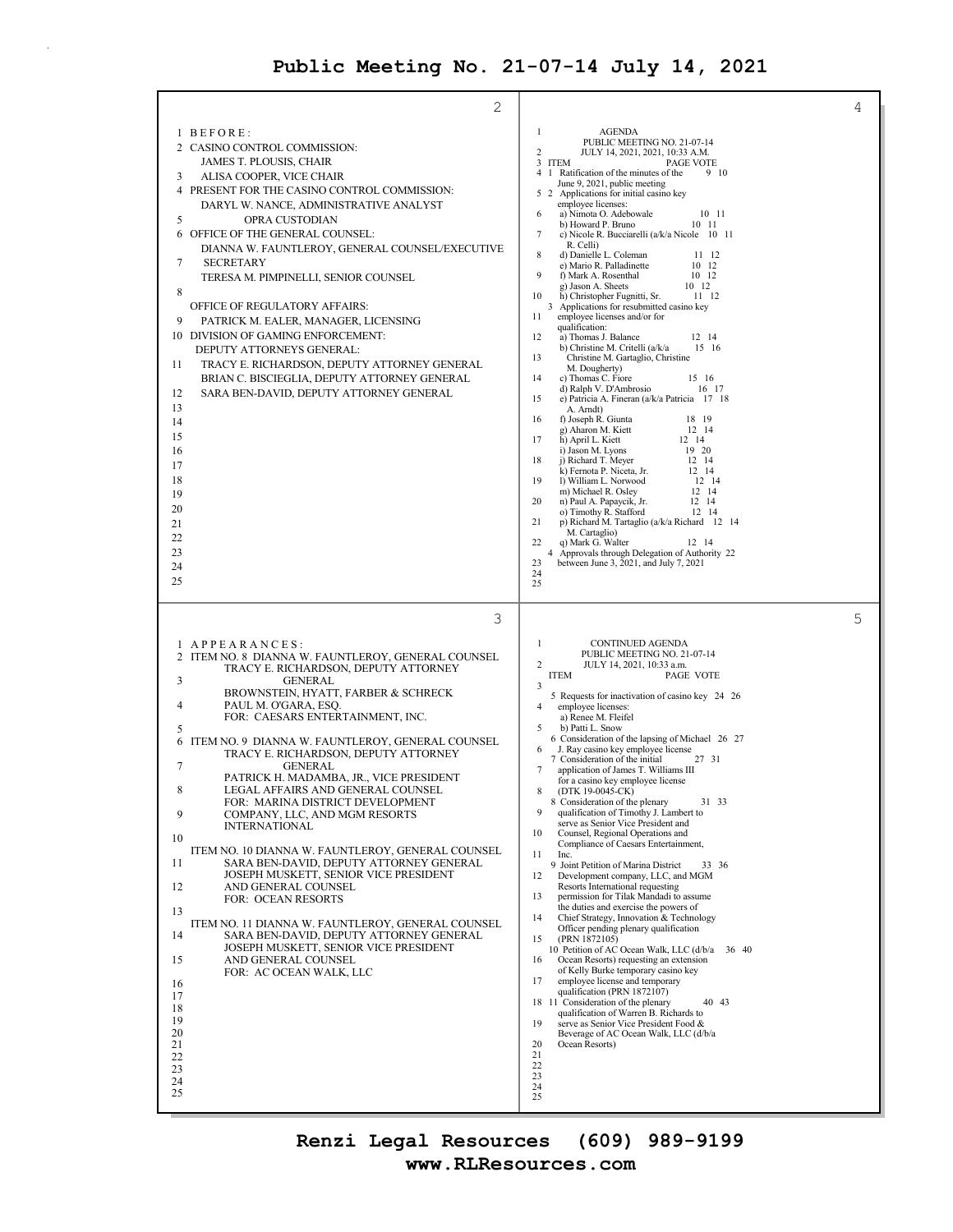|    | 6                                                                                |                | 8                                                                             |
|----|----------------------------------------------------------------------------------|----------------|-------------------------------------------------------------------------------|
| 1  | (Public Meeting 21-07-14 was commenced                                           | 1              | (Recording in progress.)                                                      |
| 2  | at 10:33 a.m.)                                                                   | $\overline{c}$ | CHAIR PLOUSIS: Also please remember to                                        |
| 3  | MR. NANCE: Good morning. I'd like to                                             | 3              | identify yourself before speaking.                                            |
| 4  | read an opening statement:                                                       | 4              | Thank you.                                                                    |
| 5  | This is to advise the general public                                             | 5              | MS. FAUNTLEROY: For the record, for the                                       |
| 6  | that in compliance with Chapter 231 of the                                       | 6              | roll purposes, please answer when I call your                                 |
| 7  | public laws of 1975 entitled "Senator Bryon M.                                   | 7              | name, please.                                                                 |
| 8  | Baer Open Public Meeting Act," the New Jersey                                    | 8              | Vice Chair Cooper?                                                            |
| 9  | Casino Control Commission on December 9th,                                       | 9              | VICE CHAIR COOPER: Here.                                                      |
| 10 | 2020, filed with the Secretary of State at the                                   | 10             | MS. FAUNTLEROY: And Chairman Plousis?                                         |
| 11 | State House in Trenton an annual meeting                                         | 11             | CHAIR PLOUSIS: Here.                                                          |
| 12 | schedule.                                                                        | 12             | MS. FAUNTLEROY: Thank you.                                                    |
| 13 | On December 9th, 2020, copies were                                               | 13             | CHAIR PLOUSIS: Before we begin, the                                           |
| 14 | mailed to subscribers.                                                           | 14             | meeting I would like to acknowledge two staff                                 |
| 15 | Any member of the public who wish to                                             | 15             | retirements that occurred this month.                                         |
| 16 | address the Commission will be given the                                         | 16             | Frank Padro retired after 25 years of                                         |
| 17 | opportunity to do so before the Commission                                       | 17             | service at the Commission. Frank worked as a                                  |
| 18 | adjourns for the day.                                                            | 18             | casino inspector before moving to our licensing                               |
| 19 | Please acknowledge the Pledge of                                                 | 19             | unit in 2011 where he became the face of the                                  |
| 20 | Allegiance.                                                                      | 20             | Commission to license app -- to license                                       |
| 21 | (The Flag Salute was recited.)                                                   | 21             | applicants.                                                                   |
| 22 | CHAIR PLOUSIS: Good morning. Welcome,                                            | 22             | Another longtime employee, Susan                                              |
| 23 | everyone who is joining us remotely today. As                                    | 23             | Sparano, retired with over 40 years of                                        |
| 24 | a measure to mitigate the spread of COVID-19                                     | 24             | secretarial assistant. Susan was the last                                     |
| 25 | and protect the -- protect the health and                                        | 25             | active employee hired under the Commission's                                  |
|    | 7                                                                                |                | 9                                                                             |
| 1  | safety of meeting participants as well as                                        | 1              | <b>ITEM NO. 1</b>                                                             |
|    | $\mathbf{A}$ and $\mathbf{A}$ and $\mathbf{A}$ and $\mathbf{A}$ and $\mathbf{A}$ | $\sim$         | $\mathbf{r}$ $\mathbf{r}$ $\mathbf{r}$ $\mathbf{r}$ $\mathbf{r}$ $\mathbf{r}$ |

| Ι.             | safety of meeting participants as well as       | $\perp$        | LLEM NO. L                                      |
|----------------|-------------------------------------------------|----------------|-------------------------------------------------|
| 2              | members of the public interested in the meeting | 2              | first chairman, Joe Lordi. So her retirement    |
| 3              | today, the Commission is continuing to use      | 3              | was truly an end of an era here on the Casino   |
| $\overline{4}$ | remote collaboration technology for meeting     | $\overline{4}$ | Control Commission.                             |
| 5              | participants.                                   | 5              | On behalf of myself and Vice Chair              |
| 6              | The public -- public is able to listen          | 6              | Cooper, the Commission congratulates both Frank |
| 7              | through access provided on the Commission's     | 7              | and Susan and wish them a happy and healthy     |
| 8              | website as well as through your -- through our  | 8              | retirement.                                     |
| 9              | YouTube channel.                                | 9              | Thank you.                                      |
| 10             | We will accept public comments via              | 10             | MS. FAUNTLEROY: Matters discussed in            |
| 11             | e-mail. Public comments can be sent to:         | 11             | closed session this morning included key        |
| 12             | public.comments@ccc.state.nj.us. I will repeat  | 12             | employee license matters as well as the         |
| 13             | that address. Again, public comments can be     | 13             | approval of the closed-session meeting minutes  |
| 14             | sent to public.comments@ccc.state.nj.us         | 14             | from July -- from June 9, 2021.                 |
| 15             | beginning now and any time throughout the       | 15             | The first item for your consideration is        |
| 16             | meeting, ending at the time of adjourning.      | 16             | the ratification of the minutes of the public   |
| 17             | This meeting is being transcribed as            | 17             | meeting on June 9, 2021.                        |
| 18             | well as -- as well as recorded, and minutes     | 18             | CHAIR PLOUSIS: Are there any questions          |
| 19             | will be available on our website in due course. | 19             | or corrections to the minutes?                  |
| 20             | To meeting participants callers, I ask          | 20             | (No response.)                                  |
| 21             | that you follow the instructions provided with  | 21             | CHAIR PLOUSIS: Hearing none, is there a         |
| 22             | the web link or audio call-in code and place    | 22             | motion?                                         |
| 23             | your phones on mute until your matter is        | 23             | VICE CHAIR COOPER: Mr. Chairman, I move         |
| 24             | called.                                         | 24             | to ratify the minutes of the June 9th, 2021,    |
| 25             | Also $-$                                        | 25             | meeting.                                        |
|                |                                                 |                |                                                 |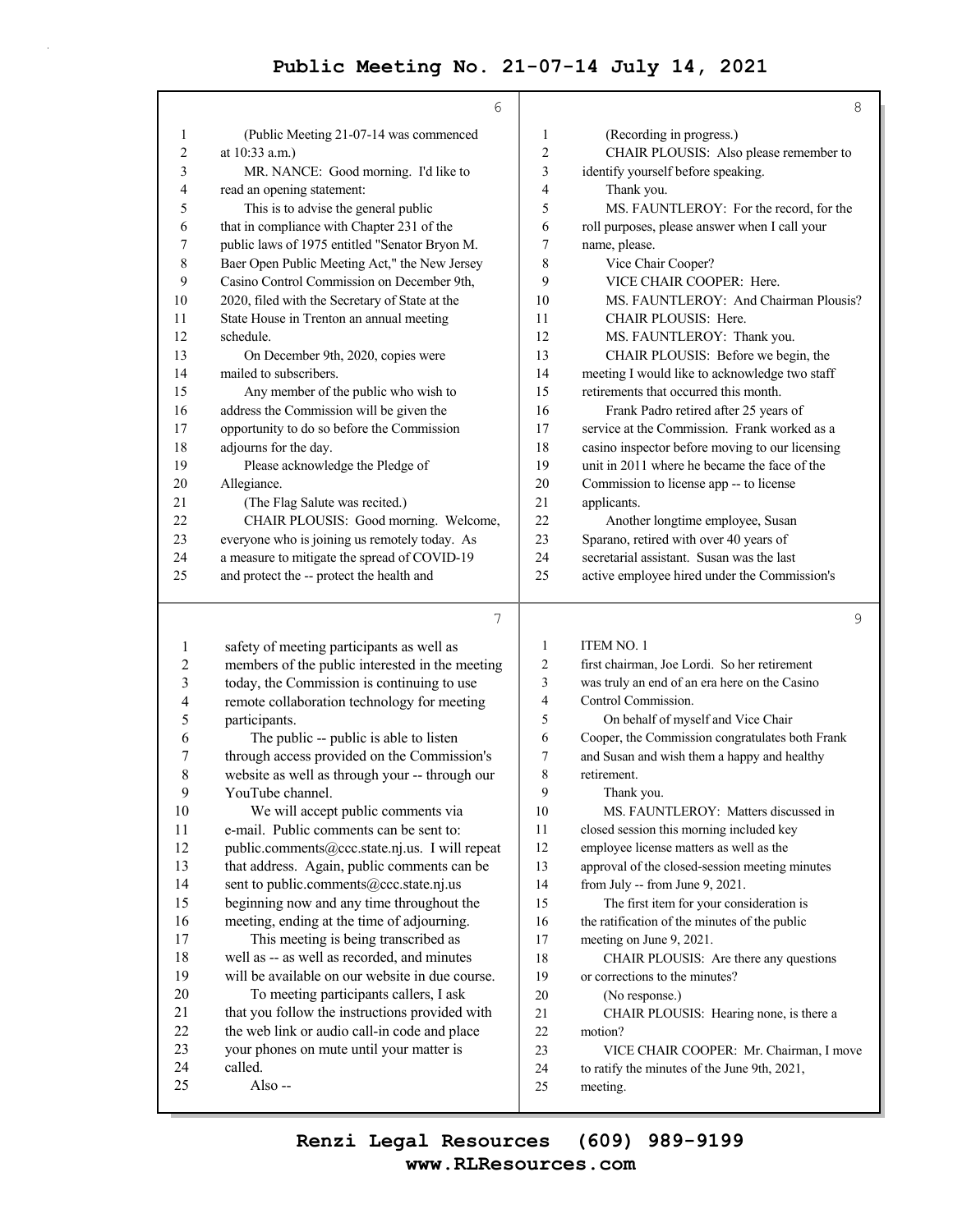|                | 10                                              |                | 12                                             |
|----------------|-------------------------------------------------|----------------|------------------------------------------------|
| 1              | <b>ITEM NO. 2</b>                               | 1              | ITEM NO. 2                                     |
| $\overline{2}$ | CHAIR PLOUSIS: I second that motion.            | $\overline{c}$ | respect to those two applicants.               |
| 3              | Any further discussion?                         | 3              | The Division recommends that they be           |
| 4              | (No response.)                                  | 4              | referred to conference.                        |
| 5              | CHAIR PLOUSIS: Hearing none, all in             | 5              | Staff has reviewed and recommend that          |
| 6              | favor, say aye?                                 | 6              | you remand them to the contested case process. |
| 7              | (Ayes.)                                         | 7              | CHAIR PLOUSIS: Are there any questions         |
| 8              | CHAIR PLOUSIS: Opposed, same sign?              | 8              | regarding these two matters?                   |
| 9              | (No response.)                                  | 9              | (No response.)                                 |
| 10             | CHAIR PLOUSIS: Ayes have it.                    | 10             | CHAIR PLOUSIS: Hearing none, is there a        |
| 11             | MS. FAUNTLEROY: Thank you.                      | 11             | motion?                                        |
| 12             | Item No. 2 are applications for initial         | 12             | VICE CHAIR COOPER: I move to remand for        |
| 13             | casino key employee licenses.                   | 13             | a hearing the two initial casino key employee  |
| 14             | They include: Nimota O. Adebowale,              | 14             | license applications.                          |
| 15             | Howard P. Bruno, Nicole R. Bucciarelli, also    | 15             | CHAIR PLOUSIS: I second that motion.           |
| 16             | known as Nicole R. Celli, Danielle L. Coleman,  | 16             | Any further discussion?                        |
| 17             | Mario R. Palladinette, Mark A. Rosenthal, Jason | 17             | (No response.)                                 |
| 18             | A. Sheets, and Christopher Fugnitti, Sr.        | 18             | CHAIR PLOUSIS: Hearing none, all in            |
| 19             | The matters of Danielle Coleman and             | 19             | favor, say aye?                                |
| 20             | Christopher Fugnitti, Sr., will be called       | 20             | (Ayes.)                                        |
| 21             | separately as those are matters where a remand  | 21             | CHAIR PLOUSIS: Opposed?                        |
| 22             | has been requested.                             | 22             | (No response.)                                 |
| 23             | With respect to the remaining                   | 23             | CHAIR PLOUSIS: Ayes have it.                   |
| 24             | applicants, Division has reviewed and has no    | 24             | MS. FAUNTLEROY: Thank you.                     |
| 25             | objection to those granting.                    | 25             | Item No. 3 are applications for                |
|                |                                                 |                |                                                |

#### 11

13

1 **ITEM NO. 2** 2 Staff has also reviewed and recommend 3 that you grant those initial casino key 4 employee licenses. 5 CHAIR PLOUSIS: Are there any questions 6 on any of these matters? 7 (No response.) 8 CHAIR PLOUSIS: Hearing none, is there a 9 motion? 10 VICE CHAIR COOPER: Mr. Chairman, I move 11 to grant the six initial casino key employee 12 licenses. 13 CHAIR PLOUSIS: I second that motion. 14 Any further discussion? 15 (No response.) 16 CHAIR PLOUSIS: Hearing none, all in 17 favor, say aye? 18 (Ayes.) 19 CHAIR PLOUSIS: Opposed? 20 (No response.) 21 CHAIR PLOUSIS: The ayes have it. 22 MS. FAUNTLEROY: Thank you. 23 As to D, Danielle L. Coleman, and, H, 24 Christopher Fugnitti, Sr., as previously 25 indicated, an objection has been raised with 1 ITEM NO. 3 2 resubmitted casino key employee licenses and/or 3 for qualification. 4 They include: Thomas J. Balance, 5 Christine M. Critelli, also known as Christine 6 M. Tartaglio, also known as Christine M. 7 Dougherty, Thomas C. Fiore, Ralph V. 8 D'Ambrosio, Patricia A. Fineran, also known as 9 Patricia A. Arndt, Joseph R. Giunta, Aharon M. 10 Kiett, April L. Kiett, Jason M. Lyons, Richard 11 T. Meyer, Ferdnota P. Niceta, Jr., William L. 12 Norwood, Michael R. Osley, Paul A. Papaycik, 13 Jr., Timothy R. Stafford, Richard M. Tartaglio, 14 also known as Richard M. Cartaglio, Mark G. 15 Walter. 16 With respect to all of the items, staff 17 has reviewed, the Division has made its 18 recommendation. They have no objections to any 19 of the resubmissions. However, with respect to 20 several of the items, we will call them 21 separately as they are also seeking key 22 qualification which requires statutorily a roll 23 call vote. 24 With respect to those, the matters that 25 will be called separately will be Critelli,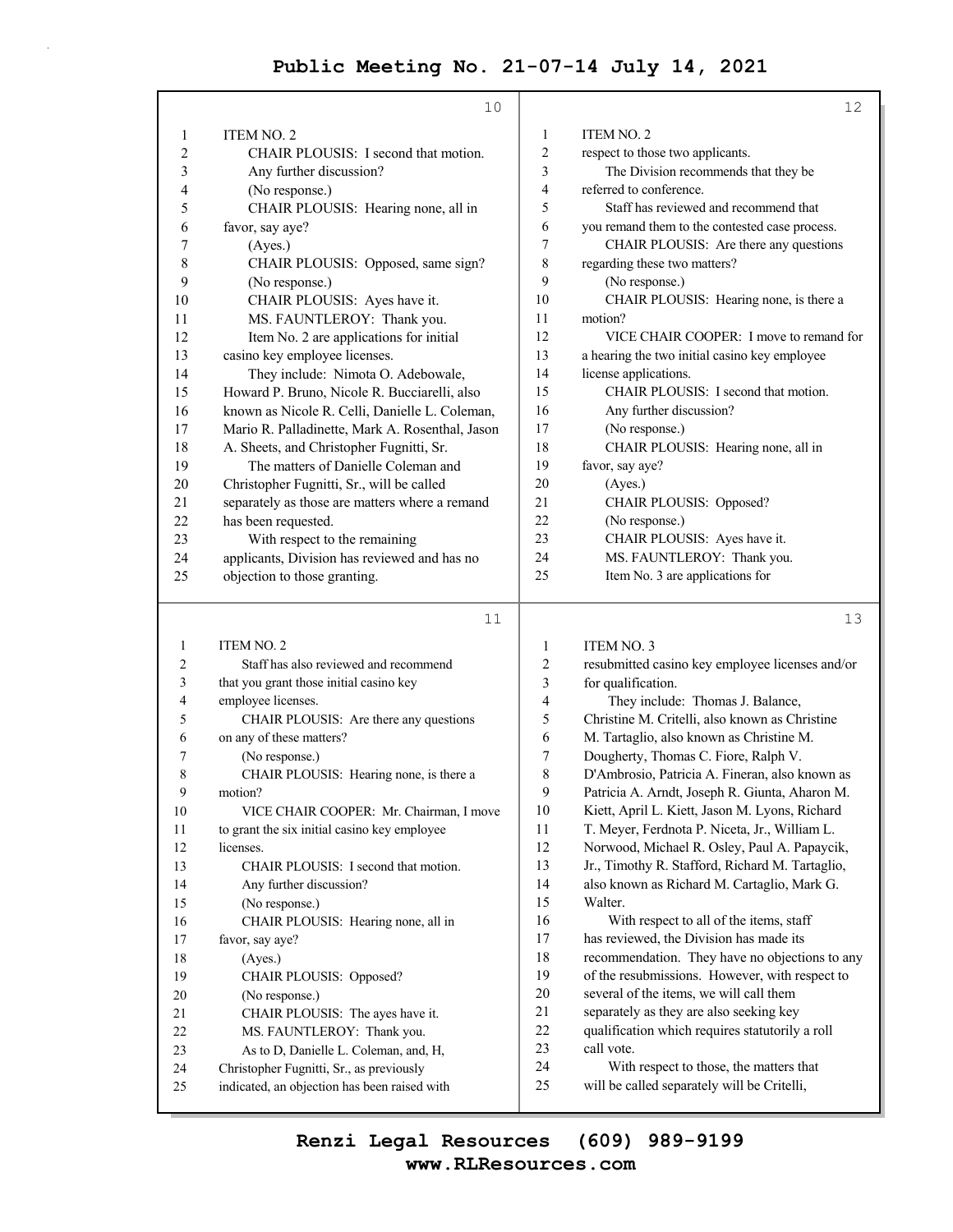|    | 14                                           |    | 16                                          |
|----|----------------------------------------------|----|---------------------------------------------|
| 1  | ITEM NO. 3                                   | 1  | <b>ITEM NO. 3</b>                           |
| 2  | Fiore, D'Ambrosio, Fineran, Giunta, Lyons,   | 2  | CHAIR PLOUSIS: Are there any questions      |
| 3  | Niceta, and Stafford.                        | 3  | regarding this matter?                      |
| 4  | The remaining items we recommend that        | 4  | (No response.)                              |
| 5  | you grant them as no objections have been    | 5  | CHAIR PLOUSIS: Hearing none, is there a     |
| 6  | raised.                                      | 6  | motion?                                     |
| 7  | CHAIR PLOUSIS: Are there any questions       | 7  | VICE CHAIR COOPER: I move to grant          |
| 8  | on any of these matters?                     | 8  | resubmitted key license and qualification.  |
| 9  | (No response.)                               | 9  | CHAIR PLOUSIS: I second that motion.        |
| 10 | CHAIR PLOUSIS: Hearing none, is there a      | 10 | Any further discussion?                     |
| 11 | motion?                                      | 11 | (No response.)                              |
| 12 | VICE CHAIR COOPER: Mr. Chairman, I move      | 12 | CHAIR PLOUSIS: Hearing none, a roll         |
| 13 | to grant the nine resubmitted casino key     | 13 | call vote?                                  |
| 14 | employee licenses.                           | 14 | MS. FAUNTLEROY: Vice Chair Cooper?          |
| 15 | CHAIR PLOUSIS: I second that motion.         | 15 | VICE CHAIR COOPER: Yes.                     |
| 16 | Any further discussion?                      | 16 | MS. FAUNTLEROY: And Chairman Plousis?       |
| 17 | (No response.)                               | 17 | <b>CHAIR PLOUSIS: Yes.</b>                  |
| 18 | CHAIR PLOUSIS: Hearing none, all in          | 18 | MS. FAUNTLEROY: Just let me go back for     |
| 19 | favor, say aye?                              | 19 | the record. Miss Critelli is Vice President |
| 20 | (Ayes.)                                      | 20 | Human Resources, Regional, Caesars          |
| 21 | CHAIR PLOUSIS: Opposed?                      | 21 | Entertainment, Inc.                         |
| 22 | (No response.)                               | 22 | Mr. Fiore is Player Development, Vice       |
| 23 | CHAIR PLOUSIS: Ayes have it.                 | 23 | President, Harrah's Atlantic City Operating |
| 24 | MS. FAUNTLEROY: Thank you.                   | 24 | Company, LLC.                               |
| 25 | Christine M. Critelli. Again, as             | 25 | Ralph V. D'Ambrosio, Vice President         |
|    | 15                                           |    | 17                                          |
| 1  | ITEM NO. 3                                   | 1  | <b>ITEM NO. 3</b>                           |
| 2  | indicated, no objection to her key license   | 2  | National Marketing, Golden Nugget AC, LLC.  |
| 3  | resubmission and qualification.              | 3  | Again, no objection to his resubmission and |
| 4  | CHAIR PLOUSIS: Is that a roll call           | 4  | qualification.                              |
| 5  | vote?                                        | 5  | CHAIR PLOUSIS: Are there any questions      |
| 6  | MS. FAUNTLEROY: Yes, it is.                  | 6  | regarding this matter?                      |
| 7  | So ask for a motion.                         | 7  | (No response.)                              |
| 8  | CHAIR PLOUSIS: I'm sorry.                    | 8  | CHAIR PLOUSIS: Hearing none, is there a     |
| 9  | Is there a motion?                           | 9  | motion?                                     |
| 10 | MS. FAUNTLEROY: It's okay.                   | 10 | VICE CHAIR COOPER: Mr. Chairman, I move     |
| 11 | VICE CHAIR COOPER: Mr. Chairman, I move      | 11 | to grant resubmitted key license and        |
| 12 | to grant resubmitted key license and         | 12 | qualification.                              |
| 13 | qualification.                               | 13 | CHAIR PLOUSIS: I second that motion.        |
| 14 | CHAIR PLOUSIS: I second that.                | 14 | Any further discussion?                     |
| 15 | All in favor?                                | 15 | (No response.)                              |
| 16 | Oh. Roll call vote.                          | 16 | CHAIR PLOUSIS: Hearing none, roll call      |
| 17 | MS. FAUNTLEROY: Okay. Vice Chair             | 17 | vote?                                       |
| 18 | Cooper?                                      | 18 | MS. FAUNTLEROY: Vice Chair Cooper?          |
| 19 | VICE CHAIR COOPER: Yes.                      | 19 | VICE CHAIR COOPER: Yes.                     |
| 20 | MS. FAUNTLEROY: And Chairman Plousis?        | 20 | MS. FAUNTLEROY: And Chairman Plousis?       |
| 21 | <b>CHAIR PLOUSIS: Yes.</b>                   | 21 | <b>CHAIR PLOUSIS: Yes.</b>                  |
| 22 | MS. FAUNTLEROY: Thomas -- see, I know        | 22 | MS. FAUNTLEROY: Patricia Fineran, also      |
| 23 | it's a little convoluted. We've got several. | 23 | known as Patricia Arndt, Director of Human  |

24 Thomas C. Fiore. Again, no objection to 25 his resubmitted key and qualification.

24 Resources, Golden Nugget Atlantic City, LLC, 25 and Golden Nugget Online Gaming, LLC.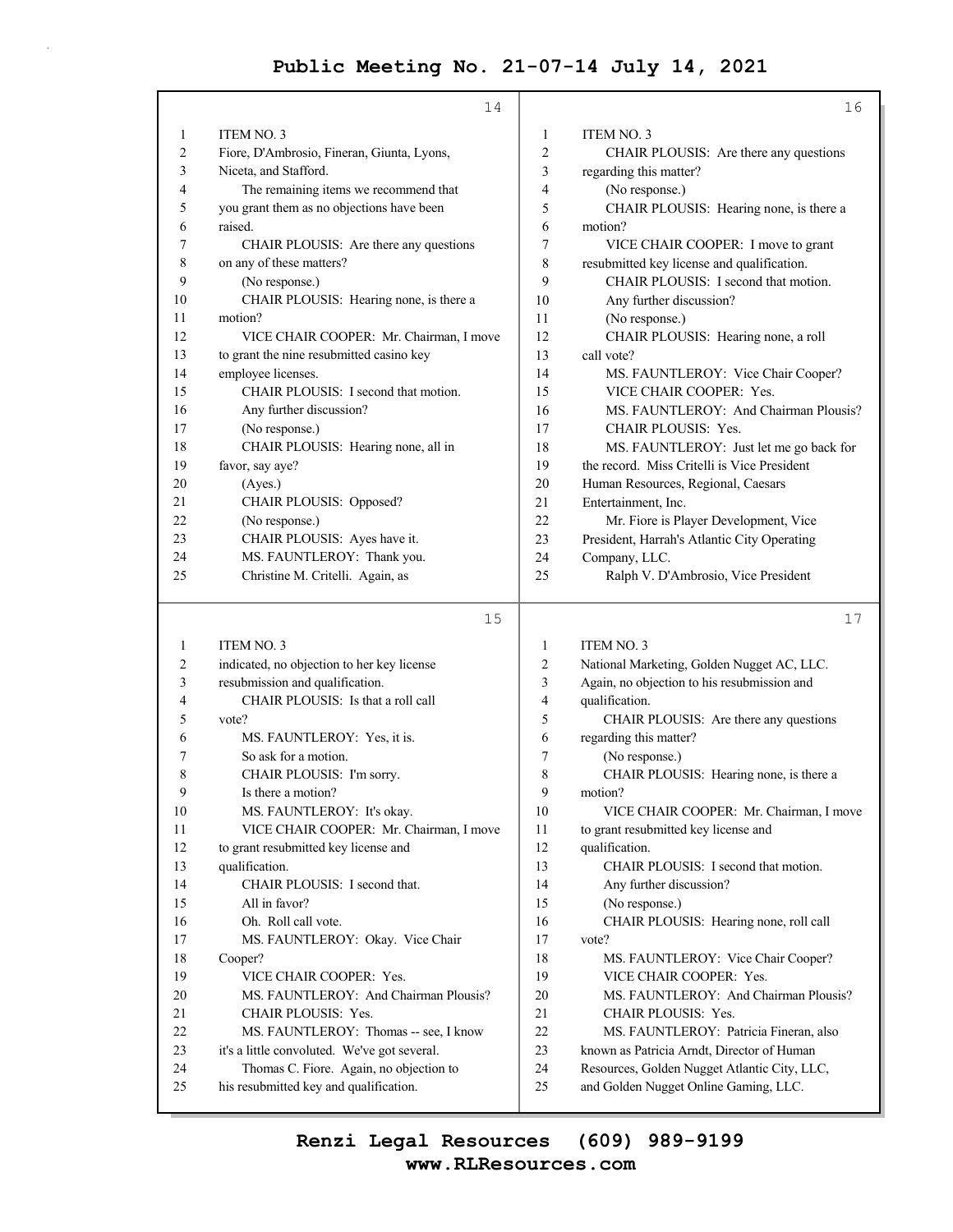|                         | 18                                                               |                | 20                                                                              |
|-------------------------|------------------------------------------------------------------|----------------|---------------------------------------------------------------------------------|
| 1                       | ITEM NO. 3                                                       | 1              | ITEM NO. 3                                                                      |
| $\overline{\mathbf{c}}$ | Again, there have been no objections                             | $\overline{c}$ | (No response.)                                                                  |
| 3                       | raised and the recommendation is to grant the                    | 3              | CHAIR PLOUSIS: Hearing none, is there a                                         |
| 4                       | resubmitted key license and qualification.                       | 4              | motion?                                                                         |
| 5                       | CHAIR PLOUSIS: Are there any questions                           | 5              | VICE CHAIR COOPER: Mr. Chairman, I move                                         |
| 6                       | regarding this matter?                                           | 6              | to grant resubmitted key license and                                            |
| 7                       | (No response.)                                                   | 7              | qualification.                                                                  |
| 8                       | CHAIR PLOUSIS: Hearing none, is there a                          | 8              | CHAIR PLOUSIS: I second that motion.                                            |
| 9                       | motion?                                                          | 9              | Any further discussion?                                                         |
| 10                      | VICE CHAIR COOPER: I move to grant                               | 10             | (No response.)                                                                  |
| 11                      | resubmitted key license and qualification.                       | 11             | CHAIR PLOUSIS: Hearing none, roll call                                          |
| 12                      | CHAIR PLOUSIS: I second that motion.                             | 12             | vote?                                                                           |
| 13                      | Any further discussion?                                          | 13             | MS. FAUNTLEROY: Vice Chair Cooper?                                              |
| 14                      | (No response.)                                                   | 14             | VICE CHAIR COOPER: Yes.                                                         |
| 15                      | CHAIR PLOUSIS: Hearing none, roll call                           | 15             | MS. FAUNTLEROY: And Chairman Plousis?                                           |
| 16                      | vote?                                                            | 16             | CHAIR PLOUSIS: Yes.                                                             |
| 17                      | MS. FAUNTLEROY: Vice Chair Cooper?                               | 17             | MS. FAUNTLEROY: Ferdnota P. Niceta,                                             |
| 18                      | VICE CHAIR COOPER: Yes.                                          | 18             | Jr., Vice President, Table Games, Harrah's                                      |
| 19                      | MS. FAUNTLEROY: And Chairman Plousis?                            | 19             | Atlantic City Operating Company, LLC.                                           |
| 20                      | <b>CHAIR PLOUSIS: Yes.</b>                                       | 20             | Again, the recommendation is to grant                                           |
| 21                      | MS. FAUNTLEROY: Joseph R. Giunta, Vice                           | 21             | Mr. Niceta's resubmitted key and qualification.                                 |
| 22                      | President of Operations for Atlantic --                          | 22             | CHAIR PLOUSIS: Are there any questions                                          |
| 23                      | Harrah's Atlantic City Operating Company, LLC.                   | 23             | regarding this matter?                                                          |
| 24                      | Again, no objections have been raised,                           | 24             | (No response.)                                                                  |
| 25                      | and the recommendation is to grant.                              | 25             | CHAIR PLOUSIS: Hearing none, is there a                                         |
|                         |                                                                  |                |                                                                                 |
|                         |                                                                  |                | 21                                                                              |
|                         | 19                                                               |                |                                                                                 |
| 1                       | ITEM NO. 3                                                       | 1              | <b>ITEM NO. 3</b>                                                               |
| 2                       | CHAIR PLOUSIS: Are there any -- are                              | $\overline{c}$ | motion?                                                                         |
| 3<br>4                  | there any questions regarding this matter?                       | 3<br>4         | VICE CHAIR COOPER: I move to grant                                              |
| 5                       | (No response.)                                                   |                | resubmitted key license and qualification.                                      |
| 6                       | CHAIR PLOUSIS: Hearing none, is there a<br>motion?               | 5<br>6         | CHAIR PLOUSIS: I second that motion.                                            |
| 7                       | VICE CHAIR COOPER: Mr. Chairman, I move                          | 7              | Any further discussion?                                                         |
| 8                       | to grant resubmitted key license and                             | 8              | (No response.)<br>CHAIR PLOUSIS: Hearing none, roll call                        |
| 9                       | qualification.                                                   | 9              | vote?                                                                           |
| 10                      | CHAIR PLOUSIS: I second that motion.                             | 10             | MS. FAUNTLEROY: Vice Chair Cooper?                                              |
| 11                      | Any further discussion?                                          | 11             | VICE CHAIR COOPER: Yes.                                                         |
| 12                      | (No response.)                                                   | 12             | MS. FAUNTLEROY: And Chairman Plousis?                                           |
| 13                      | CHAIR PLOUSIS: Hearing none, roll call                           | 13             | CHAIR PLOUSIS: Yes.                                                             |
| 14                      | vote?                                                            | 14             | MS. FAUNTLEROY: Lastly, Timothy R.                                              |
| 15                      | MS. FAUNTLEROY: Vice Chair Cooper?                               | 15             | Stafford, Vice President, Customer Development,                                 |
| 16                      | VICE CHAIR COOPER: Yes.                                          | 16             | Marina District Development Company, LLC.                                       |
| 17                      | MS. FAUNTLEROY: And Chairman Plousis?                            | 17             | Again, the recommendation is to grant                                           |
| 18                      | CHAIR PLOUSIS: Yes.                                              | 18             | the resubmitted key license and qualification.                                  |
| 19                      | MS. FAUNTLEROY: Jason M. Lyons,                                  | 19             | CHAIR PLOUSIS: Are there any questions                                          |
| 20                      | Customer Development, Vice President, Marina                     | 20             | regarding this matter?                                                          |
| 21                      | District Development Company, LLC.                               | 21             | (No response.)                                                                  |
| 22                      | Again, recommendation is to grant his                            | 22             | CHAIR PLOUSIS: Hearing none, is there a                                         |
| 23                      | resubmitted key license and qualification.                       | 23             | motion?                                                                         |
| 24<br>25                | CHAIR PLOUSIS: Are there any questions<br>regarding this matter? | 24<br>25       | VICE CHAIR COOPER: Mr. Chairman, I move<br>to grant resubmitted key license and |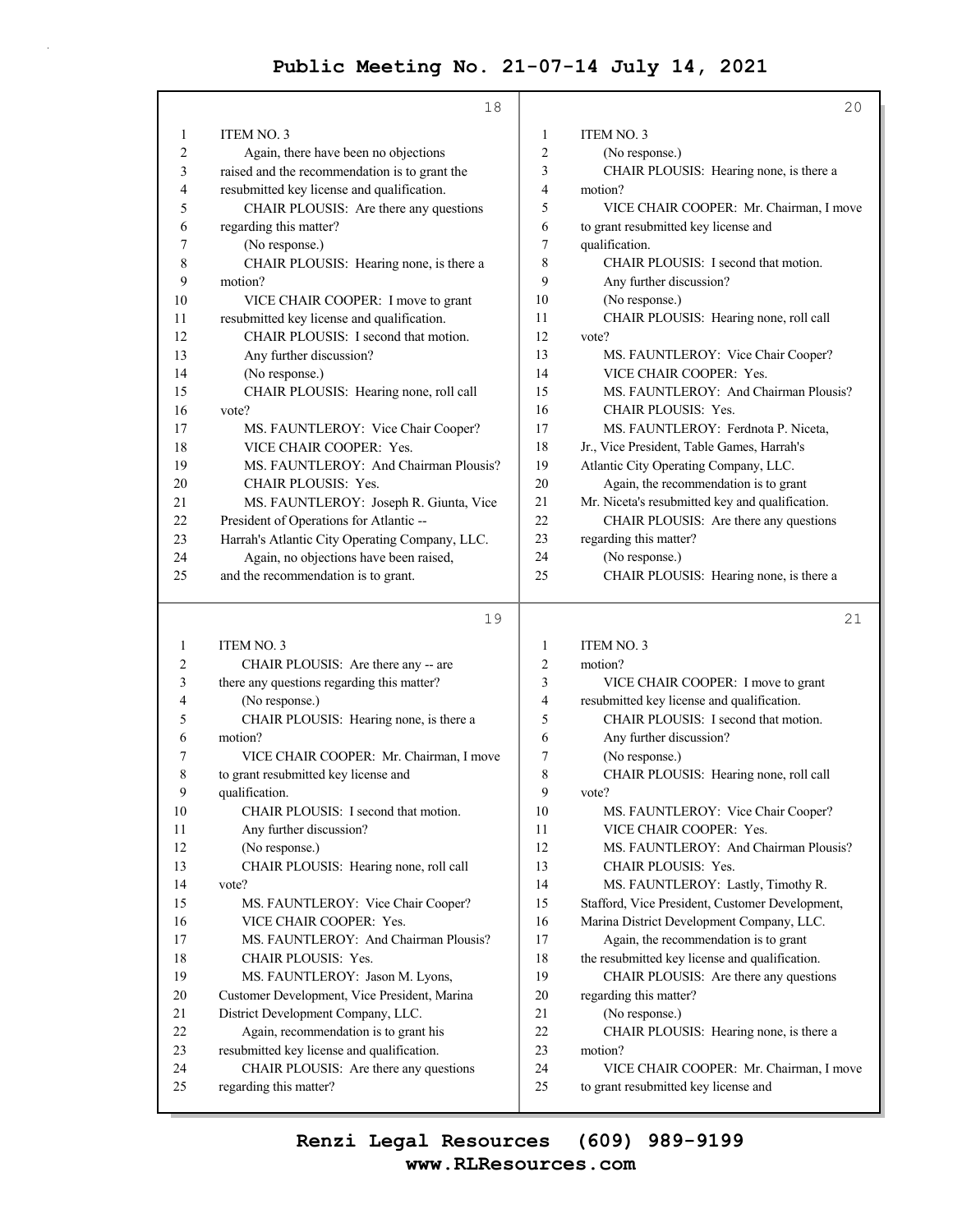|                         | 22                                                                                        |                | 24                                                     |
|-------------------------|-------------------------------------------------------------------------------------------|----------------|--------------------------------------------------------|
| 1                       | <b>ITEM NO. 4</b>                                                                         | 1              | ITEM NO. 5                                             |
| $\overline{\mathbf{c}}$ | qualification.                                                                            | $\overline{2}$ | Atlantic City, and Jonathan D. Rhinacon for a          |
| 3                       | CHAIR PLOUSIS: I second that motion.                                                      | 3              | count room supervisor position at Resorts              |
| 4                       | Any further discussion?                                                                   | 4              | Atlantic City.                                         |
| 5                       | (No response.)                                                                            | 5              | Also on June 23rd, 2021, a multi-casino                |
| 6                       | CHAIR PLOUSIS: Hearing none, roll call                                                    | 6              | endorsement on an existing casino key employee         |
| 7                       | vote?                                                                                     | 7              | license was granted to Mario R. Palladinette           |
| 8                       | MS. FAUNTLEROY: Vice Chair Cooper?                                                        | 8              | for a casino manager position at Hard Rock             |
| 9                       | VICE CHAIR COOPER: Yes.                                                                   | 9              | Atlantic City and Boardwalk 1000.                      |
| 10                      | MS. FAUNTLEROY: And Chairman Plousis?                                                     | 10             | And lastly, on July 7, 2021, a casino                  |
| 11                      | CHAIR PLOUSIS: Yes.                                                                       | 11             | key employee license was granted to Daniel M.          |
| 12                      | MS. FAUNTLEROY: Thank you.                                                                | 12             | Wright for a count room supervisor position at         |
| 13                      | Item No. 4 are approvals through                                                          | 13             | Resorts Atlantic City.                                 |
| 14                      | Delegation of Authority between June 3, 2021,                                             | 14             | This small memorialize the noted                       |
| 15                      | and July 7, 2021, pursuant to Resolution No.                                              | 15             | approvals that were granted via Delegated              |
| 16                      | $17-01-11-11-C.$                                                                          | 16             | Authority during this period, and no further           |
| 17                      | No action is required; however, Patrick                                                   | 17             | Commission action is required.                         |
| 18                      | Ealer, Manager, is on the line to review those                                            | 18             | Thank you.                                             |
| 19                      | matters with you for your information.                                                    | 19             | MS. FAUNTLEROY: Thank you.                             |
| 20                      | MR. EALER: Patrick Ealer, Casino Control                                                  | 20             | Item No. 5 is requests for inactivation                |
| 21                      | Commission Licensing and Financial Evaluation                                             | 21             | of casino key employee licenses.                       |
| 22                      | Manager here. Good morning, Mr. Chairman and                                              | 22             | Mr. Ealer will again review those                      |
| 23                      | Vice Chair Cooper.                                                                        | 23             | matters with you.                                      |
| 24                      | Between June 3rd and July 7, 2021, staff                                                  | 24             | MR. EALER: Good morning again. Patrick                 |
| 25                      | of the Commission's Regulatory Affairs Division                                           | 25             | Ealer, Commission Licensing and Financial              |
|                         | 23                                                                                        |                | 25                                                     |
| 1                       | <b>ITEM NO. 4</b>                                                                         | 1              | ITEM NO. 5                                             |
| 2                       | granted the following approvals via Delegated                                             | 2              | Evaluation Manager.                                    |
| 3                       | Authority:                                                                                | 3              | In lieu of filing a casino key employee                |
| 4                       | On June 3rd, 2021, temporary key                                                          | 4              | license review application, the following two          |
| 5                       | employee license was granted to Ariel Roman for                                           | 5              | individuals have requested to be placed on the         |
| 6                       | an assistant security shift manager position at                                           | 6              | casino key employee approved inactive list for         |
| 7                       | Hard Rock Atlantic City.                                                                  | 7              | a period of up to five years. They are Renee           |
| 8                       | On June 16, 2021, temporary casino key                                                    | 8              | Marie Fleifel and Patti Lynn Snow.                     |
| 9                       | employee licenses were granted to Jahera J.                                               | 9              | Commission staff has reviewed these                    |
| 10                      | Ahmed for a casino cage supervisor position at                                            | 10             | requests and recommends granting the requested         |
| 11                      |                                                                                           |                |                                                        |
| 12                      | Hard Rock Atlantic City. Robert J. Deluce for                                             | 11             | relief.                                                |
|                         | a sportsbook position at Bally's Atlantic City.                                           | 12             | CHAIR PLOUSIS: Are there any questions                 |
| 13                      | Hetal G. Mistry, for a casino accounting                                                  | 13             | on these matters?                                      |
| 14                      | manager position at Borgata, and Cynthia O.                                               | 14             | (No response.)                                         |
| 15                      | Powell for a casino cage supervisor position for                                          | 15             | CHAIR PLOUSIS: Hearing none, is there a                |
| 16                      | Caesars Entertainment Interactive New Jersey.                                             | 16             | motion?                                                |
| 17                      | On June 17, 2021, temporary key employee                                                  | 17             | VICE CHAIR COOPER: Mr. Chairman, I move                |
| 18                      | license was granted to Reginald Mayner, Jr.,                                              | 18             | to grant the requested relief and order in the         |
| 19                      | for a assistant security shift manager position                                           | 19             | two casino key employee licenses be                    |
| 20                      | at Hard Rock Atlantic City.                                                               | 20             | inactivated.                                           |
| 21                      | On June 23rd, 2021, temporary casino key                                                  | 21             | CHAIR PLOUSIS: I second that motion.                   |
| 22                      | employee licenses were granted to Marie T.                                                | 22             | Any further discussion?                                |
| 23                      | Duffy for a casino cashiering supervisor                                                  | 23             | (No response.)                                         |
| 24<br>25                | position at Ocean Casino, Monica J. Panico for<br>Procurement Manager position at Bally's | 24<br>25       | CHAIR PLOUSIS: Hearing none, all in<br>favor, say aye? |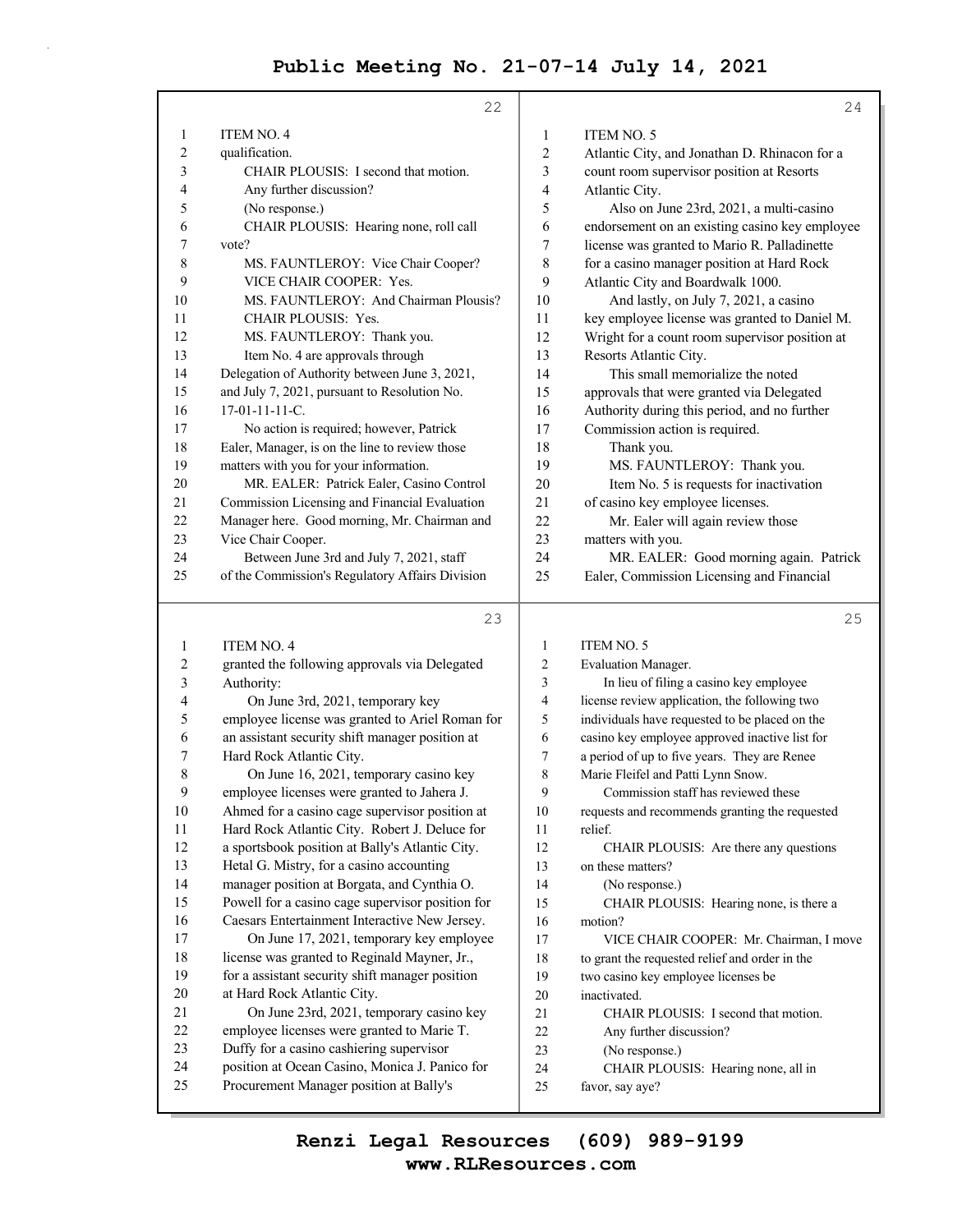|                         | 26                                                                                                 |                | 28                                                                                              |
|-------------------------|----------------------------------------------------------------------------------------------------|----------------|-------------------------------------------------------------------------------------------------|
| $\mathbf{1}$            | <b>ITEM NO. 6</b>                                                                                  | 1              | <b>ITEM NO. 7</b>                                                                               |
| $\overline{\mathbf{c}}$ | (Ayes.)                                                                                            | $\sqrt{2}$     | and Vice Chair Cooper. This is Teresa                                                           |
| 3                       | CHAIR PLOUSIS: Opposed?                                                                            | $\mathfrak{Z}$ | Pimpinelli, Senior Counsel, appearing for the                                                   |
| 4                       | (No response.)                                                                                     | 4              | Commission.                                                                                     |
| 5                       | CHAIR PLOUSIS: Ayes have it.                                                                       | 5              | For your reconsideration is the initial                                                         |
| 6                       | MR. EALER: Thank you.                                                                              | 6              | application of James Williams for his casino                                                    |
| 7                       | MS. FAUNTLEROY: Item No. 6 is the                                                                  | 7              | key employee license.                                                                           |
| 8                       | consideration of lapsing of Michael J. Ray's                                                       | 8              | You have staff's memo.                                                                          |
| 9                       | casino key employee license.                                                                       | 9              | The Division has alleged Mr. Williams                                                           |
| 10                      | Again, Mr. Ealer will address that                                                                 | 10             | has not complied with his reporting conditions.                                                 |
| 11                      | matter.                                                                                            | 11             | The matter is now before you for                                                                |
| 12                      | MR. EALER: Thank you. Patrick Ealer,                                                               | 12             | reconsideration.                                                                                |
| 13                      | Casino Control Commission.                                                                         | 13             | Brian Biscieglia is here on behalf of                                                           |
| 14                      | At this time, there is one individual                                                              | 14             | the Division.                                                                                   |
| 15                      | for your consideration to lapse his casino key                                                     | 15             | MR. BISCIEGLIA: Good morning, Chair,                                                            |
| 16                      | employee license. In this case the casino key                                                      | 16             | Vice Chair. Brian C. Biscieglia on behalf of                                                    |
| 17                      | employee license review application filing                                                         | 17             | the Division of Gaming Enforcement.                                                             |
| 18                      |                                                                                                    | 18             | The materials before you show Mr.                                                               |
| 19                      | deadline has passed, and the individual has not<br>filed a casino key employee renewal application | 19             | Williams has failed to comply with the                                                          |
| 20                      |                                                                                                    | 20             |                                                                                                 |
| 21                      | nor requested to be placed on the inactive<br>list.                                                | 21             | conditions of his stipulation of settlement<br>that granted him key licensure.                  |
| 22                      |                                                                                                    | 22             | Furthermore, Mr. Williams has failed to                                                         |
| 23                      | Based on these facts, staff recommends                                                             | 23             | comply with Commission counsel's request to                                                     |
|                         | that the casino key employee license of Michael                                                    |                |                                                                                                 |
| 24<br>25                | James Ray be deemed to have lapsed.                                                                | 24<br>25       | provide information as well as conference                                                       |
|                         | CHAIR PLOUSIS: Are there any questions                                                             |                | notices sent by the Commission for conferences                                                  |
|                         |                                                                                                    |                |                                                                                                 |
|                         |                                                                                                    |                |                                                                                                 |
|                         | 27                                                                                                 |                | 29                                                                                              |
| 1                       | <b>ITEM NO. 7</b>                                                                                  | 1              | <b>ITEM NO. 7</b>                                                                               |
| 2                       | on this matter?                                                                                    | $\overline{c}$ | with the Commission and the Division regarding                                                  |
| 3                       | (No response.)                                                                                     | 3              | this matter.                                                                                    |
| 4                       | CHAIR PLOUSIS: Hearing none, is there a                                                            | 4              | Finally, I -- it does not seem that Mr.                                                         |
| 5                       | motion?                                                                                            | 5              | Williams is present for today's proceedings.                                                    |
| 6                       | VICE CHAIR COOPER: Mr. Chairman, I move                                                            | 6              | So based upon his failure to comply, his                                                        |
| 7                       | to find that Michael J. Ray's casino key                                                           | 7              | failure to respond, and his failure to attend                                                   |
| 8                       | license lapsed pursuant to NJAC 19:41A-6.1(f)                                                      | 8              | today's proceedings, the Division must ask that                                                 |
| 9                       | of the regulations.                                                                                | 9              | his application be denied and that he be found                                                  |
| 10                      | CHAIR PLOUSIS: I second that motion.                                                               | 10             | disqualified.                                                                                   |
| 11                      | Any further discussion?                                                                            | 11             | Thank you.                                                                                      |
| 12                      | (No response.)                                                                                     | 12             | MS. PIMPINELLI: Staff would just like                                                           |
| 13                      | CHAIR PLOUSIS: Hearing none, all in                                                                | 13             | to clarify that this would be a revocation.                                                     |
| 14                      | favor, say aye?                                                                                    | 14             | MR. BISCIEGLIA: Oh. I apologize. A                                                              |
| 15                      | (Ayes.)                                                                                            | 15             | revocation.                                                                                     |
| 16                      | CHAIR PLOUSIS: Opposed?                                                                            | 16             | MS. PIMPINELLI: Thank you.                                                                      |
| 17                      | (No response.)                                                                                     | 17             | CHAIR PLOUSIS: Are there any questions                                                          |
| 18                      | CHAIR PLOUSIS: Ayes have it.                                                                       | 18             | for counsel?                                                                                    |
| 19                      | MS. FAUNTLEROY: Thank you.                                                                         | 19             | (No response.)                                                                                  |
| 20                      | Item No. 7 is the consideration of the                                                             | 20             | CHAIR PLOUSIS: Hearing none, just for                                                           |
| 21                      | initial application of James T. Williams III                                                       | 21             | the record, we do not have Mr. Williams on the                                                  |
| 22                      | for a casino key employee license.                                                                 | 22             | line; correct?                                                                                  |
| 23                      | Senior Counsel Teresa Pimpinelli will                                                              | 23             | MS. FAUNTLEROY: That's correct, Mr.                                                             |
| 24<br>25                | address that matter.<br>MS. PIMPINELLI: Good morning, Chairman                                     | 24<br>25       | Chairman. And I would indicate for the record<br>as well that Senior Counsel made an additional |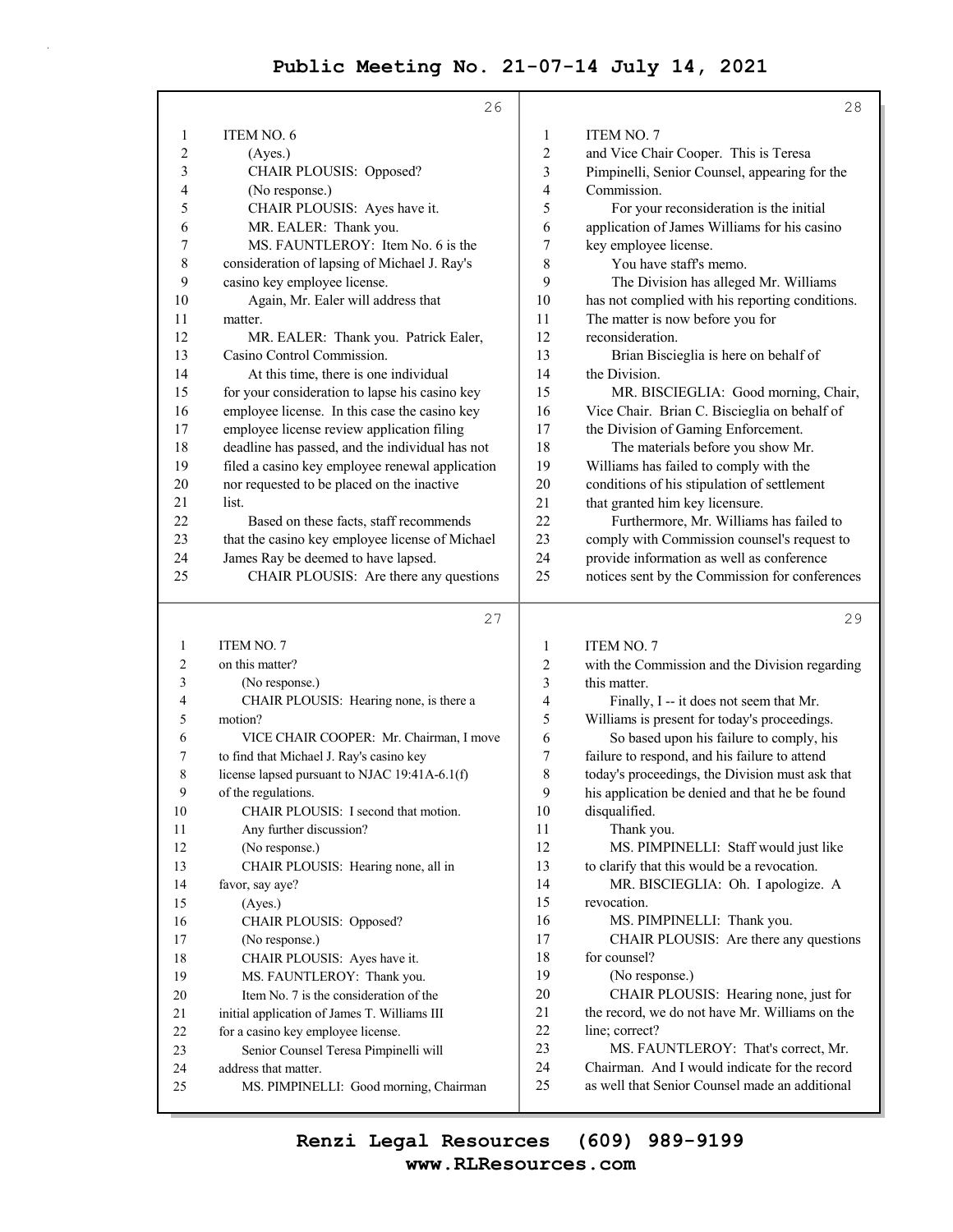|        | 30                                              |    | 32                                                                                        |
|--------|-------------------------------------------------|----|-------------------------------------------------------------------------------------------|
| 1      | ITEM NO. 7                                      | 1  | ITEM NO. 8                                                                                |
| 2      | phone call this morning to attempt to reach him | 2  | of 2020.                                                                                  |
| 3      | to re-advise him today was scheduled for your   | 3  | The Division has filed their report, and                                                  |
| 4      | consideration.                                  | 4  | we would ask that you adopt the draft                                                     |
| 5      | CHAIR PLOUSIS: Did she get him today or         | 5  | resolution granting plenary qualification to                                              |
| 6      | was just a voicemail?                           | 6  | Mr. Lambert.                                                                              |
| 7      | MS. PIMPINELLI: It was just a                   | 7  | And we have no objection to its form or                                                   |
| 8      | voicemail, Chairman.                            | 8  | entry.                                                                                    |
| 9      | CHAIR PLOUSIS: Thank you.                       | 9  | Thank you.                                                                                |
| 10     | Are there any other questions for               | 10 | MS. RICHARDSON: Good morning, Chairman                                                    |
| 11     | counsel?                                        | 11 | and Vice Chair Cooper. Tracy Richardson,                                                  |
| 12     | (No response.)                                  | 12 | Deputy Attorney General for the Division of                                               |
| 13     | CHAIR PLOUSIS: Hearing none, is there a         | 13 | Gaming Enforcement.                                                                       |
| 14     | motion?                                         | 14 | You have our plenary report recommending                                                  |
| 15     | VICE CHAIR COOPER: Mr. Chairman, I move         | 15 | the qualification of Mr. Lambert.                                                         |
| 16     | to: A, find James T. Williams III disqualified  | 16 | We have also reviewed the draft                                                           |
| 17     | pursuant to NJSA 5:12-80(b) and (d), NJSA       | 17 | resolution and have no objection.                                                         |
| 18     | 5:12-86(b) and NJSA 5:12-89(b);                 | 18 | Thank you.                                                                                |
| 19     | And also, B, revoke his casino key              | 19 | CHAIR PLOUSIS: Are there any questions                                                    |
| 20     | employee license.                               | 20 | for counsel?                                                                              |
| 21     | CHAIR PLOUSIS: I second that motion.            | 21 | (No response.)                                                                            |
| 22     | Any further discussion?                         | 22 | CHAIR PLOUSIS: Hearing none, is there a                                                   |
| 23     | (No response.)                                  | 23 | motion?                                                                                   |
| 24     | CHAIR PLOUSIS: Hearing none, all in             | 24 | VICE CHAIR COOPER: Mr. Chairman, I move                                                   |
| 25     | favor, say aye?                                 | 25 | to adopt the draft resolution and find Timothy                                            |
|        |                                                 |    |                                                                                           |
|        | 31                                              |    | 33                                                                                        |
| 1      | <b>ITEM NO. 8</b>                               | 1  | ITEM NO. 9                                                                                |
| 2      | (Ayes.)                                         |    |                                                                                           |
|        |                                                 | 2  | J. Lambert qualified to serve as Senior Vice                                              |
| 3      | CHAIR PLOUSIS: Opposed?                         | 3  | President and Counsel, Regional Operations and                                            |
| 4      | (No response.)                                  | 4  | Compliance, for Caesars Entertainment, Inc., in                                           |
| 5      | CHAIR PLOUSIS: Ayes have it.                    | 5  | accordance with NJSA 5:12-85.1c, NJSA                                                     |
| 6      | MR. BISCIEGLIA: Thank you.                      | 6  | 5:12-89b(1) and (2), and NJAC 13:69C-2.7.                                                 |
| 7      | MS. FAUNTLEROY: Thank you.                      | 7  | CHAIR PLOUSIS: I second that motion.                                                      |
| 8      | Item No. 8 is the consideration of the          | 8  | Any further discussion?                                                                   |
| 9      | plenary qualification of Timothy J. Lambert to  | 9  | (No response.)                                                                            |
| $10\,$ | serve as Senior Vice President and Counsel,     | 10 | CHAIR PLOUSIS: Hearing none, roll call                                                    |
| 11     | Regional Operations and Compliance of Caesars   | 11 | vote?                                                                                     |
| 12     | Entertainment, Inc.                             | 12 | MS. FAUNTLEROY: Vice Chair Cooper?                                                        |
| 13     | This matter comes back before you for           | 13 | VICE CHAIR COOPER: Yes.                                                                   |
| 14     | plenary consideration of Mr. Lambert's          | 14 | MS. FAUNTLEROY: And Chairman Plousis?                                                     |
| 15     | qualification. His temporary qualification was  | 15 | CHAIR PLOUSIS: Yes.                                                                       |
| 16     | granted by you on November 18, 2020, Resolution | 16 | MR. O'GARA: Thank you.                                                                    |
| 17     | No. 20-11-18-07.                                | 17 | CHAIR PLOUSIS: Thank you.                                                                 |
| 18     | I do believe that counsel is here for           | 18 | MS. FAUNTLEROY: Item No. 9 is the Joint                                                   |
| 19     | both Caesars Entertainment, Inc., and for the   | 19 | Petition of Marina District Development                                                   |
| 20     | Division.                                       | 20 | Company, LLC, and MGM Resorts International<br>requesting permission for Tilak Mandadi to |

- 22 assume the duties and exercise the powers of 23 Chief Strategy, Innovation & Technology Officer
- 24 pending his plenary qualification.
- 25 This matter is before you as a result of

#### **www.RLResources.com Renzi Legal Resources (609) 989-9199**

22 This is Paul O'Gara, Brownstein, for the

24 As Miss Fauntleroy indicated, you found 25 Mr. Lambert temporarily qualified in November

23 Petitioner.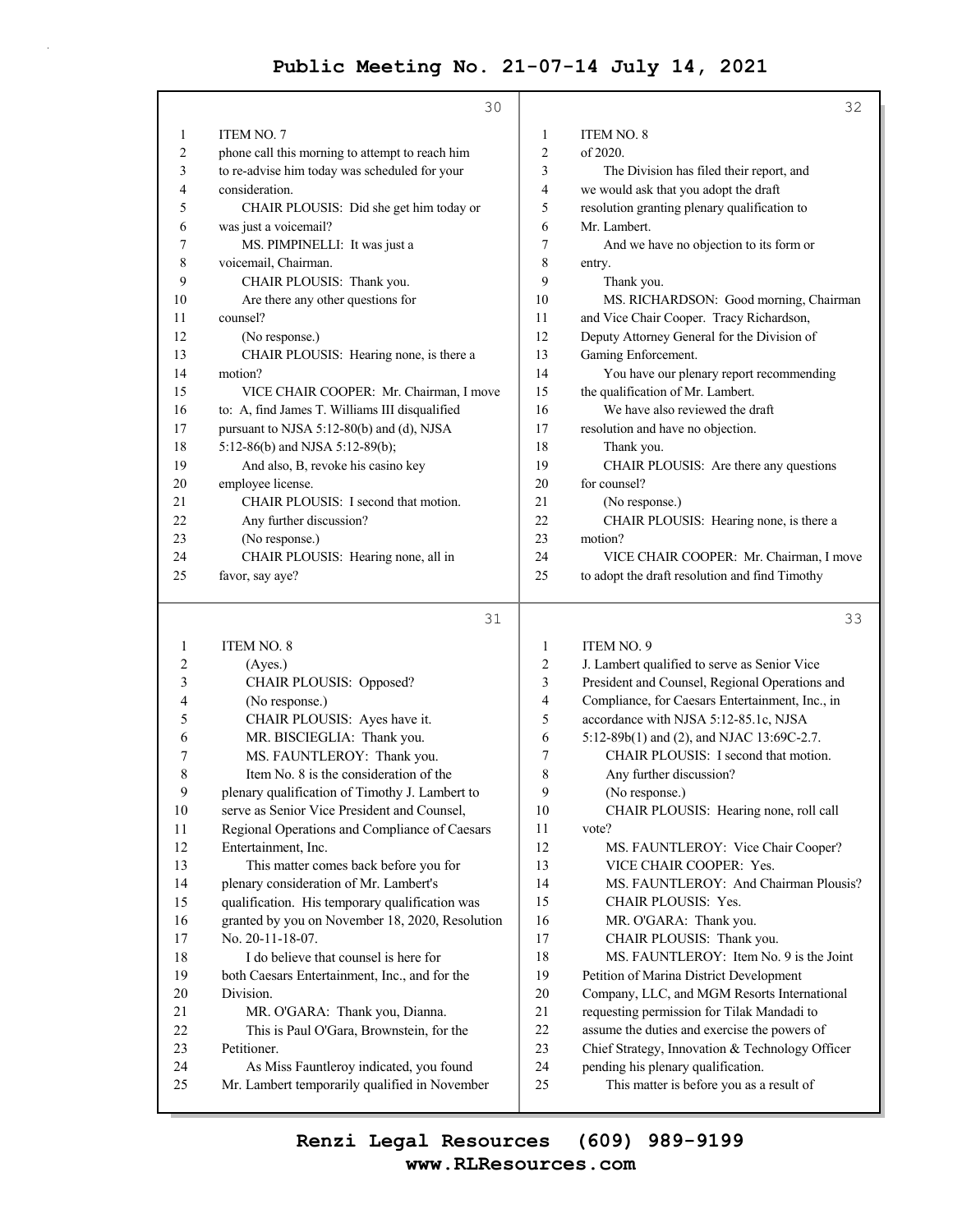|          | 34                                              |                | 36                                                                                |
|----------|-------------------------------------------------|----------------|-----------------------------------------------------------------------------------|
| 1        | <b>ITEM NO. 9</b>                               | $\mathbf{1}$   | ITEM NO. 10                                                                       |
| 2        | a petition, PRN 1872105, filed by Marina        | $\overline{c}$ | VICE CHAIR COOPER: Yes.                                                           |
| 3        | District Development Company and MGM Resorts    | 3              | MS. FAUNTLEROY: And Chairman Plousis?                                             |
| 4        | International dated July 26, 2021, seeking Mr.  | 4              | <b>CHAIR PLOUSIS: Yes.</b>                                                        |
| 5        | Mandadi's temporary qualification for the       | 5              | MR. MADAMBA: Thank you.                                                           |
| 6        | position as indicated.                          | 6              | CHAIR PLOUSIS: Thank you.                                                         |
| 7        | I do believe that counsel for both MDDC         | 7              | MS. FAUNTLEROY: Item No. 10 is the                                                |
| 8        | and MGM is present as well as representation    | 8              | Petition of AC Ocean Walk, LLC, doing business                                    |
| 9        | from the Division of Gaming Enforcement.        | 9              | as Ocean Resorts requesting an extension of                                       |
| 10       | MR. MADAMBA: Good morning, Chair                | 10             | Kelly Burke's temporary casino key employee                                       |
| 11       | Plousis, Vice Chair Cooper. Patrick Madamba,    | 11             | license and temporary qualification.                                              |
| 12       | Senior Vice President and Legal Counsel for MGM | 12             | This matter was originally brought                                                |
| 13       | Resorts International on behalf of MGM, Marina  | 13             | before the Commission by way of a petition that                                   |
| 14       | District Development Company, and Tilak         | 14             | was filed in -- on July 2, 2021, seeking the                                      |
| 15       | Mandadi.                                        | 15             | requested relief.                                                                 |
| 16       | We have read the draft resolution, and          | 16             | By way of background, you granted a                                               |
| 17       | it is fine in form and substance.               | 17             | temporary casino key employee license and                                         |
| 18       | Accordingly, we ask that the resolution         | 18             | temporary qualification to Miss Burke at your                                     |
| 19       | be entered.                                     | 19             | August 12, 2020, meeting by Resolution No.                                        |
| 20       | Thank you.                                      | 20             | $20 - 08 - 12 - 11$ .                                                             |
| 21       | MS. RICHARDSON: Good morning again,             | 21             | Miss Burke stepped from that position on                                          |
| 22       | Chairman and Vice Chair Cooper. Tracy           | 22             | October 21, 2020, as a result of which the key                                    |
| 23       | Richardson for the Division of Gaming           | 23             | and qualification lapsed.                                                         |
| 24       | Enforcement.                                    | 24             | The Petition now seeks to reissue that                                            |
| 25       | You have our response of no objection to        | 25             | temporary casino key employee license and                                         |
|          | 35                                              |                | 37                                                                                |
| 1        | ITEM NO. 9                                      |                |                                                                                   |
|          |                                                 | 1              | <b>ITEM NO. 10</b>                                                                |
| 2        | the temporary qualification of Mr. Mandadi.     | 2              |                                                                                   |
| 3        | We've also reviewed the draft resolution        | 3              | pursue the plenary investigation of her key<br>license and qualification.         |
| 4        | and have no objections.                         | 4              | I believe that the Petitioner is                                                  |
| 5        | Thank you.                                      | 5              | represented by counsel on behalf of AC Ocean,                                     |
| 6        | CHAIR PLOUSIS: Are there any questions          | 6              | and the Division is represented by counsel as                                     |
| 7        | for counsel?                                    | 7              | well.                                                                             |
| 8        | (No response.)                                  | 8              | I would defer to counsel.                                                         |
| 9        | CHAIR PLOUSIS: Hearing none, is there a         | 9              | MR. MUSKETT: Oh, thank you.                                                       |
| $10\,$   | motion?                                         | 10             | Good morning, Chairman Plousis and                                                |
| 11       | VICE CHAIR COOPER: Mr. Chairman, I move         | 11             | Commissioner Cooper. I'm Joseph Muskett. I'm                                      |
| 12       | to adopt the draft resolution and authorize     | 12             | the Senior Vice President and General Counsel                                     |
| 13       | Tilak Mandadi on a temporary basis and prior to | 13             | for Ocean Casino Resort appearing on behalf of                                    |
| 14       | his plenary qualification to assume the duties  | 14             | Ocean Casino Resort and Miss Kelly Burke.                                         |
| 15       | and exercise the powers of Chief Strategy,      | 15             | I've reviewed the resolution concerning                                           |
| 16       | Information & Technology Officer for MGM        | 16             | the continuation of the temporary casino key                                      |
| 17       | Resorts International subject to the conditions | 17             | employee license and qualification of Kelly                                       |
| 18       | contained in NJSA 5:12-85.1c and d, and NJAC    | 18             | Burke to permit her to perform the duties and                                     |
| 19       | 13:69C-2.7.                                     | 19             | exercise the powers of Chief Marketing Officer                                    |
| 20       | CHAIR PLOUSIS: I second that motion.            | 20             | and Senior Vice President of AC Ocean Resorts                                     |
| 21       | Any further discussion?                         | 21             | on July 24th, 2021, and I have no objection in                                    |
| 22       | (No response.)                                  | 22             | form and substance to the resolution.                                             |
| 23       | CHAIR PLOUSIS: Hearing none, roll call          | 23             | And I respectfully request on behalf of                                           |
| 24<br>25 | vote?<br>MS. FAUNTLEROY: Vice Chair Cooper?     | 24<br>25       | Ocean Casino Resort and Miss Burke that the<br>resolution be approved as written. |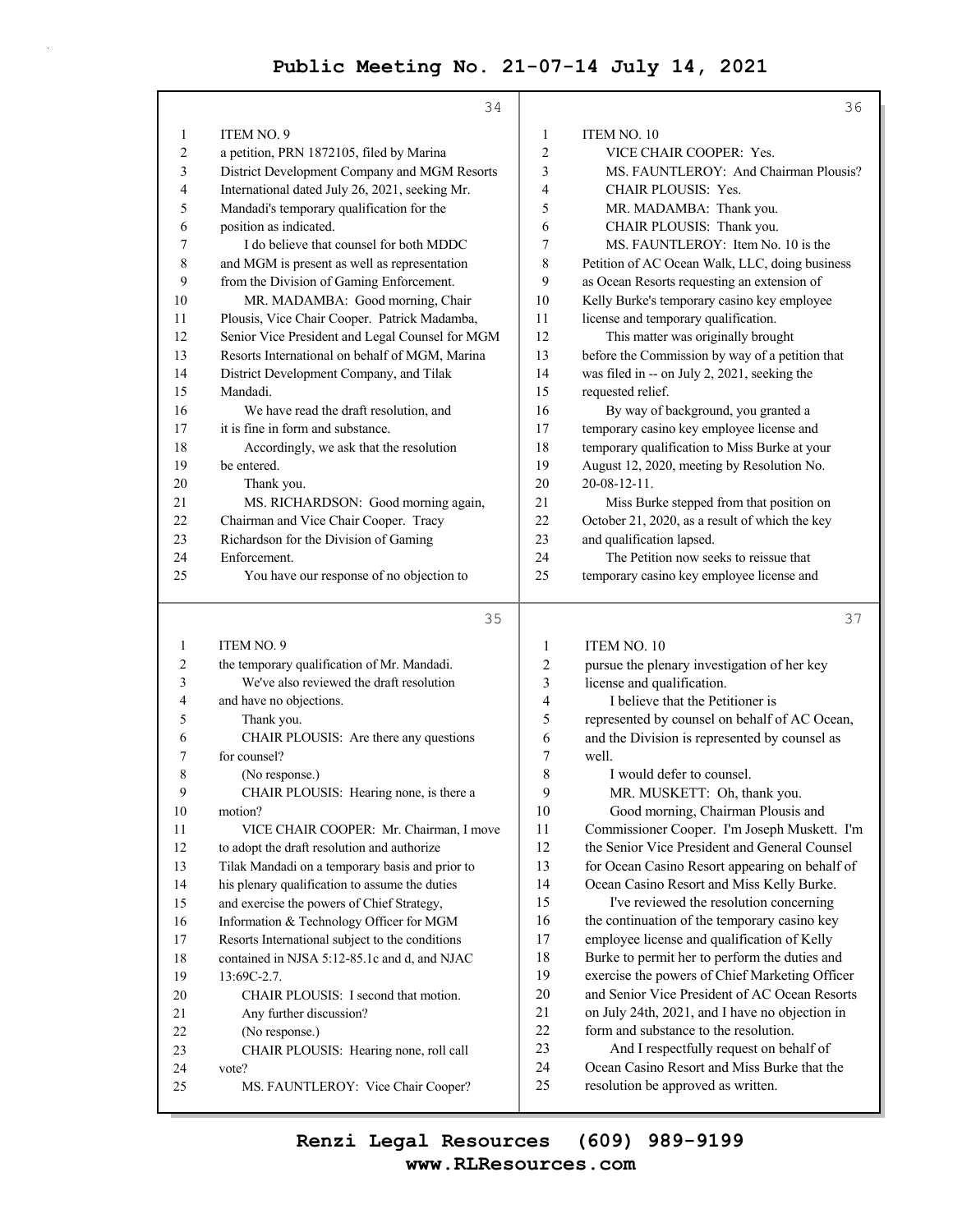|                | 38                                                                                           |                         | 40                                                   |
|----------------|----------------------------------------------------------------------------------------------|-------------------------|------------------------------------------------------|
| 1              | ITEM NO. 10                                                                                  | 1                       | ITEM NO. 11                                          |
| $\overline{c}$ | Thank you for your consideration.                                                            | $\overline{\mathbf{c}}$ | CHAIR PLOUSIS: I second that motion.                 |
| 3              | MS. BEN-DAVID: Good morning, Chairman                                                        | 3                       | Any further discussion?                              |
| 4              | Plousis and Commissioner Cooper. This is Sara                                                | 4                       | (No response.)                                       |
| 5              | Ben-David appearing on behalf of the Division                                                | 5                       | CHAIR PLOUSIS: Hearing none, roll call               |
| 6              | of Gaming Enforcement.                                                                       | 6                       | vote?                                                |
| 7              | The Division submitted a recommendation                                                      | 7                       | MS. FAUNTLEROY: Vice Chair Cooper?                   |
| 8              | regarding this matter on July 13th, 2021.                                                    | 8                       | VICE CHAIR COOPER: Yes.                              |
| 9              | As indicated in that recommendation, the                                                     | 9                       | MS. FAUNTLEROY: And Chairman Plousis?                |
| 10             | Division does not object to the issuance of a                                                | 10                      | CHAIR PLOUSIS: Yes.                                  |
| 11             | temporary casino key employee license and                                                    | 11                      | MS. FAUNTLEROY: Thank you.                           |
| 12             | temporary qualification for Miss Burke to                                                    | 12                      | Item No. 11 is consideration of the                  |
| 13             | resume her position as Senior Vice President                                                 | 13                      | plenary qualification of Warren B. Richards to       |
| 14             | and Chief Marketing Officer of AC Ocean Walk,                                                | 14                      | serve as Senior Vice President, Food and             |
| 15             | LLC.                                                                                         | 15                      | Beverage for AC Ocean Walk, LLC, doing business      |
| 16             | As reviewed by Miss Fauntleroy, Miss                                                         | 16                      | as Ocean Resorts.                                    |
| 17             | Burke was previously issued a temporary key                                                  | 17                      | In this case, Mr. Richards first                     |
| 18             | license and found temporarily qualified, and                                                 | 18                      | appeared at your November 18, 2020, meeting at       |
| 19             | such temporary licensure and qualification were                                              | 19                      | which time you granted him a temporary casino        |
| 20             | in effect for approximately two of the nine                                                  | 20                      | key employee license and temporary                   |
| 21             | months.                                                                                      | 21                      | qualification to serve in the capacity of            |
| 22             | The Division has no objection to now                                                         | 22                      | Senior Vice President, Food and Beverage, for        |
| 23             | continuing the temporary license and temporary                                               | 23                      | AC Ocean. That relief was reflected in               |
| 24             | qualification for the remaining period of                                                    | 24                      | Resolution 20-11-08-08.                              |
| 25             | approximately seven months which will run until                                              | 25                      | The matter is now before you for Mr.                 |
|                |                                                                                              |                         |                                                      |
|                |                                                                                              |                         |                                                      |
|                | 39                                                                                           |                         | 41                                                   |
| 1              | ITEM NO. 10                                                                                  | 1                       | <b>ITEM NO. 11</b>                                   |
| 2              | February 2022.                                                                               | 2                       | Richards' plenary casino key employee licensure      |
| 3              | I have reviewed the draft resolution and                                                     | 3                       | and plenary qualification.                           |
| 4              | offered comments to Division Commission staff,                                               | 4                       | And I do believe that again counsel is               |
| 5              | but I do not object to the substance of the                                                  | 5                       | on the call with respect to AC Ocean and as --       |
| 6              | requested relief.                                                                            | 6                       | with respect to the Division of Gaming               |
| 7              | Thank you.                                                                                   | 7                       | Enforcement.                                         |
| 8              | CHAIR PLOUSIS: Are there any questions                                                       | 8                       | MR. MUSKETT: Once again, Joseph                      |
| Q              | for counsel?                                                                                 | 9                       | Muskett, Senior Vice President and General           |
| 10             | (No response.)                                                                               | 10                      | Counsel for Ocean Casino Resort appearing on         |
| 11             | CHAIR PLOUSIS: Hearing none, is there a                                                      | 11                      | behalf of Ocean Casino Resort and Warren B.          |
| 12             | motion?                                                                                      | 12                      | Richards.                                            |
| 13             | VICE CHAIR COOPER: Mr. Chairman, I move                                                      | 13                      | I reviewed the resolution concerning the             |
| 14             | to adopt the draft resolution and: A, find                                                   | 14                      | initial casino key employee and plenary              |
| 15             | good cause and grant the requested relief;                                                   | 15                      | qualification of Warren B. Richards to serve as      |
| 16             | And, B, reissue and extend Kelly Burke's                                                     | 16                      | Senior Vice President for Food and Beverage for      |
| 17             | temporary casino key employee license                                                        | 17                      | Ocean Casino Resort.                                 |
| 18             | qualification effective July 24th, 2021;                                                     | 18                      | I have no objection in form and                      |
| 19             | And, C, authorize Miss Burke to perform                                                      | 19                      | substance to the resolution, and I respectfully      |
| 20             | the duties and exercise the powers of Senior                                                 | 20                      | ask on behalf of Ocean Casino Resort and Warren      |
| 21             | Vice President, Chief Marketing Officer for AC                                               | 21                      | B. Richards that the resolution be approved as       |
| 22             | Ocean Walk, LLC, pending qualification and                                                   | 22                      | written.                                             |
| 23             | licensure subject to the conditions in NJSA                                                  | 23                      | Once again, thank you for your                       |
| 24<br>25       | 5:12-85.1c, NJSA 5:12-89a and b, and NJAC<br>13:69C-2.6, and as set forth in the resolution. | 24<br>25                | consideration.<br>MS. BEN-DAVID: Good morning again, |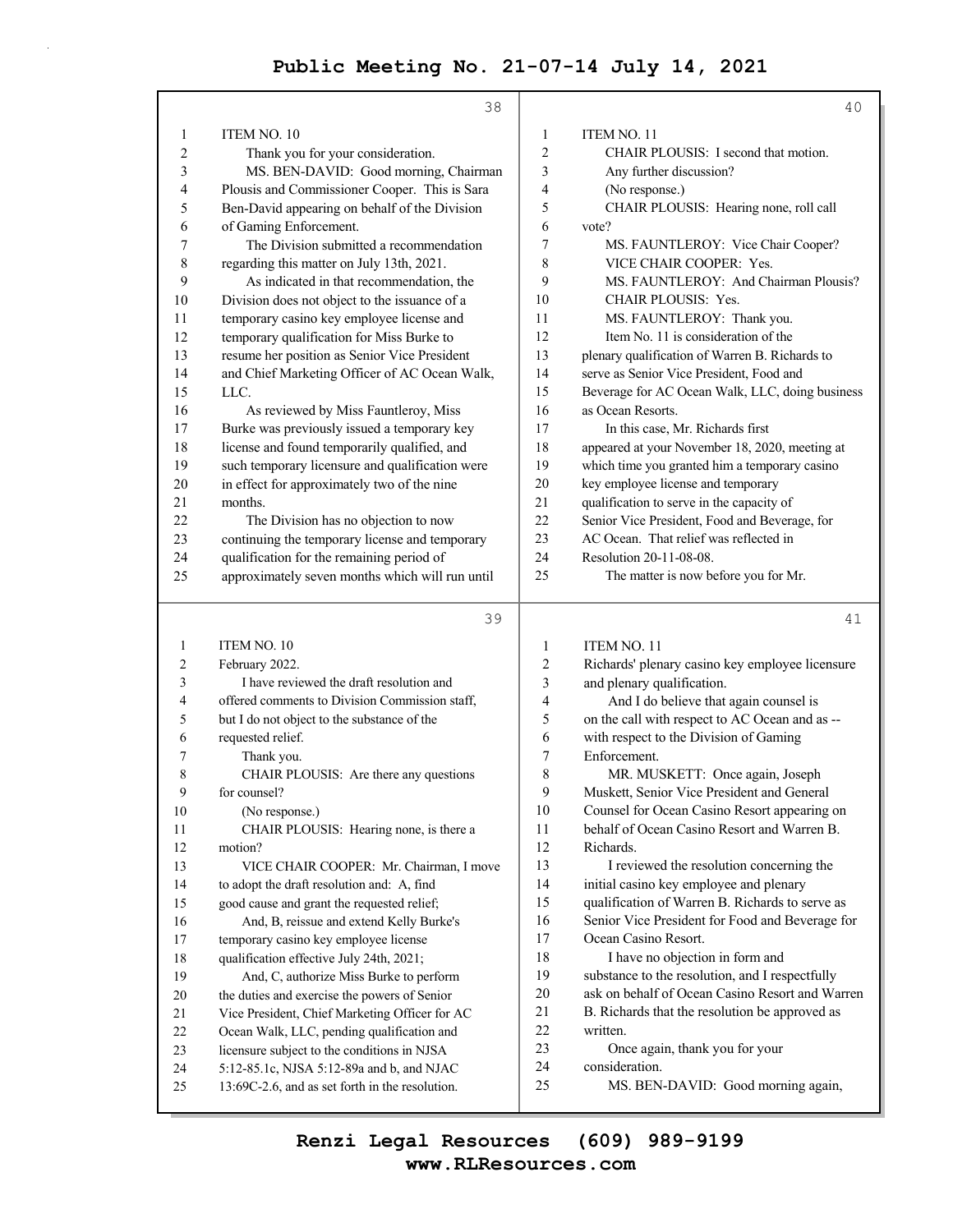|    | 42                                              |                         | 44                                                           |
|----|-------------------------------------------------|-------------------------|--------------------------------------------------------------|
| 1  | ITEM NO. 11                                     | 1                       |                                                              |
| 2  | Chairman Plousis and Commissioner Cooper. This  | $\overline{c}$          | CHAIR PLOUSIS: Hearing none, the public                      |
| 3  | is Sara Ben-David, appearing on behalf of the   | 3                       | participation portion is now closed.                         |
| 4  | Division of Gaming Enforcement.                 | 4                       | Is there a motion to adjourn the                             |
| 5  | The Division filed its report in this           | 5                       | meeting?                                                     |
| 6  | matter on July 22nd, 2021, recommending the     | 6                       | VICE CHAIR COOPER: Mr. Chairman, I'll                        |
| 7  | issuance of a plenary casino key employee       | 7                       | make a motion.                                               |
| 8  | license and plenary qualification of Warren B.  | 8                       | CHAIR PLOUSIS: I second that motion.                         |
| 9  | Richards to serve as Senior Vice President of   | 9                       | All in favor?                                                |
| 10 | Food and Beverage of AC Ocean Walk, LLC.        | 10                      | (Ayes.)                                                      |
| 11 | I have reviewed the draft resolution and        | 11                      | CHAIR PLOUSIS: Opposed?                                      |
| 12 | have no objection.                              | 12                      | (No response.)                                               |
| 13 | Thank you.                                      | 13                      | CHAIR PLOUSIS: Ayes have it. Meeting                         |
| 14 | CHAIR PLOUSIS: Are there any questions          | 14                      | adjourned.                                                   |
| 15 | for counsel?                                    | 15                      | Thank you.                                                   |
| 16 | (No response.)                                  | 16                      | MS. FAUNTLEROY: Thank you.                                   |
| 17 | CHAIR PLOUSIS: Hearing none, is there a         | 17                      | Thank you, counsel.                                          |
| 18 | motion?                                         | 18                      | (Public Meeting 21-07-14 was adjourned                       |
| 19 | VICE CHAIR COOPER: Mr. Chairman, I move         | 19                      | at 11:10 a.m.)                                               |
| 20 | to adopt the draft resolution and: A, grant an  | 20                      |                                                              |
| 21 | initial casino key employee license to Warren   | 21                      |                                                              |
| 22 | B. Richards pursuant to NJSA 5:12-89(b)4, NJSA  | 22                      |                                                              |
| 23 | 5:12-89(e) and NJAC 19:41A-5.3;                 | 23                      |                                                              |
| 24 | And, B, find Mr. Richards qualified to          | 24                      |                                                              |
| 25 | serve as the Senior Vice President for Food and | 25                      |                                                              |
|    | 43                                              |                         | 45                                                           |
| 1  | <b>ITEM NO. 11</b>                              | $\mathbf{1}$            |                                                              |
| 2  | Beverage for AC Ocean Walk, LLC, in accordance  | $\overline{c}$          | CERTIFICATE                                                  |
| 3  | with NJSA 5:12-85.1c, NJSA 5:12-89(b)1 and (2), | $\mathfrak{Z}$          |                                                              |
| 4  | and NJAC 13:69C-2.6.                            | $\overline{\mathbf{4}}$ | I, M. DARLENE ENGEL, a Certified Court                       |
|    |                                                 |                         | $\epsilon$ Denotes and Materia Dakker of the Ctate of Mass L |

- 6 Any further discussion?
- 7 (No response.)
- 8 THE WITNESS:

9 CHAIR PLOUSIS: Hearing none, roll call 10 vote?

- 11 MS. FAUNTLEROY: Vice Chair Cooper? 12 VICE CHAIR COOPER: Yes. 13 MS. FAUNTLEROY: And Chairman Plousis?
- 14 CHAIR PLOUSIS: Yes.

15 MS. FAUNTLEROY: In accordance with

- 16 Resolution 20-12-09-03, the next closed session 17 will be held on Wednesday, August 11th, 2021,
- 18 at 9:30 a.m. in the Commission offices. 19 CHAIR PLOUSIS: Thank you.
- 20 This is the public participation portion
- 21 of the meeting.
- 22 Miss Fauntleroy, do we have any comments
- 23 from the public?
- 24 MS. FAUNTLEROY: Mr. Chairman, I have 25 been informed that there are none.

5 Reporter and Notary Public of the State of New Jersey, 6 certify that the foregoing is a true and accurate 7 transcript of the proceedings via remote technology. 8 9 I further certify that I am neither

10 attorney, of counsel for, nor related to or employed 11 by any of the parties to the action; further that I am 12 not a relative or employee of any attorney or counsel 13 employed in this case; nor am I financially interested 14 in the action.

Darline Engel 19 ------------------------

 M. DARLENE ENGEL, CCR 20 License No 30XI0102300

21 22

- Dated: July 19, 2021
- 23 My Notary Commission Expires November 21, 2024
- 24 ID No. 50117353
- 25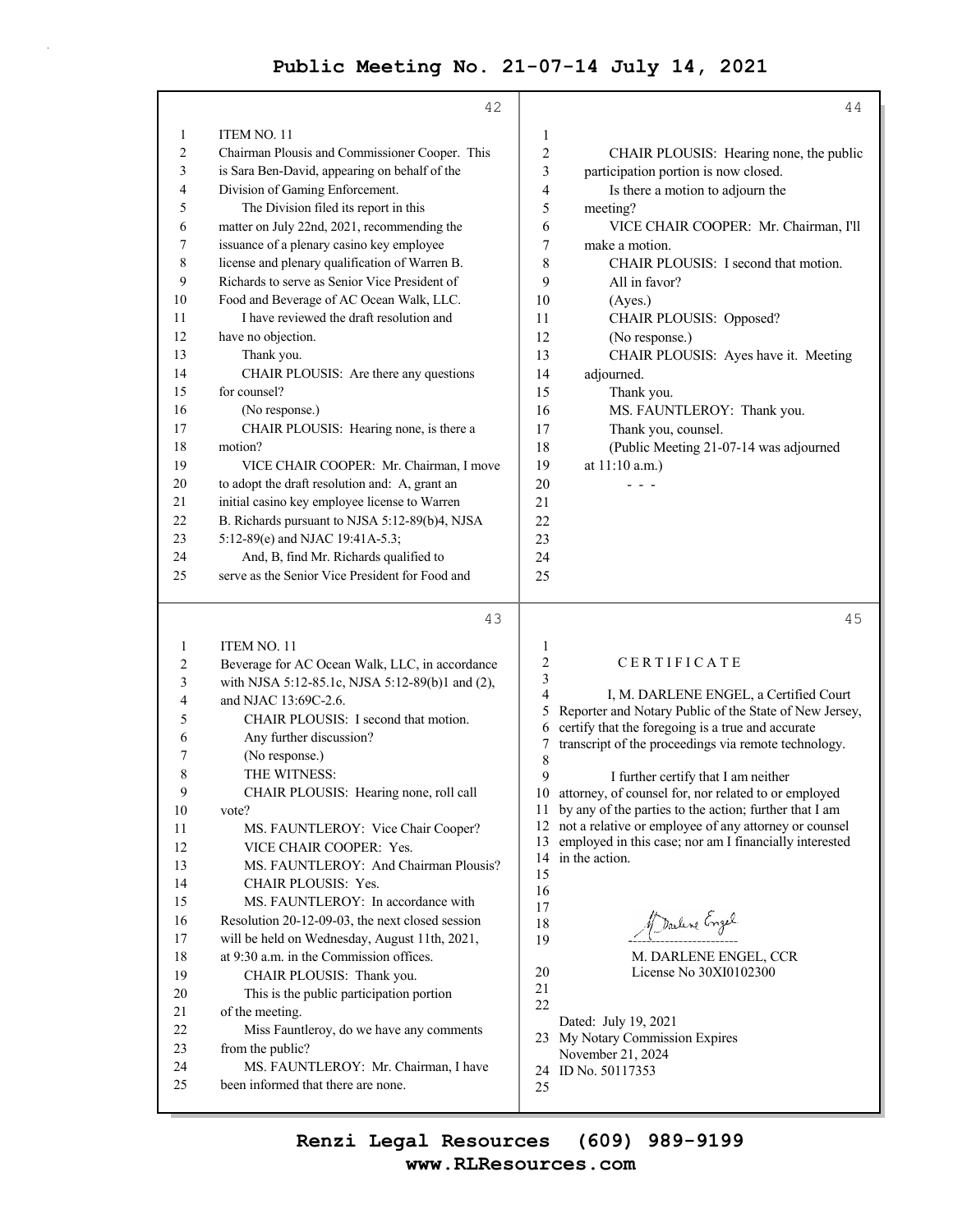| A                        | Affairs $2:8$        | assistant $8:24$         | 41:15,21             |
|--------------------------|----------------------|--------------------------|----------------------|
| a.m1:14,14               | $3:8$ 22:25          | 23:6,19                  | 42:8,22,24           |
| $4:2$ 5:2 6:2            | AGENDA 4:1 5:1       | assume $5:13$            | back $16:18$         |
| 43:18 44:19              | Aharon $4:16$        | 33:22 35:14              | 31:13                |
| $a/k/a$ 4:7,12           | 13:9                 | Atlantic 1:10            | background           |
| 4:15,21                  | <b>Ahmed</b> 23:10   | $1:13$ 16:23             | 36:16                |
| able 7:6                 | ALISA2:3             | 17:24 18:22              | Baer $6:8$           |
| AC $3:15$ 5:15           | alleged $28:9$       | 18:23 20:19              | Balance $4:12$       |
| $5:19$ $17:2$            | Allegiance           | 23:7,11,12               | 13:4                 |
| $36:8$ 37:5,20           | 6:20                 | 23:2024:2,4              | Bally's $23:12$      |
| 38:14 39:21              | <b>ANALYST</b> $2:4$ | 24:9,13                  | 23:25                |
|                          | and/or $4:11$        | $\texttt{attempt} 30:2$  | <b>based</b> $26:22$ |
| 40:15,23                 | 13:2                 | $\texttt{attend}$ 29:7   | 29:6                 |
| $41:5$ $42:10$           | annual $6:11$        | $\texttt{attorney} 2:11$ | basis $35:13$        |
| 43:2                     | answer $8:6$         | $2:11,12$ 3:2            | beginning $7:15$     |
| accept 7:10              | apologize            | 3:6,11,14                | behalf $9:5$         |
| access $7:7$             | 29:14                | 32:12 45:10              | 28:13,16             |
| accounting               | app 8:20             |                          |                      |
| 23:13                    |                      | 45:12                    | 34:13 37:5           |
| accurate 45:6            | appeared $40:18$     | <b>ATTORNEYS 2:10</b>    | 37:13,23             |
| acknowledge              | appearing $28:3$     | audio $7:22$             | 38:5 41:11           |
| $6:19$ $8:14$            | $37:13$ 38:5         | August $36:19$           | $41:20$ $42:3$       |
| Act $6:8$                | $41:10$ $42:3$       | 43:17                    | believe $31:18$      |
| action 22:17             | applicants           | <b>Authority</b> 4:22    | 34:737:4             |
| 24:17 45:11              | 8:21 10:24           | $22:14$ $23:3$           | 41:4                 |
| 45:14                    | 12:2                 | 24:16                    | Ben-David $2:12$     |
| active 8:25              | application          | authorize                | $3:11,14$ 38:3       |
| additional               | 5:725:4              | $35:12$ $39:19$          | 38:5 41:25           |
| 29:25                    | 26:17,19             | available 7:19           | 42:3                 |
| address $6:16$           | $27:21$ 28:6         | Avenue $1:12$            | Beverage 5:19        |
| $7:13$ 26:10             | 29:9                 | aye10:611:17             | 40:15,22             |
| 27:24                    | applications         | $12:19$ $14:19$          | 41:16 42:10          |
| Adebowale $4:6$          | $4:5,10$ 10:12       | 25:25 27:14              | 43:2                 |
| 10:14                    | 12:14,25             | 30:25                    | Biscieglia           |
| adjourn $44:4$           | approval 9:13        | ayes $10:7, 10$          | $2:11$ $28:13$       |
| adjourned                | approvals $4:22$     | 11:18,21                 | 28:15,16             |
| 44:14,18                 | $22:13$ $23:2$       | 12:20,23                 | 29:14 31:6           |
|                          | 24:15                | 14:20,23                 | Boardwalk $1:12$     |
| adjourning               | approved $25:6$      | 26:2,527:15              | 24:9                 |
| 7:16                     | $37:25$ $41:21$      | $27:18$ 31:2,5           | Borgata $23:14$      |
| adjourns $6:18$          | approximately        | 44:10,13                 | Brian $2:11$         |
| ADMINISTRA               | 38:20,25             |                          | 28:13,16             |
| 2:4                      | April $4:17$         | B                        | brought $36:12$      |
| $\texttt{adopt} 32:4,25$ | 13:10                | b2:14:6,12               | Brownstein 3:3       |
| 35:12 39:14              | Ariel $23:5$         | $5:5,18$ 30:19           | 31:22                |
| 42:20                    | Arndt $4:15$         | 39:16,24                 | <b>Bruno</b> $4:6$   |
| advise $6:5$             | $13:9$ $17:23$       | 40:13 41:11              | 10:15                |
|                          |                      |                          |                      |
|                          |                      |                          |                      |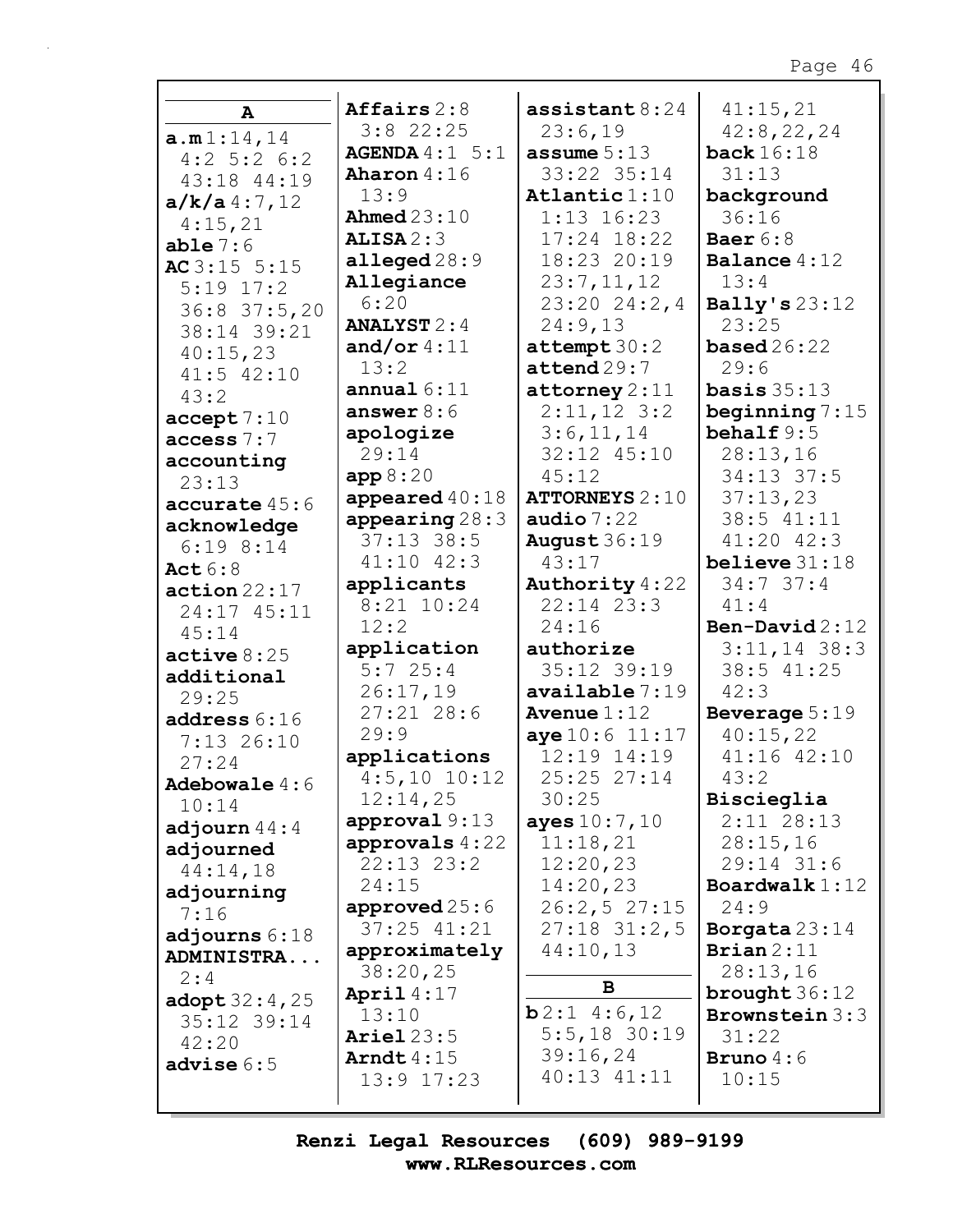| Bryon 6:7            | 5:3,6,7,16         | 17:18, 19, 21    | 20:15 21:12      |
|----------------------|--------------------|------------------|------------------|
| Bucciarelli          | $6:9$ $8:18$ $9:3$ | 18:5, 8, 10, 12  | 21:24 22:10      |
| $4:7$ 10:15          | $10:13$ $11:3$     | 18:15,17,18      | 22:22 25:17      |
| Burke $5:16$         | $11:11$ $12:13$    | 18:20 19:2,5     | 27:6,25          |
| 36:18,21             | $13:2$ $14:13$     | 19:7,10,13       | 29:24 30:8       |
| 37:14,18,24          | 22:20 23:8         | 19:15,16,18      | $30:15$ $32:10$  |
| 38:12,17             | 23:10, 13, 15      | $19:24$ 20:3,5   | 32:24 33:14      |
| 39:19                | 23:21,23,24        | 20:8,11,13       | 34:22 35:11      |
| <b>Burke's 36:10</b> | 24:6,8,10,21       | 20:14,16,22      | 36:337:10        |
| 39:16                | 25:3,6,19          | $20:25$ $21:3,5$ | 38:3 39:13       |
| business 36:8        | 26:9, 13, 15       | 21:8,10,11       | $40:9$ $42:2,19$ |
| 40:15                | 26:16,19,23        | 21:13,19,22      | 43:13,24         |
|                      | $27:7,22$ 28:6     | $21:24$ 22:3,6   | 44:6             |
| $\mathbf C$          | 30:19 36:10        | 22:8,9,11,23     | channel $7:9$    |
| $c2:11$ 3:1 4:7      | 36:17,25           | 25:12,15,17      | Chapter 6:6      |
| $4:14,14$ 13:7       | 37:13,14,16        | 25:21,24         | Chief $5:14$     |
| 15:24 28:16          | 37:24 38:11        | 26:3,5,25        | 33:23 35:15      |
| $39:19$ $45:2,2$     | 39:17 40:19        | 27:4,6,10,13     | 37:19 38:14      |
| Caesars $3:4$        | 41:2,10,11         | 27:16,18         | 39:21            |
| $5:10$ 16:20         | 41:14,17,20        | 28:2,15,16       | Christine $4:12$ |
| $23:16$ $31:11$      | 42:7,21            | 29:17,20         | $4:13,13$ 13:5   |
| $31:19$ 33:4         | cause $39:15$      | 30:5, 9, 13, 15  | $13:5,6$ 14:25   |
| cage $23:10,15$      | CCR45:19           | 30:21,24         | Christopher      |
| call $8:6$ 13:20     | Celli $4:7$        | 31:3,532:11      | $4:10$ $10:18$   |
| $13:23$ $15:4$       | 10:16              | 32:19,22,24      | $10:20$ $11:24$  |
| $15:16$ $16:13$      | Certified $1:17$   | 33:7,10,12       | City $1:10, 13$  |
| $17:16$ $18:15$      | 45:4               | 33:13,15,17      | 16:23 17:24      |
| 19:13 20:11          | certify $45:6$ , 9 | 34:10,11,22      | 18:23 20:19      |
| $21:8$ 22:6          | Chair $2:2,3$      | 35:6, 9, 11, 20  | 23:7,11,12       |
| $30:2$ 33:10         | $6:22$ $8:2,8,9$   | 35:23,25         | 23:2024:2,4      |
| $35:23$ 40:5         | $8:11,13$ 9:5      | 36:2,4,6         | 24:9,13          |
| $41:5$ $43:9$        | 9:18,21,23         | 39:8,11,13       | clarify $29:13$  |
| $cal1$ -in $7:22$    | 10:2,5,8,10        | 40:2,5,7,8       | closed $9:11$    |
| called $7:24$        | 11:5,8,10,13       | 40:10 42:14      | 43:16 44:3       |
| $10:20$ $13:25$      | 11:16,19,21        | 42:17,19         | closed-ses       |
| callers 7:20         | 12:7,10,12         | 43:5, 9, 11, 12  | 9:13             |
| capacity $40:21$     | 12:15,18,21        | 43:14,19         | code $7:22$      |
| Cartaglio 4:21       | $12:23$ $14:7$     | 44:2,6,8,11      | Coleman $4:8$    |
| 13:14                | 14:10, 12, 15      | 44:13            | 10:16,19         |
| case $12:6$          | 14:18,21,23        | chairman $8:10$  | 11:23            |
| 26:16 40:17          | 15:4,8,11,14       | $9:2,23$ $11:10$ | collaboration    |
| 45:13                | 15:17,19,21        | 14:12 15:11      | 7:4              |
| cashiering           | 16:2,5,7,9         | 15:20 16:16      | comes $31:13$    |
| 23:23                | 16:12,14,15        | 17:10,20         | commenced $6:1$  |
| casino $1:2$ 2:2     | $16:17$ $17:5$ , 8 | 18:19 19:7       | comments 7:10    |
| $2:4$ 4:5,10         | 17:10, 13, 16      | 19:1720:5        | $7:11,13$ 39:4   |
|                      |                    |                  |                  |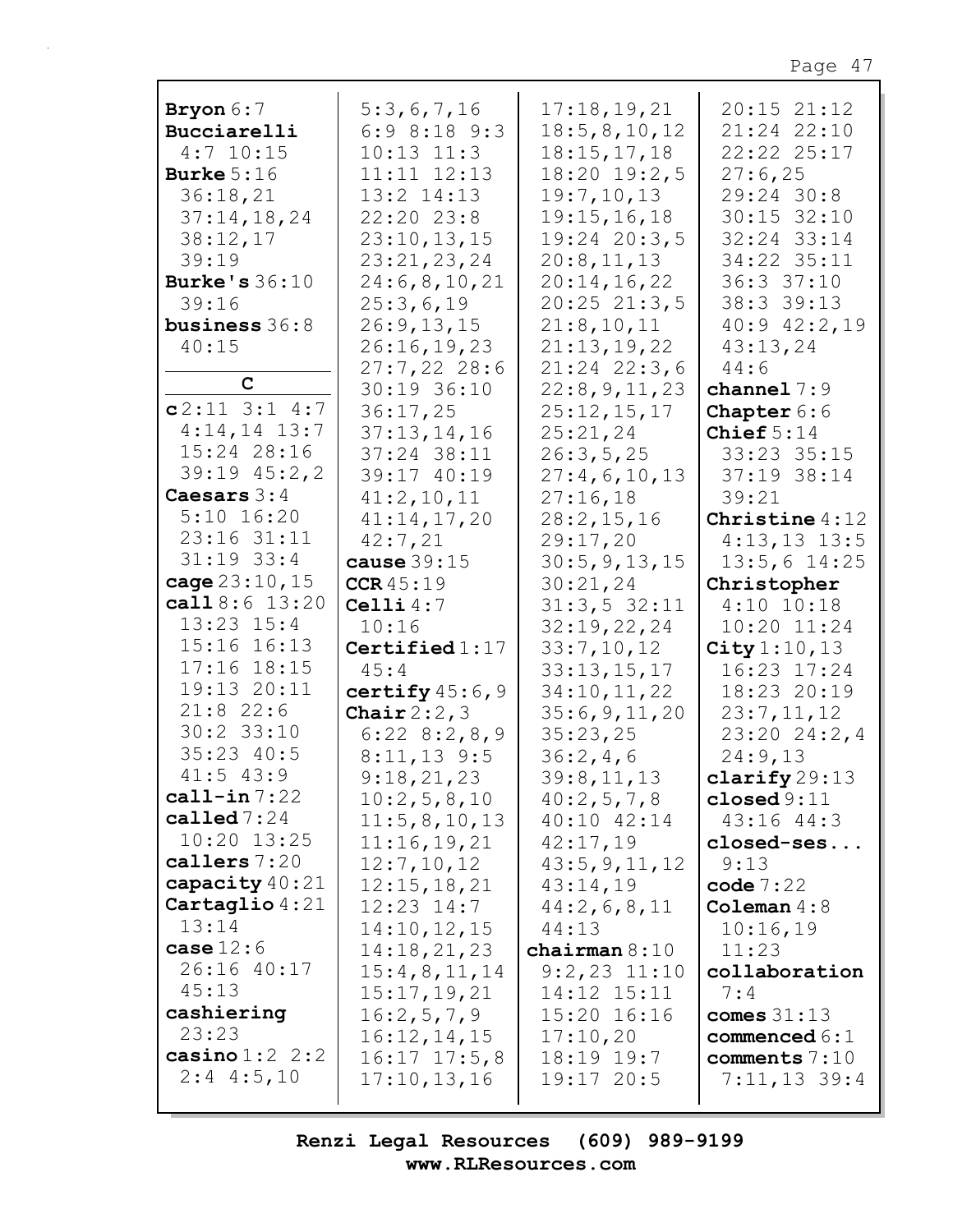| 43:22<br>Commission 1:2<br>$1:10$ $2:2,4$<br>6:9,16,17<br>7:38:17,20<br>9:4,622:21<br>24:17,25<br>25:9 26:13<br>28:4,23,25<br>29:2 36:13<br>39:4 43:18<br>45:23 | 40:12 41:24<br>contained<br>35:18<br>contested 12:6<br>continuation<br>37:16<br>CONTINUED $5:1$<br>continuing $7:3$<br>38:23<br>Control $1:2$<br>$2:2, 4$ 6:9<br>$9:4$ 22:20 | 3:12,13,15<br>$5:10$ 27:23<br>28:3 29:18<br>29:25 30:11<br>31:10,18<br>32:20 33:3<br>34:7,12 35:7<br>37:5,6,8,12<br>$39:9$ $41:4,10$<br>$42:15$ $44:17$<br>45:10,12<br>counsel's | deadline 26:18<br>December 6:9<br>6:13<br>deemed $26:24$<br>defer 37:8<br>Delegated 23:2<br>24:15<br>Delegation<br>$4:22$ 22:14<br>Deluce $23:11$<br>denied29:9<br>Deputy $2:10,11$ |
|-----------------------------------------------------------------------------------------------------------------------------------------------------------------|------------------------------------------------------------------------------------------------------------------------------------------------------------------------------|----------------------------------------------------------------------------------------------------------------------------------------------------------------------------------|-------------------------------------------------------------------------------------------------------------------------------------------------------------------------------------|
| Commission's<br>7:78:25                                                                                                                                         | 26:13<br>convoluted                                                                                                                                                          | 28:23<br>COUNSEL/EX                                                                                                                                                              | $2:11,12$ 3:2<br>3:6,11,14                                                                                                                                                          |
| 22:25                                                                                                                                                           | 15:23                                                                                                                                                                        | 2:6                                                                                                                                                                              | 32:12                                                                                                                                                                               |
| Commissioner                                                                                                                                                    | Cooper $2:3$ 8:8                                                                                                                                                             | count 24:3, 12                                                                                                                                                                   | Development                                                                                                                                                                         |
| $37:11$ 38:4                                                                                                                                                    | $8:9$ 9:6,23                                                                                                                                                                 | course $7:19$                                                                                                                                                                    | 3:85:12                                                                                                                                                                             |
| 42:2                                                                                                                                                            | $11:10$ $12:12$                                                                                                                                                              | Court $1:17,21$                                                                                                                                                                  | 16:22 19:20                                                                                                                                                                         |
| company $3:9$                                                                                                                                                   | 14:12 15:11                                                                                                                                                                  | 45:4                                                                                                                                                                             | 19:21 21:15                                                                                                                                                                         |
| $5:12$ $16:24$                                                                                                                                                  | 15:18,19                                                                                                                                                                     | COVID-196:24                                                                                                                                                                     | 21:16 33:19                                                                                                                                                                         |
| 18:23 19:21                                                                                                                                                     | 16:7, 14, 15                                                                                                                                                                 | $\texttt{Critelli}$ 4:12                                                                                                                                                         | 34:3,14                                                                                                                                                                             |
| 20:19 21:16                                                                                                                                                     | 17:10, 18, 19                                                                                                                                                                | 13:5,25                                                                                                                                                                          | Dianna $2:6$ 3:2                                                                                                                                                                    |
| $33:20$ $34:3$                                                                                                                                                  | 18:10, 17, 18                                                                                                                                                                | 14:25 16:19                                                                                                                                                                      | 3:6,10,13                                                                                                                                                                           |
| 34:14                                                                                                                                                           | 19:7,15,16                                                                                                                                                                   | <b>CUSTODIAN 2:5</b>                                                                                                                                                             | 31:21                                                                                                                                                                               |
| compliance                                                                                                                                                      | 20:5, 13, 14                                                                                                                                                                 | Customer $19:20$                                                                                                                                                                 | Director 17:23                                                                                                                                                                      |
| $5:10$ $6:6$                                                                                                                                                    | 21:3,10,11                                                                                                                                                                   | 21:15                                                                                                                                                                            | discussed 9:10                                                                                                                                                                      |
| $31:11$ $33:4$                                                                                                                                                  | $21:24$ 22:8,9                                                                                                                                                               | Cynthia $23:14$                                                                                                                                                                  | discussion                                                                                                                                                                          |
| complied28:10                                                                                                                                                   | 22:23 25:17                                                                                                                                                                  |                                                                                                                                                                                  | $10:3$ $11:14$                                                                                                                                                                      |
| comply28:19                                                                                                                                                     | 27:628:2                                                                                                                                                                     | D                                                                                                                                                                                | 12:16 14:16                                                                                                                                                                         |
| 28:23 29:6                                                                                                                                                      | $30:15$ $32:11$                                                                                                                                                              | $d4:8,14$ 11:23                                                                                                                                                                  | 16:10 17:14                                                                                                                                                                         |
| concerning                                                                                                                                                      | 32:24 33:12                                                                                                                                                                  | 24:2 30:17                                                                                                                                                                       | 18:13 19:11                                                                                                                                                                         |
| 37:15 41:13                                                                                                                                                     | 33:13 34:11                                                                                                                                                                  | 35:18                                                                                                                                                                            | 20:921:6                                                                                                                                                                            |
| conditions                                                                                                                                                      | 34:22 35:11                                                                                                                                                                  | D'Ambrosio<br>$4:14$ 13:8                                                                                                                                                        | $22:4$ $25:22$                                                                                                                                                                      |
| 28:10,20                                                                                                                                                        | $35:25$ 36:2                                                                                                                                                                 | 14:2 16:25                                                                                                                                                                       | $27:11$ 30:22                                                                                                                                                                       |
| $35:17$ 39:23                                                                                                                                                   | $37:11$ $38:4$                                                                                                                                                               | d/b/a5:15,19                                                                                                                                                                     | $33:8$ $35:21$                                                                                                                                                                      |
| conference                                                                                                                                                      | $39:13$ 40:7,8                                                                                                                                                               | Daniel $24:11$                                                                                                                                                                   | 40:343:6                                                                                                                                                                            |
| $12:4$ 28:24                                                                                                                                                    | 42:2,19<br>43:11,12                                                                                                                                                          | Danielle $4:8$                                                                                                                                                                   | disqualified<br>29:10 30:16                                                                                                                                                         |
| conferences<br>28:25                                                                                                                                            | 44:6                                                                                                                                                                         | 10:16,19                                                                                                                                                                         | District 3:8                                                                                                                                                                        |
| congratulates                                                                                                                                                   | copies $6:13$                                                                                                                                                                | 11:23                                                                                                                                                                            | $5:11$ $19:21$                                                                                                                                                                      |
| 9:6                                                                                                                                                             | correct 29:22                                                                                                                                                                | Darlene $1:17$                                                                                                                                                                   | $21:16$ 33:19                                                                                                                                                                       |
| consideration                                                                                                                                                   | 29:23                                                                                                                                                                        | 45:4,19                                                                                                                                                                          | 34:3,14                                                                                                                                                                             |
| 5:5,6,8,18                                                                                                                                                      | corrections                                                                                                                                                                  | DARYL $2:4$                                                                                                                                                                      | Division $2:10$                                                                                                                                                                     |
| $9:15$ 26:8,15                                                                                                                                                  | 9:19                                                                                                                                                                         | dated $34:4$                                                                                                                                                                     | $10:24$ $12:3$                                                                                                                                                                      |
| $27:20$ 30:4                                                                                                                                                    | counsel $2:6,7$                                                                                                                                                              | 45:22                                                                                                                                                                            | 13:17 22:25                                                                                                                                                                         |
| $31:8,14$ 38:2                                                                                                                                                  | 3:2,6,8,10                                                                                                                                                                   | day $6:18$                                                                                                                                                                       | 28:9,14,17                                                                                                                                                                          |
|                                                                                                                                                                 |                                                                                                                                                                              |                                                                                                                                                                                  |                                                                                                                                                                                     |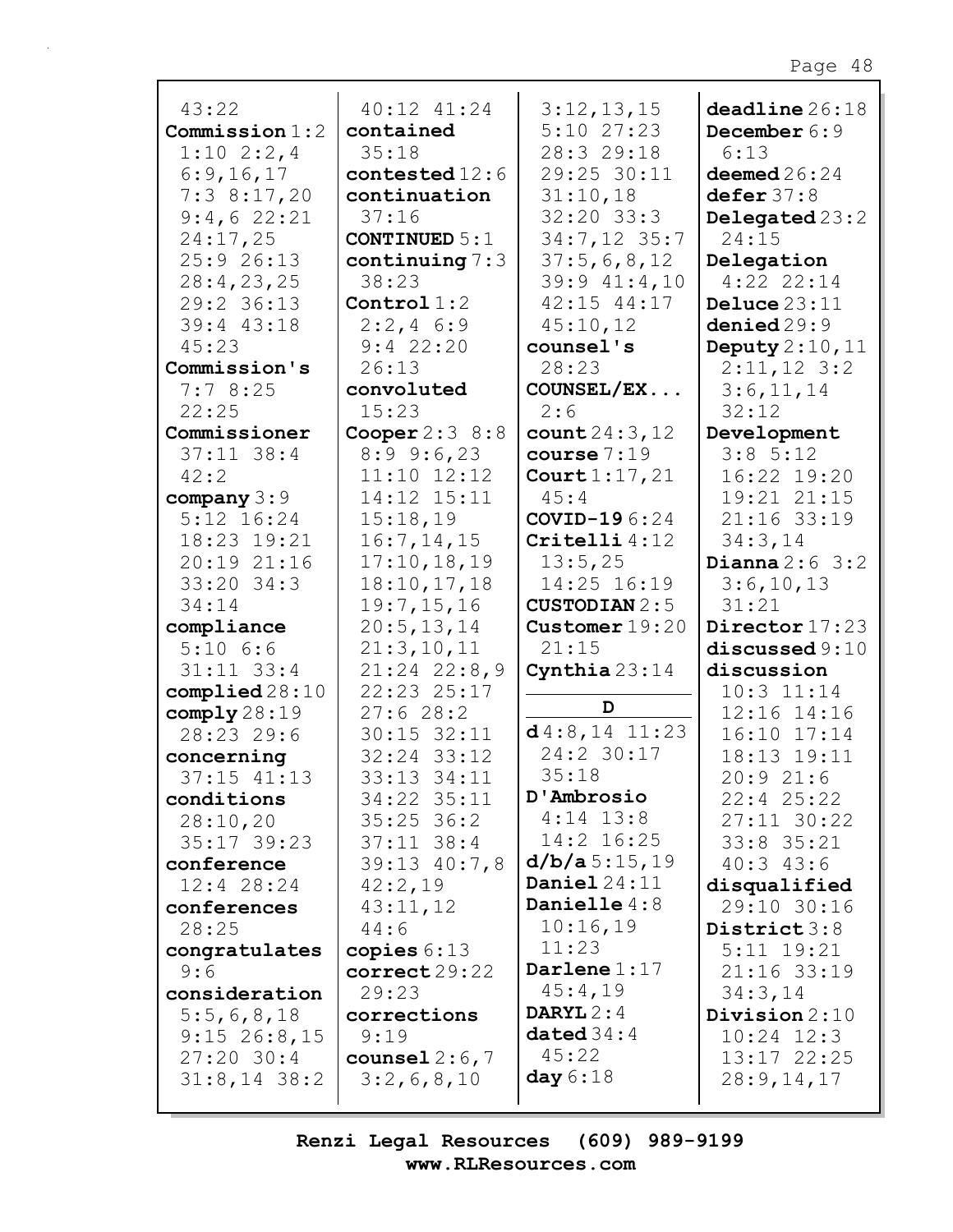| 29:2,831:20              | 25:3,6,19                    | 28:22                     | financially              |
|--------------------------|------------------------------|---------------------------|--------------------------|
| $32:3,12$ 34:9           | 26:9, 16, 17                 | failure $29:6,7$          | 45:13                    |
| $34:23$ 37:6             | 26:19,23                     | 29:7                      | final27:7                |
| 38:5, 7, 10, 22          | $27:22$ 28:7                 | <b>FARBER 3:3</b>         | 30:16 32:25              |
| $39:4$ $41:6$            | 30:20 36:10                  | Fauntleroy 2:6            | 39:14 42:24              |
| 42:4,5                   | 36:17,25                     | 3:2,6,10,13               | fine $34:17$             |
| $\Delta$ doing $36:8$    | 37:17 38:11                  | 8:5,10,12                 | Fineran $4:15$           |
| 40:15                    | 39:17 40:20                  | $9:10$ $10:11$            | $13:8$ 14:2              |
| Dougherty 4:13           | $41:2,14$ $42:7$             | 11:22 12:24               | 17:22                    |
| 13:7                     | 42:21 45:12                  | $14:24$ 15:6              | Fiore $4:14$             |
| $\text{draff} 32:4,16$   | endorsement                  | 15:10,17,20               | $13:7$ $14:2$            |
| $32:25$ $34:16$          | 24:6                         | 15:22 16:14               | 15:24 16:22              |
| $35:3,12$ 39:3           | Enforcement                  | 16:16,18                  | $first1:11$ $9:2$        |
| 39:14 42:11              | $2:10$ 28:17                 | 17:18,20,22               | $9:15$ 40:17             |
| 42:20                    | $32:13$ $34:9$               | 18:17,19,21               | five $25:7$              |
| DTK $5:8$                | 34:24 38:6                   | 19:15,17,19               | <b>Flag</b> $6:21$       |
| due $7:19$               | 41:742:4                     | 20:13,15,17               | Fleifel $5:4$            |
| Duffy $23:23$            | Engel $1:17$                 | 21:10,12,14               | 25:8                     |
| duties $5:13$            | 45:4,19                      | 22:8,10,12                | $\text{Floor}1:11$       |
| 33:22 35:14              | entered $34:19$              | 24:19 26:7<br>27:19 29:23 | $\texttt{follow} 7:21$   |
| 37:18 39:20              | Entertainment<br>$3:4$ 5:10  | 31:7,24                   | following $23:2$<br>25:4 |
| E                        | 16:21 23:16                  | 33:12,14,18               | Food $5:19$              |
| $e2:1,1,11$ 3:1          | 31:12,19                     | $35:25$ $36:3,7$          | 40:14,22                 |
| $3:1,2,6$ 4:8            | 33:4                         | 38:16 40:7,9              | 41:16 42:10              |
| $4:15$ $45:2,2$          | entitled $6:7$               | 40:11 43:11               | 42:25                    |
| $e$ -mail $7:11$         | entry $32:8$                 | 43:13,15,22               | foregoing $45:6$         |
| Ealer $2:9$              | era 9:3                      | 43:24 44:16               | form $32:7$              |
| 22:18,20,20              | ESQ3:4                       | favor $10:6$              | 34:17 37:22              |
| 24:22,24,25              | Evaluation                   | 11:17 12:19               | 41:18                    |
| 26:6, 10, 12             | $22:21$ $25:2$               | 14:19 15:15               | forth $39:25$            |
| 26:12                    | exercise $5:13$              | 25:25 27:14               | found $29:9$             |
| effect38:20              | 33:22 35:15                  | $30:25$ 44:9              | 31:24 38:18              |
| effective                | 37:19 39:20                  | <b>February</b> 39:2      | <b>Frank</b> $8:16,17$   |
| 39:18                    | existing $24:6$              | Ferdnota 13:11            | 9:6                      |
| employd 45:10            | <b>Expires</b> $45:23$       | 20:17                     | FREE $1:24$              |
| 45:13                    | extend 39:16                 | <b>Fernota</b> $4:18$     | <b>Fugnitti</b> $4:10$   |
| emplope 4:5              | extension 5:16               | $\texttt{filed6:10}$      | 10:18,20                 |
| $4:11 \quad 5:4,6,7$     | 36:9                         | $26:19$ 32:3              | 11:24                    |
| 5:178:22,25              |                              | 34:2 36:14                | further $10:3$           |
| $9:12$ $10:13$           | F                            | 42:5                      | $11:14$ $12:16$          |
| 11:4,11                  | f2:14:9,16                   | filing $25:3$             | 14:16 16:10              |
| $12:13$ $13:2$           | 45:2                         | 26:17                     | $17:14$ $18:13$          |
| $14:14$ $23:5,9$         | face $8:19$<br>facts $26:22$ | Finally $29:4$            | 19:11 20:9               |
| 23:17,22<br>24:6, 11, 21 | $\texttt{failed28:19}$       | Financial                 | $21:6$ 22:4              |
|                          |                              | 22:21 24:25               | 24:16 25:22              |
|                          |                              |                           |                          |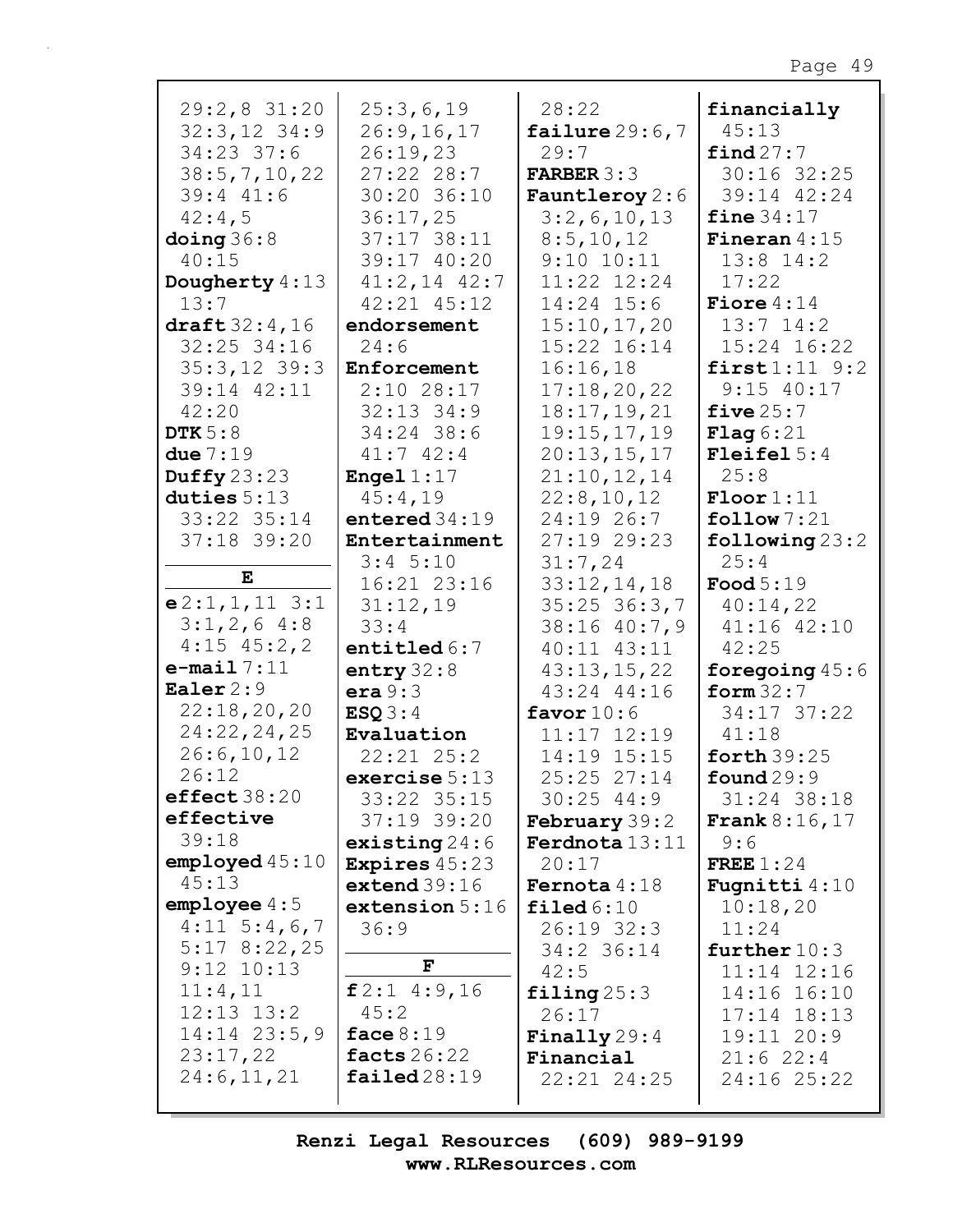| $27:11$ 30:22                  | 21:17,25                      | 10:15                 | 45:13                             |
|--------------------------------|-------------------------------|-----------------------|-----------------------------------|
| $33:8$ $35:21$                 | 25:18 39:15                   | Human $16:20$         | International                     |
| $40:3$ $43:6$                  | 42:20                         | 17:23                 | 3:95:12                           |
| 45:9,11                        | granted $23:2,5$              | HYATT3:3              | $33:20$ $34:4$                    |
| Furthermore                    | 23:9,18,22                    |                       | 34:13 35:17                       |
| 28:22                          | 24:7,11,15                    | I                     | investigation                     |
|                                | 28:21 31:16                   | <b>ID</b> $45:24$     | 37:2                              |
| G                              | 36:16 40:19                   | identify $8:3$        | issuance $38:10$                  |
| g4:9,16,22                     | granting 10:25                | III 5:7 27:21         | 42:7                              |
| $13:14$ $23:13$                | $25:10$ 32:5                  | 30:16                 | issued $38:17$                    |
| Games $20:18$                  | H                             | inactivated           | item 3:2, 6, 10                   |
| Gaming $2:10$<br>$17:25$ 28:17 |                               | 25:20<br>inactivation | $3:13$ 4:3 5:2                    |
| $32:13$ $34:9$                 | h3:74:10,17<br>11:23          | $5:3$ 24:20           | $9:1,15$ 10:1                     |
| 34:23 38:6                     | HAMILTON 1:23                 | $inactive$ 25:6       | $10:12$ $11:1$                    |
| $41:6$ $42:4$                  | happy $9:7$                   | 26:20                 | $12:1,25$ $13:1$<br>$14:1$ $15:1$ |
| Gartaglio 4:13                 | $\texttt{Hard23:7,11}$        | include 10:14         | $16:1$ $17:1$                     |
| general $2:6, 6$               | 23:20 24:8                    | 13:4                  | 18:1 19:1                         |
| 2:10,11,11                     | Harrah's $16:23$              | include 9:11          | 20:121:1                          |
| $2:12 \quad 3:2,3,6$           | 18:23 20:18                   | indicate 29:24        | $22:1,13$ $23:1$                  |
| 3:7,8,10,11                    | health $6:25$                 | indicated             | $24:1,20$ $25:1$                  |
| 3:12,13,14                     | healthy $9:7$                 | $11:25$ 15:2          | 26:1,727:1                        |
| $3:15$ 6:5                     | hearing $9:21$                | $31:24$ 34:6          | 27:2028:1                         |
| $32:12$ $37:12$                | $10:5$ 11:8,16                | 38:9                  | $29:1$ 30:1                       |
| 41:9                           | 12:10, 13, 18                 | individual            | $31:1,8$ 32:1                     |
| Giunta $4:16$                  | 14:10,18                      | 26:14,18              | $33:1,18$ 34:1                    |
| $13:9$ $14:2$                  | $16:5, 12$ 17:8               | individuals           | $35:1$ 36:1,7                     |
| 18:21                          | $17:16$ $18:8$                | 25:5                  | $37:1$ $38:1$                     |
| $q$ iven $6:16$                | 18:15 19:5                    | information           | 39:1 40:1,12                      |
| go 16:18                       | 19:13 20:3                    | 22:19 28:24           | $41:1$ $42:1$                     |
| Golden $17:2, 24$              | 20:11,25                      | 35:16                 | 43:1                              |
| 17:25                          | 21:8,222:22:6                 | informed 43:25        | <b>items</b> $13:16,20$           |
| $\mathsf{good}\,6:3$ , 22      | 25:15,24                      | initial $4:5$         | 14:4                              |
| 22:22 24:24                    | 27:4,13                       | $5:6$ 10:12           | J                                 |
| $27:25$ 28:15                  | 29:20 30:13                   | 11:3,11               |                                   |
| $32:10$ $34:10$                | $30:24$ $32:22$               | $12:13$ $27:21$       | $j$ 4:12, 18 5:6                  |
| 34:21 37:10                    | $33:10$ $35:9$                | $28:5$ 41:14          | $5:9$ 13:4<br>23:9,11,24          |
| 38:3 39:15<br>41:25            | 35:23 39:11<br>$40:5$ $42:17$ | 42:21<br>Innovation   | 26:827:7                          |
| grant $11:3,11$                | 43:944:2                      | $5:14$ 33:23          | $31:9$ 33:2                       |
| 14:5, 13                       | $\text{held }43:17$           | inspector $8:18$      | $Jahera$ $23:9$                   |
| $15:12$ $16:7$                 | $Heatal 23:13$                | instructions          | <b>James</b> 2:2 5:7              |
| $17:11$ $18:3$                 | HIGHWAY1:22                   | 7:21                  | 26:24 27:21                       |
| 18:10,25                       | hired $8:25$                  | Interactive           | 28:630:16                         |
| 19:8,2220:6                    | House $6:11$                  | 23:16                 | Jason $4:9,17$                    |
| 20:20 21:3                     | <b>Howard</b> $4:6$           | interested 7:2        | $10:17$ $13:10$                   |
|                                |                               |                       |                                   |

 $\overline{\phantom{a}}$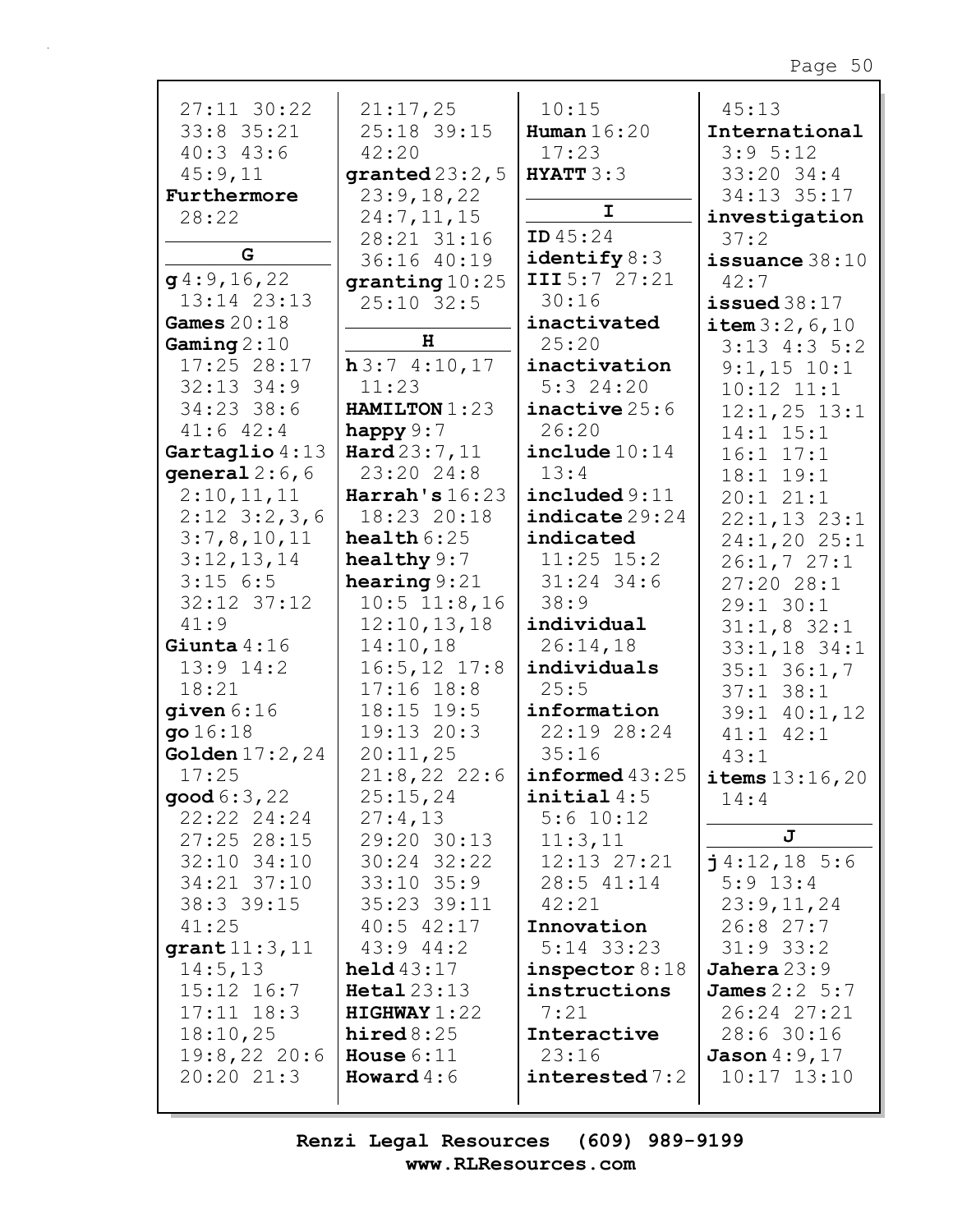| 19:19<br>Jersey $1:1$ , $13$<br>1:236:8<br>$23:16$ 45:5<br>Joe 9:2<br>joining $6:23$<br>Joint 5:11<br>33:18<br><b>Jonathan</b> $24:2$<br>Joseph $1:11$<br>$3:11,14$ 4:16<br>13:9 18:21<br>$37:11$ $41:8$ | 21:18,25<br>23:4,8,17,21<br>24:6,11,21<br>25:3,6,19<br>26:9, 15, 16<br>26:19,23<br>$27:7,22$ 28:7<br>28:21 30:19<br>36:10,17,22<br>$36:25$ $37:2$<br>$37:16$ $38:11$<br>38:17 39:17<br>$40:20$ $41:2$ | $17:11$ $18:4$<br>18:11 19:8<br>19:23 20:6<br>21:4,18,25<br>$23:5,18$ 24:7<br>24:11 25:4<br>26:9, 16, 17<br>26:23 27:8<br>$27:22$ 28:7<br>30:20 36:11<br>36:17,25<br>37:3,17<br>38:11, 18, 23 | 43:2<br>longtime 8:22<br><b>Lordi</b> $1:11$ $9:2$<br>Lynn $25:8$<br>Lyons $4:17$<br>13:10 14:2<br>19:19<br>M<br>m1:172:7,9<br>$3:4$ 4:12,13<br>4:13,16,17<br>4:19,21,21 |
|----------------------------------------------------------------------------------------------------------------------------------------------------------------------------------------------------------|-------------------------------------------------------------------------------------------------------------------------------------------------------------------------------------------------------|-----------------------------------------------------------------------------------------------------------------------------------------------------------------------------------------------|--------------------------------------------------------------------------------------------------------------------------------------------------------------------------|
| Jr3:74:18,20<br>13:11,13<br>20:18 23:18                                                                                                                                                                  | $41:14$ $42:7$<br>42:21<br><b>Kiett</b> 4:16,17                                                                                                                                                       | 39:17 40:20<br>42:8,21<br>45:20                                                                                                                                                               | $5:4$ 6:7 13:5<br>13:6,6,9,10<br>13:13,14<br>14:25 19:19                                                                                                                 |
| July 1:9 4:2<br>$4:23 \quad 5:2$<br>$9:14$ 22:15<br>22:24 24:10<br>34:4 36:14                                                                                                                            | 13:10,10<br>know $15:22$<br>known $10:16$<br>13:5,6,8,14<br>17:23                                                                                                                                     | licenses $4:5$<br>$4:11 \quad 5:4$<br>$10:13$ $11:4$<br>$11:12$ $13:2$<br>$14:14$ 23:9                                                                                                        | 24:11 45:4<br>45:19<br>Madamba 3:7<br>34:10,11                                                                                                                           |
| $37:21$ 38:8<br>39:18 42:6<br>45:22<br><b>June</b> $4:4,23$                                                                                                                                              | L<br>14:8, 17, 19, 19<br>$5:5$ 10:16                                                                                                                                                                  | 23:22 24:21<br>25:19<br>$\text{licensing } 2:9$<br>8:18 22:21                                                                                                                                 | 36:5<br>mailed 6:14<br>manager $2:9$<br>22:18,22                                                                                                                         |
| 9:14,17,24<br>22:14,24<br>23:4,8,17,21<br>24:5                                                                                                                                                           | $11:23$ $13:10$<br>13:11<br>Lambert $5:9$<br>$31:9,25$ 32:6                                                                                                                                           | 24:25<br>licensure<br>28:21 38:19<br>39:23 41:2                                                                                                                                               | 23:6, 14, 19<br>$23:25$ 24:8<br>25:2<br>Mandadi 5:13                                                                                                                     |
| K<br>k4:18<br>$\text{Kelly} 5:16$                                                                                                                                                                        | $32:15$ $33:2$<br>Lambert's<br>31:14<br>lapse $26:15$                                                                                                                                                 | $\text{lieu}\,25:3$<br>line 22:18<br>29:22<br>link 7:22                                                                                                                                       | 33:21 34:15<br>35:2,13<br>Mandadi's 34:5<br>Marie $23:22$                                                                                                                |
| 36:10 37:14<br>$37:17$ 39:16<br><b>key</b> $4:5,10 \ 5:3$<br>5:6,7,16<br>$9:11$ $10:13$                                                                                                                  | lapsed $26:24$<br>$27:8$ 36:23<br>$l$ apsing $5:5$<br>26:8<br>$lastly$ 21:14                                                                                                                          | list25:6<br>26:21<br>listen 7:6<br>$l$ ittle $15:23$<br>$LLC$ 3:9,15                                                                                                                          | 25:8<br>Marina $3:8$<br>$5:11$ 19:20<br>21:16 33:19<br>34:2,13                                                                                                           |
| 11:3,11<br>$12:13$ $13:2$<br>$13:21$ $14:13$<br>15:2, 12, 25<br>$16:8$ 17:11<br>$18:4,11$ $19:8$<br>$19:23$ 20:6<br>$20:21$ $21:4$                                                                       | 24:10<br>laws $6:7$<br><b>Legal</b> $1:20,21$<br>$3:8$ 34:12<br>license $5:6,7$<br>5:178:20,20<br>$9:12$ $12:14$<br>$15:2, 12$ $16:8$                                                                 | 5:12,15,19<br>$16:24$ $17:2$<br>17:24,25<br>18:23 19:21<br>20:19 21:16<br>33:20 36:8<br>38:15 39:22<br>$40:15$ $42:10$                                                                        | Mario $4:8$<br>$10:17$ 24:7<br><b>Mark</b> $4:9,22$<br>$10:17$ $13:14$<br>Marketing 17:2<br>$37:19$ $38:14$<br>39:21<br>materials                                        |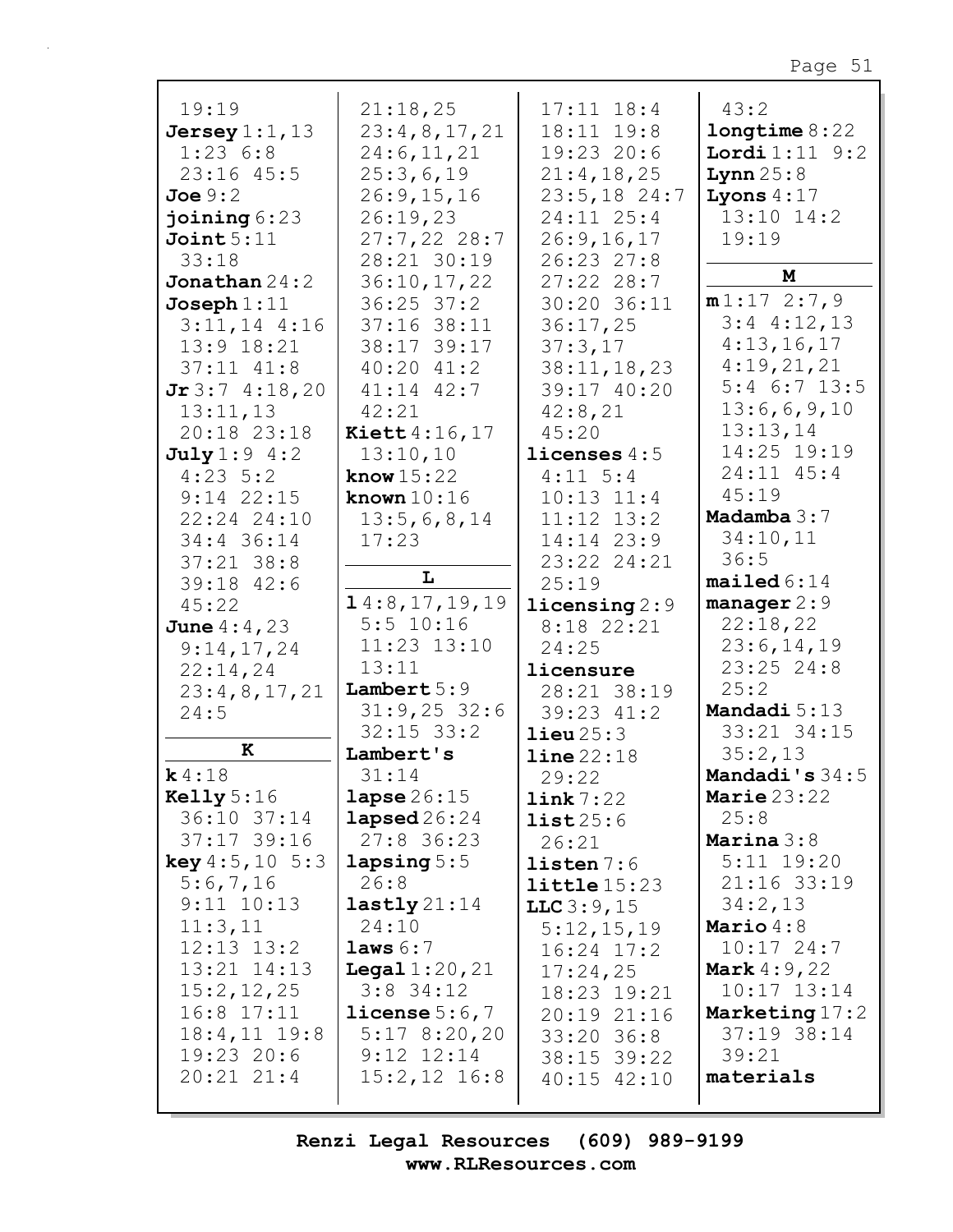| 28:18                         | Mistry 23:13              | 41:8,9                                | 33:16                      |
|-------------------------------|---------------------------|---------------------------------------|----------------------------|
| matter 7:23                   | mitigate 6:24             | mute 7:23                             | object38:10                |
| $16:3$ 17:6                   | Monica $23:24$            | N                                     | 39:5                       |
| $18:6$ 19:3,25                | month $8:15$              |                                       | objection                  |
| 20:23 21:20                   | months $38:21$            | n3:14:20                              | $10:25$ $11:25$            |
| $26:11$ $27:2$                | 38:25                     | name $8:7$                            | $15:2, 24$ 17:3            |
| 27:24 28:11                   | morning $6:3,22$          | <b>NANCE</b> $2:4 \ 6:3$              | 32:7,17                    |
| 29:3 31:13                    | $9:11$ 22:22              | National $17:2$<br>neither 45:9       | 34:25 37:21                |
| $33:25$ 36:12                 | 24:24 27:25               |                                       | 38:22 41:18                |
| 38:8 40:25                    | $28:15$ 30:2              | <b>New 1:1, 13, 23</b><br>$6:8$ 23:16 | 42:12                      |
| 42:6                          | 32:10 34:10               | 45:5                                  | objections                 |
| matters 9:10                  | 34:21 37:10               | Niceta $4:18$                         | 13:18 14:5                 |
| $9:12$ $10:19$                | 38:3 41:25                | $13:11$ $14:3$                        | $18:2, 24$ 35:4            |
| $10:21$ $11:6$                | motion 9:22               | 20:17                                 | occurred $8:15$            |
| $12:8$ $13:24$                | $10:2$ 11:9,13            | Niceta's $20:21$                      | Ocean $3:12,15$            |
| 14:8 22:19                    | 12:11,15                  | Nicole $4:7,7$                        | 5:15,16,19<br>$5:20$ 23:24 |
| 24:23 25:13                   | 14:11,15<br>$15:7,9$ 16:6 | 10:15,16                              | 36:8,937:5                 |
| Mayner $23:18$<br>MDDC $34:7$ | $16:9$ $17:9$ , 13        | Nimota $4:6$                          | 37:13,14,20                |
| measure $6:24$                | $18:9,12$ 19:6            | 10:14                                 | 37:24 38:14                |
| meeting $1:4$ , $11$          | 19:1020:4,8               | nine 14:13                            | 39:22 40:15                |
| $4:1, 4 \ 5:1$                | 21:2,5,23                 | 38:20                                 | 40:16,23                   |
| $6:1,8,11$ 7:1                | 22:325:16                 | <b>NJAC</b> 27:8 33:6                 | 41:5, 10, 11               |
| 7:2,4,16,17                   | $25:21$ $27:5$            | 35:18 39:24                           | 41:17,20                   |
| $7:20$ 8:14                   | 27:10 30:14               | 42:23 43:4                            | $42:10$ $43:2$             |
| 9:13,17,25                    | 30:21 32:23               | <b>NJSA</b> $30:17$ , $17$            | October 36:22              |
| 36:19 40:18                   | 33:735:10                 | $30:18$ 33:5,5                        | offered $39:4$             |
| $43:21$ $44:5$                | 35:20 39:12               | $35:18$ 39:23                         | OFFICE $2:6,8$             |
| 44:13,18                      | $40:2$ $42:18$            | 39:24 42:22                           | Officer 5:14               |
| member $6:15$                 | $43:5$ $44:4,7$           | $42:22$ $43:3,3$                      | 33:23 35:16                |
| members $7:2$                 | 44:8                      | Norwood $4:19$                        | 37:19 38:14                |
| memo $28:8$                   | move $9:23$               | 13:12                                 | 39:21                      |
| memorialize                   | $11:10$ $12:12$           | <b>Notary</b> 45:5,23                 | offices 1:10               |
| 24:14                         | 14:12 15:11               | $\texttt{noted}24:14$                 | 43:18                      |
| Meyer $4:18$                  | $16:7$ $17:10$            | notices $28:25$                       | Oh $15:16$ 29:14           |
| 13:11                         | 18:10 19:7                | November $31:16$                      | 37:9                       |
| MGM 3:9 5:12                  | 20:521:3,24               | $31:25$ 40:18                         | okay 15:10, 17             |
| $33:20$ $34:3$ , 8            | $25:17$ $27:6$            | 45:23                                 | <b>Once</b> $41:8,23$      |
| 34:12,13                      | $30:15$ 32:24             | <b>Nugget</b> $17:2, 24$              | Online $17:25$             |
| 35:16                         | 35:11 39:13               | 17:25                                 | Open $6:8$                 |
| Michael $4:19$                | 42:19                     | $\mathsf{o}$                          | opening $6:4$              |
| $5:5$ 13:12                   | moving 8:18               |                                       | Operating                  |
| 26:8,2327:7                   | multi-casino              | $o2:1$ 4:6,20                         | 16:23 18:23                |
| minutes $4:4$                 | 24:5                      | $10:14$ $23:14$<br>$O'$ Gara $3:4$    | 20:19                      |
| $7:18$ $9:13,16$              | Muskett $3:11$            | 31:21,22                              | Operations                 |
| 9:19,24                       | $3:14$ $37:9,11$          |                                       | $5:10$ 18:22               |
|                               |                           |                                       |                            |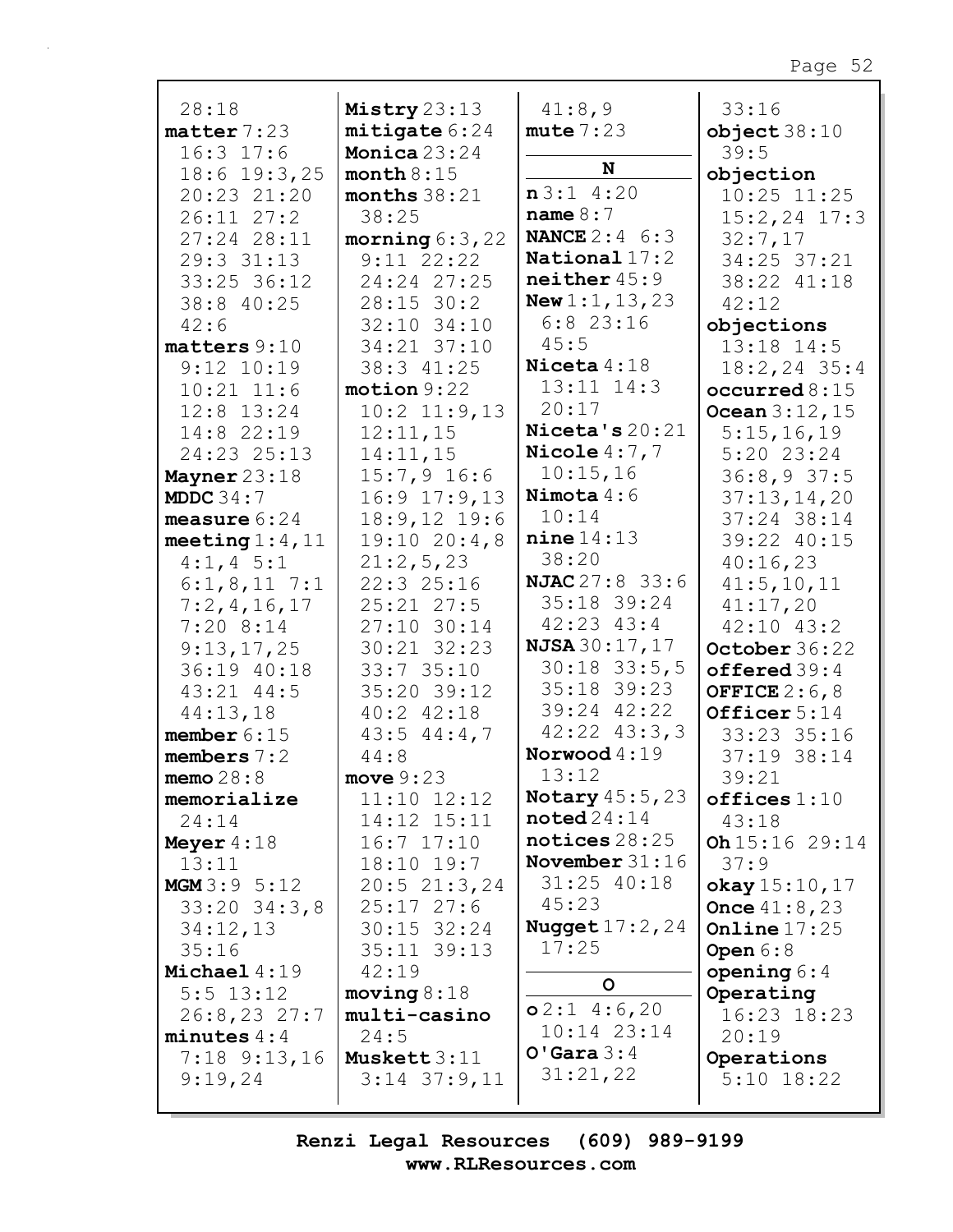| $31:11$ $33:3$           | perform 37:18                 | 16:9, 12, 16        | $29:5$ 34:8          |
|--------------------------|-------------------------------|---------------------|----------------------|
| opportunity              | 39:19                         | $16:17$ $17:5$ , 8  | President 3:7        |
| 6:17                     | period24:16                   | 17:13,16,20         | $3:11,14$ 5:9        |
| Opposed $10:8$           | 25:7 38:24                    | $17:21$ $18:5,8$    | $5:19$ $16:19$       |
| 11:19 12:21              | permission                    | 18:12,15,19         | 16:23,25             |
| 14:21 26:3               | 5:13 33:21                    | $18:20$ $19:2,5$    | 18:22 19:20          |
| $27:16$ 31:3             |                               |                     | 20:18 21:15          |
|                          | $permit$ 37:18                | 19:10, 13, 17       | $31:10$ $33:3$       |
| 44:11                    | petition 5:11<br>$5:15$ 33:19 | 19:18,24            |                      |
| OPRA $2:5$               |                               | 20:3,8,11,15        | 34:12 37:12          |
| order25:18               | $34:2$ 36:8,13                | 20:16,22,25         | 37:20 38:13          |
| originally               | 36:24                         | 21:5,8,12,13        | 39:21 40:14          |
| 36:12                    | Petitioner                    | 21:19,22            | 40:22 41:9           |
| Osley $4:19$             | $31:23$ $37:4$                | 22:3,6,10,11        | 41:16 42:9           |
| 13:12                    | phone $30:2$                  | 25:12,15,21         | 42:25                |
| P                        | phones $7:23$                 | 25:24 26:3,5        | previously           |
|                          | Pimpinelli 2:7                | $26:25$ 27:4        | 11:24 38:17          |
| $p1:11$ 3:1,1            | 27:23,25                      | 27:10, 13, 16       | prior35:13           |
| 4:6, 18, 21              | 28:3 29:12                    | 27:18 29:17         | <b>PRN</b> $5:15,17$ |
| $10:15$ $13:11$          | 29:16 30:7                    | $29:20$ 30:5,9      | 34:2                 |
| 20:17                    | place 7:22                    | 30:13,21,24         | proceedings          |
| Padro $8:16$             | $placed 25:5$                 | 31:3,532:19         | 29:5,845:7           |
| <b>PAGE</b> $4:3 \, 5:2$ | 26:20                         | $32:22$ $33:7$      | process $12:6$       |
| Palladinette             | Player $16:22$                | 33:10, 14, 15       | Procurement          |
| $4:8$ 10:17              | please $6:19$                 | 33:17 34:11         | 23:25                |
| 24:7                     | 8:2,6,7                       | 35:6, 9, 20, 23     | progress $8:1$       |
| Panico 23:24             | Pledge $6:19$                 | 36:3,4,6            | protect 6:25         |
| Papaycik 4:20            | plenary $5:8$ , 14            | $37:10$ 38:4        | 6:25                 |
| 13:12                    | $5:18$ 31:9,14                | $39:8,11$ 40:2      | provide $28:24$      |
| participants             | 32:5,14                       | 40:5,9,10           | provided $7:7$       |
| 7:1, 5, 20               | 33:24 35:14                   | 42:2,14,17          | 7:21                 |
| participation            | $37:2$ 40:13                  | 43:5, 9, 13, 14     | public 1:4,11        |
| 43:20 44:3               | 41:2,3,14                     | 43:19 44:2,8        | $4:1, 4 \ 5:1$       |
| parties 45:11            | 42:7,8                        | 44:11,13            | 6:1, 5, 7, 8, 15     |
| passed26:18              | Plousis $2:2$                 | portion 43:20       | 7:2,6,6,10           |
| Patricia 4:15            | $6:22$ $8:2,10$               | 44:3                | $7:11,13$ 9:16       |
| $4:15$ 13:8,9            | $8:11,13$ $9:18$              | position 23:6       | 43:20,23             |
| 17:22,23                 | $9:21$ $10:2,5$               | 23:10,12,14         | $44:2,18$ $45:5$     |
| Patrick 2:9              | $10:8,10$ 11:5                | 23:15,19,24         | public.com           |
| $3:7$ 22:17,20           | 11:8, 13, 16                  | $23:25$ $24:3,8$    | 7:12,14              |
| 24:24 26:12              | 11:19,21                      | 24:12 34:6          | purposes $8:6$       |
| 34:11                    | 12:7, 10, 15                  | 36:21 38:13         | pursuant 22:15       |
| <b>Patti</b> 5:5 25:8    | 12:18,21,23                   | <b>Powell</b> 23:15 | $27:8$ 30:17         |
| <b>Paul</b> 3:4 4:20     | 14:7,10,15                    | powers $5:13$       | 42:22                |
| 13:12 31:22              | 14:18,21,23                   | 33:22 35:15         | pursue $37:2$        |
| pending 5:14             | 15:4,8,14,20                  | 37:19 39:20         |                      |
| 33:24 39:22              | $15:21$ $16:2,5$              | present 2:4         | Q                    |
|                          |                               |                     |                      |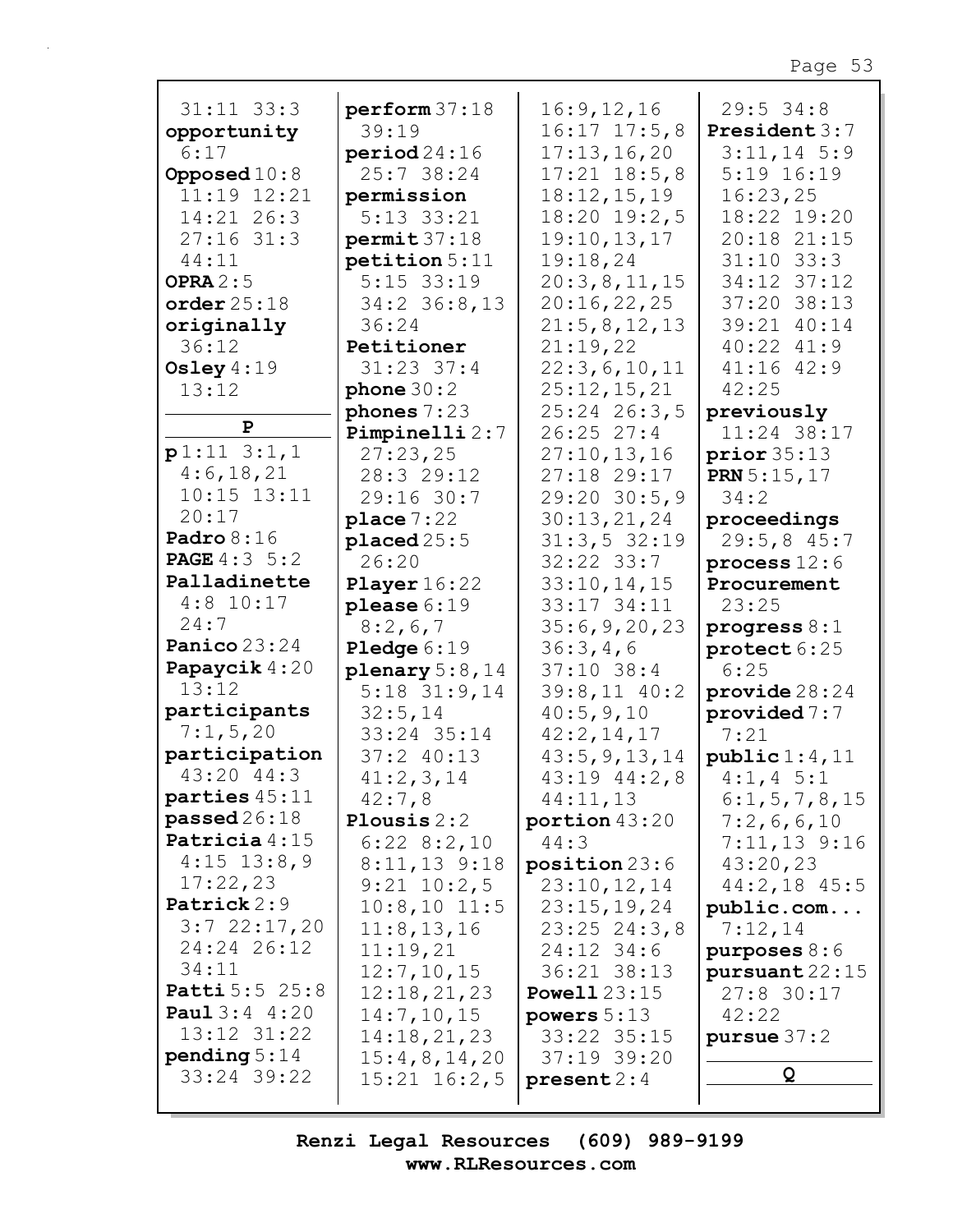| qualification           | ratification                   | 39:16                     | 22:15 31:16             |
|-------------------------|--------------------------------|---------------------------|-------------------------|
| $4:11$ 5:9,14           | $4:4$ 9:16                     | related45:10              | 32:5, 17, 25            |
| $5:17,18$ 13:3          | ratify $9:24$                  | $\texttt{relative}$ 45:12 | 34:16,18                |
| 13:22 15:3              | Ray 5:6 26:24                  | relief25:11               | 35:3,12                 |
| 15:13,25                | Ray's $26:8$                   | 25:18 36:15               | 36:19 37:15             |
| $16:8$ 17:4, 12         | 27:7                           | 39:6,15                   | 37:22,25                |
| $18:4, 11$ $19:9$       | $re$ -advise $30:3$            | 40:23                     | 39:3,14,25              |
| 19:23 20:7              | reach $30:2$                   | remaining                 | 40:24 41:13             |
| $20:21$ $21:4$          | $\text{read } 6:4 \quad 34:16$ |                           |                         |
|                         |                                | $10:23$ $14:4$            | 41:19,21                |
| $21:18$ $22:2$          | recited $6:21$                 | 38:24                     | 42:11,20                |
| 31:9,15,15              | recommand11:2                  | remand $10:21$            | 43:16                   |
| 32:5,15                 | $12:5$ $14:4$                  | 12:6,12                   | Resort $37:13$          |
| 33:24 34:5              | recommenda                     | remember $8:2$            | 37:14,24                |
| 35:2,14                 | $13:18$ $18:3$                 | remote $1:5$ 7:4          | 41:10,11,17             |
| 36:11, 18, 23           | 18:25 19:22                    | 45:7                      | 41:20                   |
| 37:3,17                 | 20:20 21:17                    | remotely $6:23$           | Resorts $3:9,12$        |
| 38:12,19,24             | 38:7,9                         | <b>Renee</b> $5:4$ 25:7   | 5:12,16,20              |
| 39:18,22                | recommending                   | renewal26:19              | 24:3,13                 |
| 40:13,21                | $32:14$ $42:6$                 | <b>RENZI</b> $1:20$       | $33:20$ $34:3$          |
| $41:3, 15$ $42:8$       | recommends                     | repeat $7:12$             | 34:13 35:17             |
| qualified               | 12:325:10                      | report $32:3,14$          | 36:9 37:20              |
| $31:25$ 33:2            | 26:22                          | 42:5                      | 40:16                   |
| 38:18 42:24             | reconsider                     |                           | <b>Resources</b> $1:20$ |
|                         |                                | Reporter $1:17$<br>45:5   |                         |
| questions 9:18          | 28:5,12                        |                           | 16:20 17:24             |
| $11:5$ $12:7$           | record $8:5$                   | reporting $1:21$          | respect 10:23           |
| $14:7$ 16:2             | 16:19 29:21                    | 28:10                     | $12:2$ $13:16$          |
| $17:5$ 18:5             | 29:24                          | representa                | 13:19,24                |
| 19:3,24                 | recorded 7:18                  | 34:8                      | 41:5,6                  |
| 20:22 21:19             | Recording $8:1$                | represented               | respectfully            |
| 25:12 26:25             | referred $12:4$                | 37:5,6                    | 37:23 41:19             |
| 29:17 30:10             | reflected                      | request $28:23$           | $\texttt{respond29:7}$  |
| $32:19$ 35:6            | 40:23                          | 37:23                     | response $9:20$         |
| 39:8 42:14              | regarding $12:8$               | requested                 | $10:4,9$ 11:7           |
|                         | $16:3$ 17:6                    | $10:22$ 25:5              | 11:15,20                |
| $\mathbf R$             | $18:6$ $19:3$ , 25             | 25:10,18                  | 12:9,17,22              |
| R2:13:14:7              | 20:23 21:20                    | 26:20 36:15               | 14:9,17,22              |
| 4:7,8,16,19             | 29:2 38:8                      | 39:6,15                   | $16:4, 11$ $17:7$       |
| $4:20$ 10:15            | $\texttt{Required23:18}$       | requesting                | $17:15$ $18:7$          |
| 10:16,17                | Regional 5:10                  | 5:12,16                   | 18:14 19:4              |
| 13:9,12,13              |                                |                           | 19:12 20:2              |
| 18:21 21:14             | 16:20 31:11                    | 33:21 36:9                |                         |
| 24:745:2                | 33:3                           | requests $5:3$            | 20:10,24                |
|                         | regulations                    | 24:20 25:10               | $21:7,21$ 22:5          |
| $\texttt{raiseed}11:25$ | 27:9                           | required $22:17$          | 25:14,23                |
| $14:6$ $18:3,24$        | Regulatory $2:8$               | 24:17                     | 26:4 27:3,12            |
| Ralph 4:14              | 22:25                          | requires $13:22$          | 27:17 29:19             |
| $13:7$ $16:25$          | reissue $36:24$                | resolution                | 30:12,23                |
|                         |                                |                           |                         |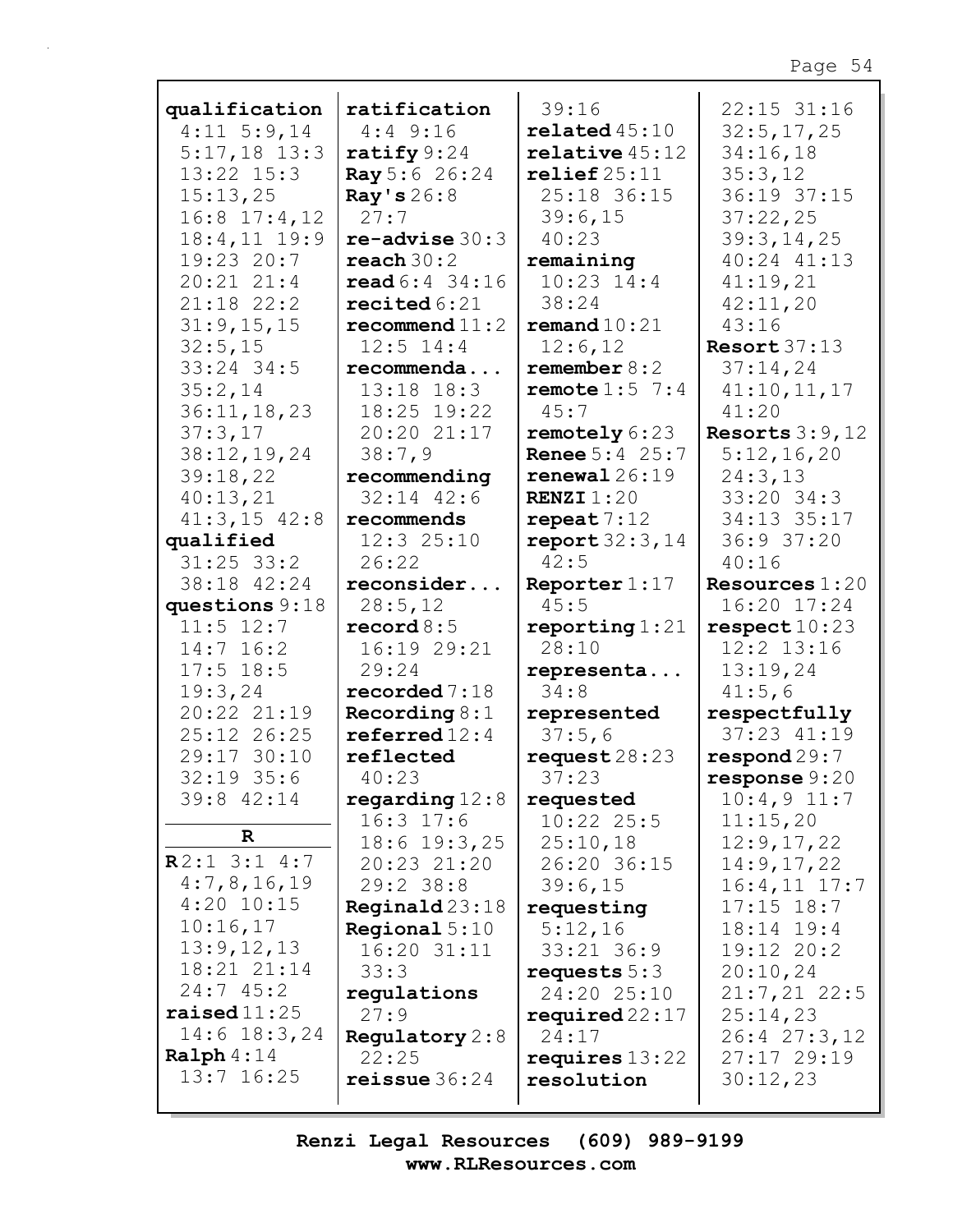| $31:4$ $32:21$<br>33:9 34:25   | 40:13,17<br>41:12,15,21        | 44:8<br>secretarial     | $\texttt{six}11:11$<br>small 24:14 |
|--------------------------------|--------------------------------|-------------------------|------------------------------------|
| 35:8,22                        | 42:9,22,24                     | 8:24                    | <b>Snow</b> $5:5$ 25:8             |
| 39:10 40:4                     | Richards' $41:2$               | Secretary 2:7           | sorry $15:8$                       |
| 42:16 43:7                     | Richardson                     | 6:10                    | Sparano 8:23                       |
| 44:12                          | $2:11$ $3:2,6$                 | security $23:6$         | $\text{speaking } 8:3$             |
| resubmission                   | 32:10,11                       | 23:19                   | sportsbook                         |
| $15:3$ $17:3$                  | 34:21,23                       | see 15:22               | 23:12                              |
| resubmissions                  | Robert 23:11                   | seeking $13:21$         | spread $6:24$                      |
| 13:19                          | Rock $23:7,11$                 | 34:4 36:14              | SQUARE $1:23$                      |
| resubmitted                    | 23:20 24:8                     | seeks 36:24             | $Sr4:10$ 10:18                     |
| $4:10$ 13:2                    | roll8:6 13:22                  | Senator 6:7             | 10:20 11:24                        |
| 14:13 15:12                    | 15:4,16                        | Senior $2:7$            | staff $8:14$                       |
| $15:25$ $16:8$                 | 16:12 17:16                    | $3:11,14$ 5:9           | $11:2$ $12:5$                      |
| $17:11$ $18:4$                 | 18:15 19:13                    | $5:19$ $27:23$          | 13:16 22:24                        |
| 18:11 19:8                     | $20:11$ $21:8$                 | 28:3 29:25              | 25:926:22                          |
| 19:23 20:6                     | $22:6$ 33:10                   | $31:10$ $33:2$          | 29:12 39:4                         |
| $20:21$ $21:4$                 | 35:23 40:5                     | $34:12$ $37:12$         | staff's $28:8$                     |
| 21:18,25                       | 43:9                           | 37:20 38:13             | $\texttt{Stafford4:20}$            |
| result33:25                    | Roman $23:5$                   | 39:20 40:14             | $13:13$ $14:3$                     |
| 36:22                          | $\texttt{room1:11} \quad 24:3$ | 40:22 41:9              | 21:15                              |
| resume 38:13                   | 24:12                          | $41:16$ $42:9$          | State $1:1,22$                     |
| $\texttt{retired8:16}$<br>8:23 | Rosenthal $4:9$<br>10:17       | 42:25                   | $6:10,11$ 45:5                     |
| retirement $9:2$               | run38:25                       | sent $7:11,14$<br>28:25 | statement $6:4$                    |
| 9:8                            |                                | separately              | statutorily<br>13:22               |
| retirements                    | $\mathbf{s}$                   | $10:21$ $13:21$         | stepped $36:21$                    |
| 8:15                           | S3:1                           | 13:25                   | stipulation                        |
| review22:18                    | safety $7:1$                   | serve $5:9,19$          | 28:20                              |
| 24:22 25:4                     | Salute 6:21                    | $31:10$ $33:2$          | Strategy 5:14                      |
| 26:17                          | Sara 2:12 3:11                 | 40:14,21                | 33:23 35:15                        |
| $revi$ ewed $10:24$            | $3:14$ 38:4                    | 41:15 42:9              | subject $35:17$                    |
| $11:2$ $12:5$                  | 42:3                           | 42:25                   | 39:23                              |
| $13:17$ $25:9$                 | schedule 6:12                  | service $8:17$          | submitted 38:7                     |
| $32:16$ 35:3                   | scheduled 30:3                 | Services $1:21$         | subscribers                        |
| 37:15 38:16                    | SCHRECK $3:3$                  | session $9:11$          | 6:14                               |
| 39:3 41:13                     | $\mathbf{second}\,10\!:\!2$    | 43:16                   | substance                          |
| 42:11                          | $11:13$ $12:15$                | set 39:25               | 34:17 37:22                        |
| revocation                     | 14:15 15:14                    | settlement              | 39:5 41:19                         |
| 29:13,15                       | $16:9$ $17:13$                 | 28:20                   | SUITE $1:22$                       |
| revoke $30:19$                 | 18:12 19:10                    | seven $38:25$           | supervisor                         |
| <b>Rhinacon</b> $24:2$         | $20:8$ 21:5                    | Sheets $4:9$            | 23:10,15,23                        |
| Richard $4:18$                 | 22:3 25:21                     | 10:18                   | 24:3,12                            |
| 4:21,21                        | 27:10 30:21                    | shift23:6,19            | <b>Susan 8:22, 24</b>              |
| 13:10, 13, 14                  | $33:7$ 35:20<br>$40:2$ 43:5    | show $28:18$            | 9:7                                |
| <b>Richards</b> 5:18           |                                | sign 10:8               |                                    |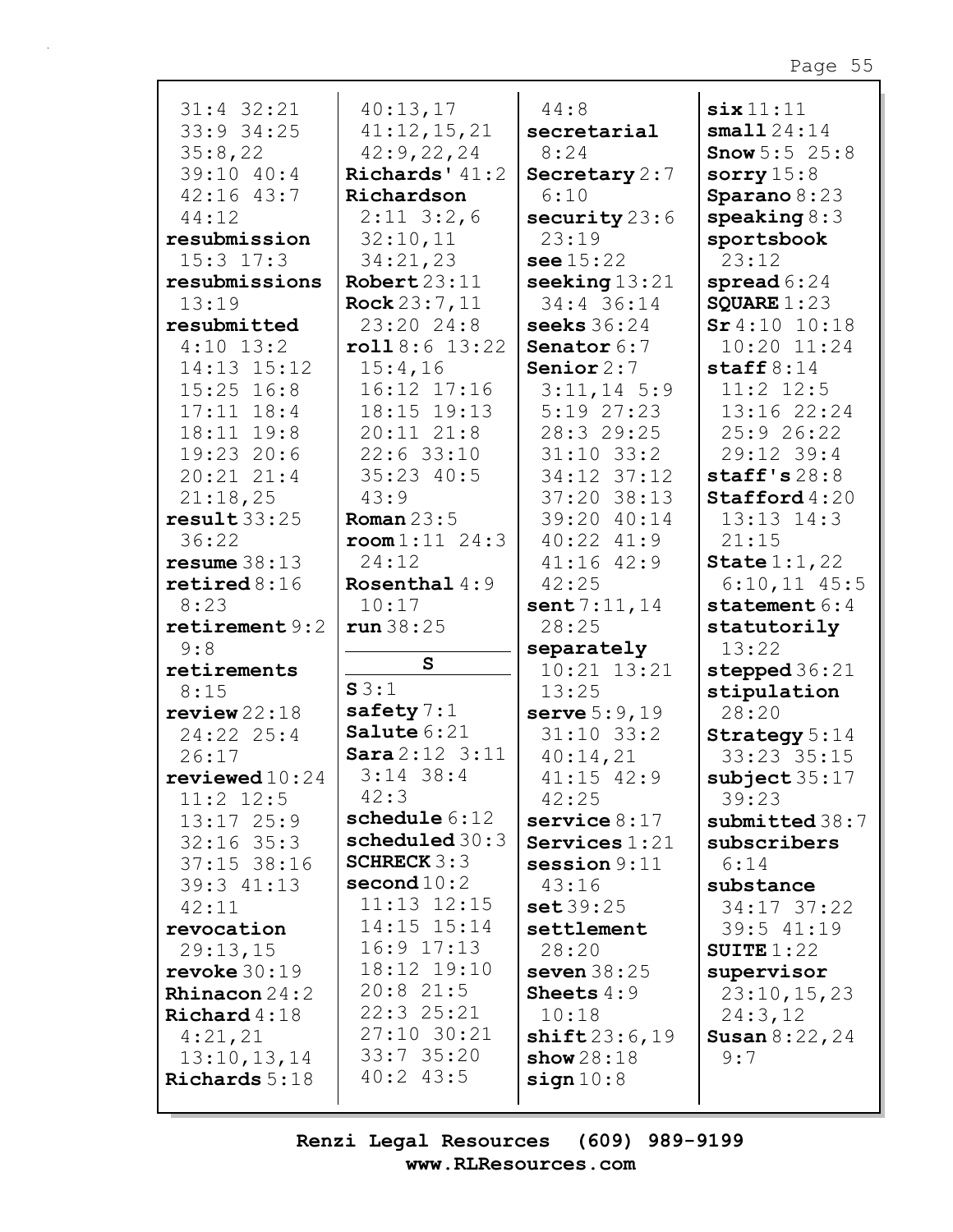| т                              | 44:15,16,17              | 17:10, 18, 19           | Warren $5:18$          |
|--------------------------------|--------------------------|-------------------------|------------------------|
|                                | <b>Thomas</b> $4:12, 14$ | 18:10,17,18             | 40:13 41:11            |
| $T2:2$ 4:18 5:7                | $13:4,7$ $15:22$         | 18:21 19:7              | 41:15,20               |
| 13:11 23:22                    |                          |                         |                        |
| 27:21 30:16                    | 15:24                    | 19:15,16,20             | 42:8,21                |
| 45:2,2                         | Tilak $5:13$             | 20:5, 13, 14            | way 36:13, 16          |
|                                | 33:21 34:14              | $20:18$ $21:3$          | <b>We've</b> $15:23$   |
| Table $20:18$                  | 35:13                    | 21:10,11,15             | 35:3                   |
| Tartaglio $4:21$               |                          |                         |                        |
| 13:6,13                        | time $7:15,16$           | $21:24$ $22:8,9$        | web $7:22$             |
| technology $1:5$               | 26:14 40:19              | 22:23 25:17             | website $7:8,19$       |
| $5:14$ 7:4                     | Timothy $4:20$           | 27:628:2,16             | Wednesday $1:9$        |
|                                | $5:9$ 13:13              | $30:15$ $31:10$         | 43:17                  |
| 33:23 35:16                    |                          |                         |                        |
| 45:7                           | $21:14$ $31:9$           | 32:11,24                | Welcome $6:22$         |
| TEL $1:24$                     | 32:25                    | 33:2,12,13              | William 4:19           |
| temporarily                    | today $6:23$ 7:3         | 34:11,12,22             | 13:11                  |
|                                | 30:3,5                   | 35:11,25                | Williams $5:7$         |
| 31:25 38:18                    |                          |                         |                        |
| temporary 5:16                 | today's $29:5,8$         | 36:2 37:12              | $27:21$ 28:6,9         |
| $5:17$ 23:4,8                  | TOLL $1:24$              | 37:20 38:13             | 28:19,22               |
| 23:17,21                       | Tracy $2:11 \ 3:2$       | 39:13,21                | 29:5,21                |
|                                | $3:6$ 32:11              | 40:7,8,14,22            | 30:16                  |
| $31:15$ 34:5                   | 34:22                    | $41:9,16$ $42:9$        | wish 6:15 9:7          |
| 35:2,13                        |                          |                         |                        |
| 36:10, 11, 17                  | transcribed              | 42:19,25                | <b>WITNESS 43:8</b>    |
| 36:18,25                       | 7:17                     | 43:11,12                | worked $8:17$          |
|                                | transcript               | 44:6                    | Writeht24:12           |
|                                |                          |                         |                        |
| 37:16 38:11                    |                          |                         |                        |
| 38:12,17,19                    | 45:7                     | Videography             | written 37:25          |
| 38:23,23                       | Trenton 6:11             | 1:21                    | 41:22                  |
|                                | true $45:6$              | voicemail 30:6          | www.RLReso             |
| 39:17 40:19                    | truly $9:3$              | 30:8                    | 1:25                   |
| 40:20                          |                          |                         |                        |
| <b>Tennessee</b> $1:12$        | two 8:14 12:2            | <b>vote</b> $4:3 \ 5:2$ |                        |
| Teresa $2:7$                   | $12:8, 13$ 25:4          | $13:23$ $15:5$          | X                      |
| $27:23$ $28:2$                 | 25:19 38:20              | 15:16 16:13             |                        |
|                                |                          | $17:17$ $18:16$         | Y                      |
| thank $8:4,12$                 | U                        |                         | <b>years</b> $8:16,23$ |
| 9:9 10:11                      |                          | 19:14 20:12             | 25:7                   |
| 11:22 12:24                    | unit 8:19                | $21:9$ 22:7             |                        |
| 14:24 22:12                    | use 7:3                  | 33:11 35:24             | YouTube $7:9$          |
|                                |                          | 40:643:10               |                        |
| 24:18,19                       | $\mathbf v$              |                         | $\mathbf{z}$           |
| 26:6,12                        | $V4:14$ 13:7             | W                       |                        |
| 27:19 29:11                    | 16:25                    |                         | $\mathbf 0$            |
| $29:16$ 30:9                   |                          | W2:4,63:2,6             | 084011:13              |
| 31:6,7,21                      | Vice 2:3 3:7             | 3:10,13                 |                        |
|                                | $3:11,14$ 5:9            | <b>Walk</b> $3:15$ 5:15 | 086901:23              |
| 32:9,18                        | 5:198:8,9                | $5:19$ 36:8             | $\mathbf 1$            |
| 33:16,17                       | $9:5,23$ 11:10           | 38:14 39:22             |                        |
| $34:20$ 35:5                   | $12:12$ $14:12$          |                         | 14:49::1               |
| 36:5,637:9                     |                          | $40:15$ $42:10$         | 103:104::46            |
| $38:2$ 39:7                    | 15:11,17,19              | 43:2                    | 4:6,7,8,9,9            |
|                                | 16:7, 14, 15             | Walter4:22              |                        |
| $40:11$ $41:23$<br>42:13 43:19 | 16:19,22,25              | 13:15                   | $5:15$ 36:1,7          |